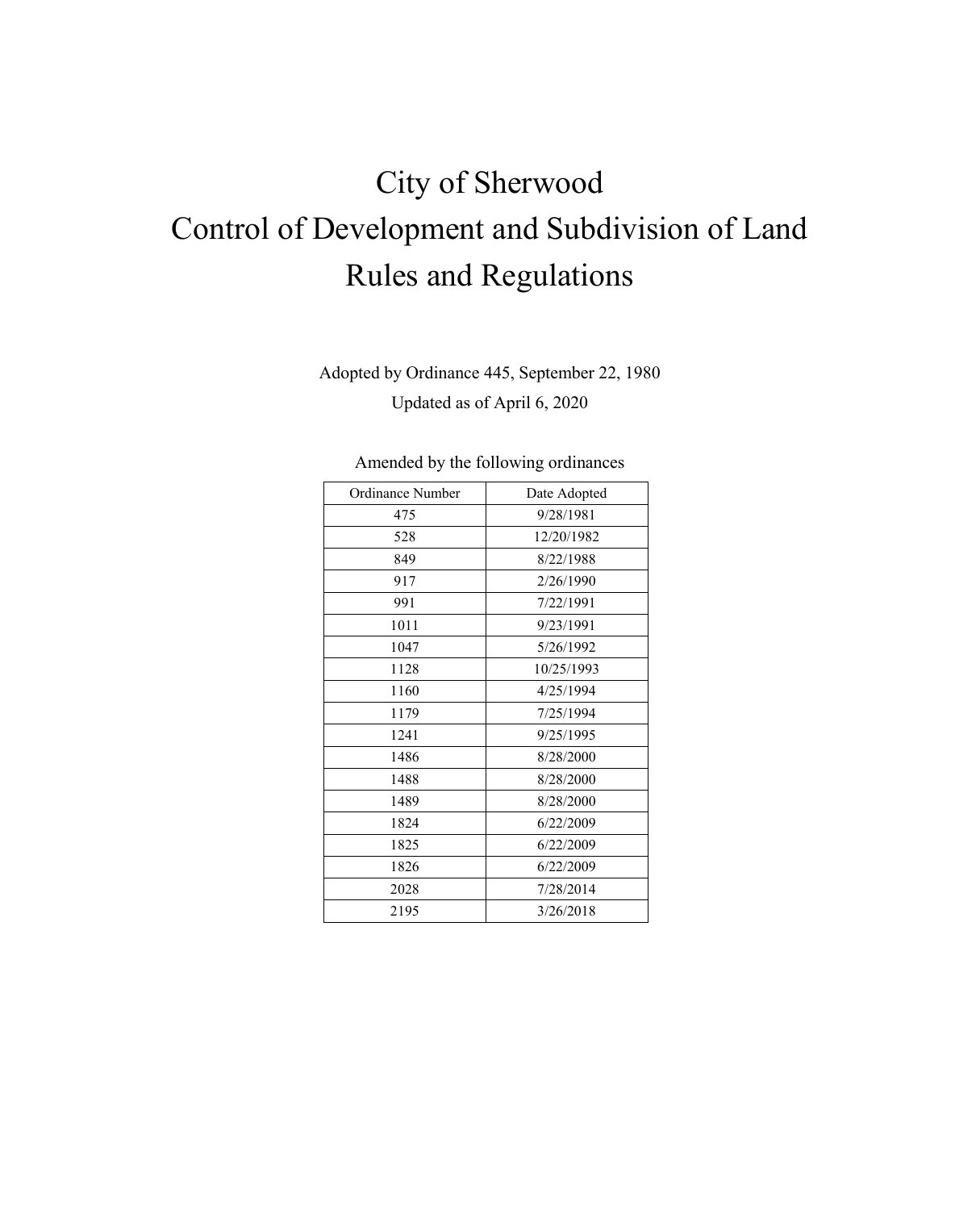# **Table of Contents**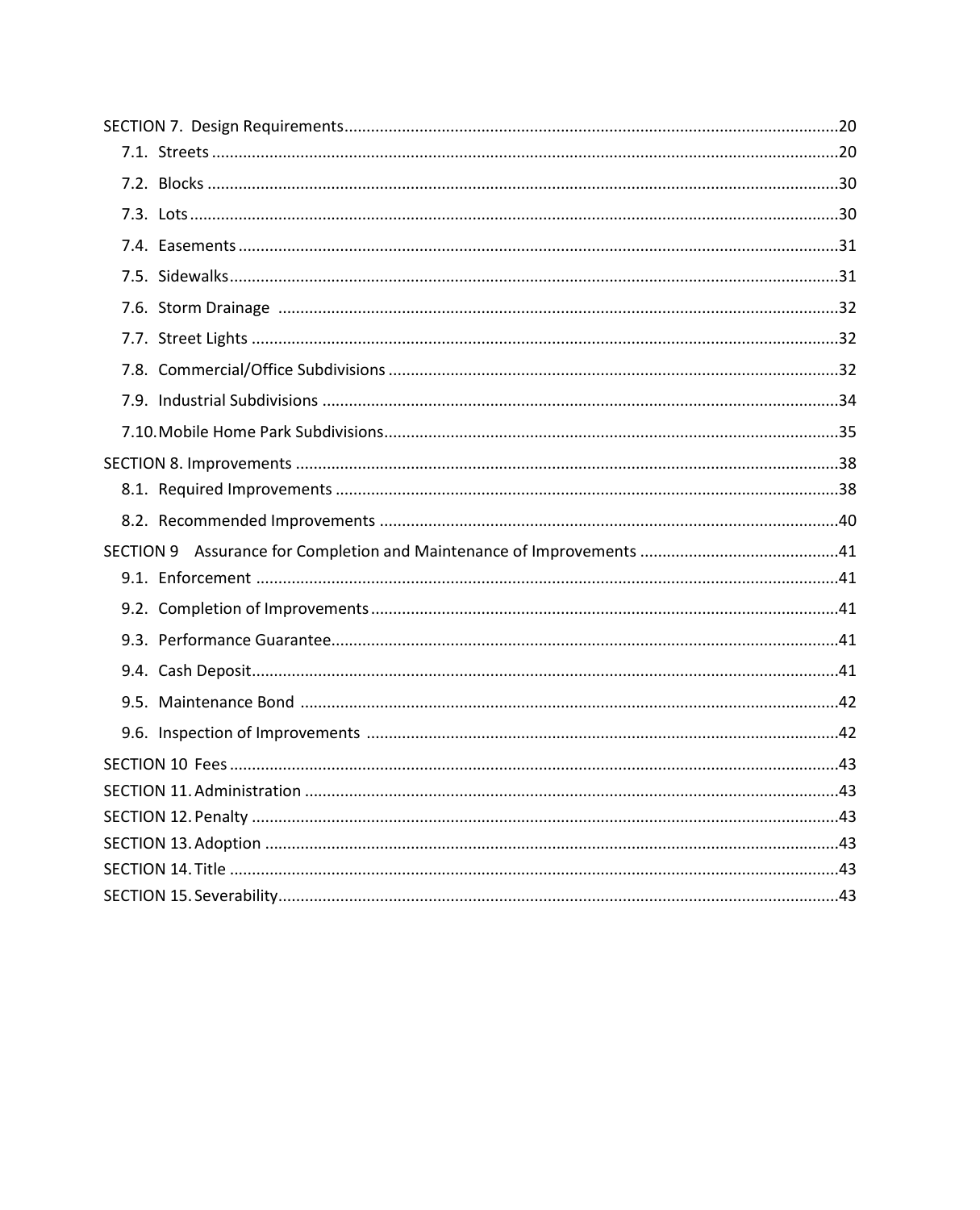# <span id="page-3-0"></span>**SECTION 1: Purpose. Authority and Jurisdiction**

# <span id="page-3-1"></span>**1.1. Purpose**

These rules and regulations are intended to serve the following purposes.

- A. To secure equitable handling of all subdivision plans by providing uniform procedures and standards for observance both by subdividers and the Commission.
- B. To protect and provide for the public health. safety and general welfare of the municipality.
- C. To guide the future growth and development of the municipality in accordance with the municipal plan.

# <span id="page-3-2"></span>**1.2. Authority**

 $\overline{a}$ 

These regulations are adopted pursuant to the authority granted by Act 186 of the 1957 General Assembly of the State of Arkansas as amended and other applicable laws. The Sherwood Planning Commission shall exercise the power and authority to review, approve and disapprove plats for subdivisions and improvements in accordance with these regulations.

# <span id="page-3-3"></span>**1.3. Jurisdiction and Application**

It is hereby declared to be the policy of the City of Sherwood to consider the subdivision of land and the subsequent development of the subdivided plat as subject to the control of the City pursuant to the Municipal Plan, Master Street Plan and other applicable plans for the orderly, planned, efficient, and economical development of the municipality. These regulations shall be applicable to all lands within the City and its planning jurisdiction. These regulations and development standards shall apply as follows:

- A. Any subdivider of land within the Planning Area jurisdiction shall submit to the Commission plats of the subdivision and plans for indicated improvements according to these regulations. In considering the approval of a plat, the Commission shall observe and enforce the requirements and procedures set forth herein. In the case of a plat constituting a replat of land into two (2) or more lots, all of which will be served by an existing street or streets, the Commission shall have the power to vary the said requirements so that substantial justice may be done and the public interest served.
- B. No subdivider proposing to make or have made a subdivision within the territorial jurisdiction shall proceed with any construction work on the proposed subdivision before obtaining a Certificate of Preliminary Plat Approval, and shall not convey title to any lot or lots or record the plat of the subdivision or any part thereof before obtaining from the Commission a Certificate of Final Plat Approval and acceptance of the plat.
- C. Divisions or platting of a tract or parcel of land into one or more lots, building sites, or other divisions for the purpose of sale or building development, whether immediate or future, shall be considered a subdivision and subject to this ordinance. Parcels of land where a portion of the tract is planned for development or lot division shall be required a preliminary plat the parcel of land (10 acres or less) to the Sherwood Planning Commission. The remaining developmental tract shall be platted through a final plat.  $\frac{1}{1}$  $\frac{1}{1}$  $\frac{1}{1}$
- D. The dedication or vacation of any street or alley through any tract of land, regardless of the area involved, as may be desired by the owner or, if necessary, to achieve conformance with the Master Street Plan, shall be considered a subdivision and subject to this ordinance.

<span id="page-3-4"></span><sup>1</sup> Section C amended by Ordinance 1486, adopted August 28, 2000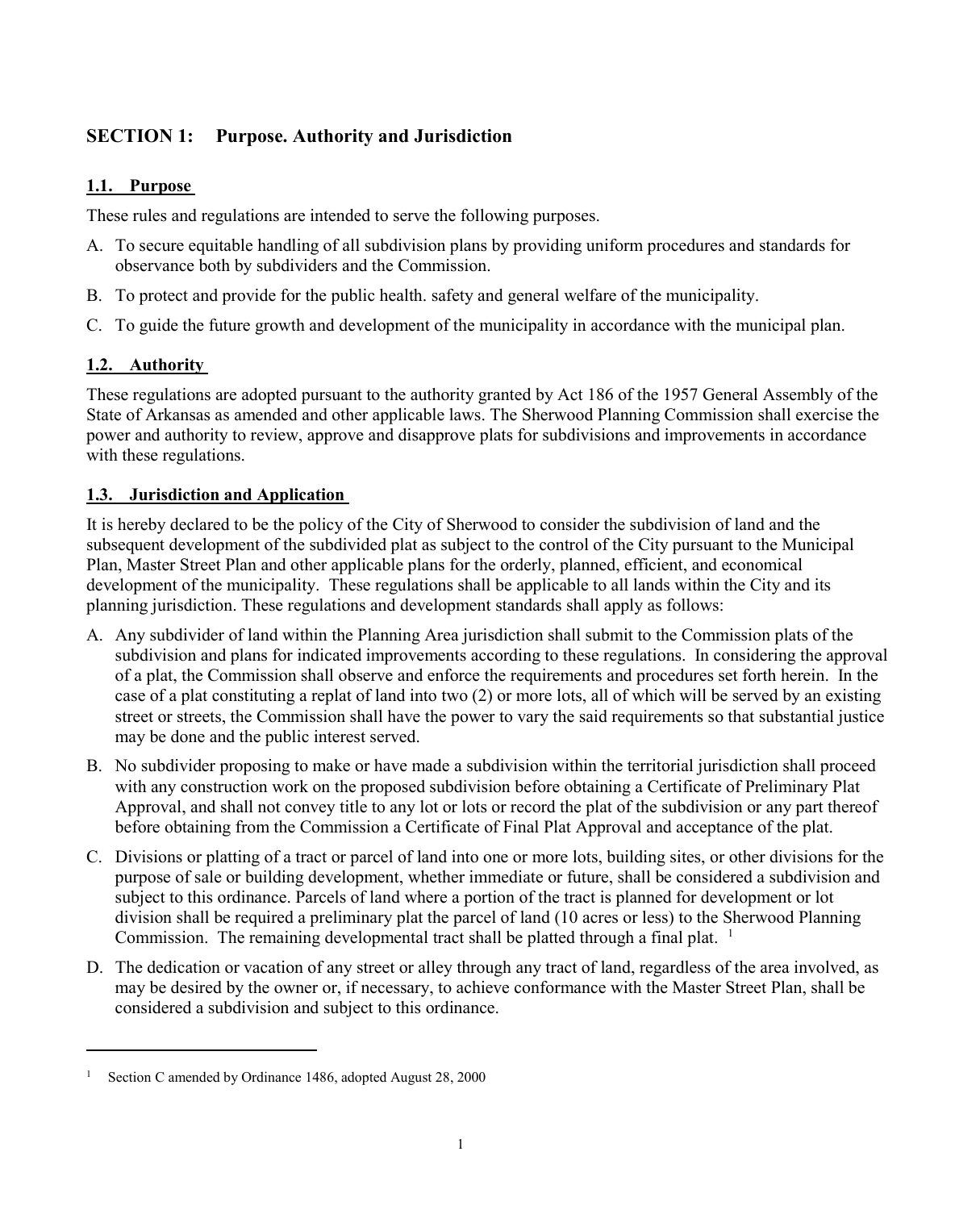- E. Large scale development involving the construction of one (1) or more buildings, together with necessary drives and access ways, which is not subdivided into customary lots, blocks and streets shall be considered a subdivision and subject to this ordinance. Plans for all such development shall be submitted to and approved by the Planning Commission, whether or not such plat is to be recorded, and no building permit shall be issued until such approval had been given**.**
- F. A replat of a single-family residential subdivision may be approved by the City Engineer; provided the replat is minor in nature and contains no more than two (2) lots containing less than ten (10) acres. It must meet all requirements of subdivision and zoning regulations, contain ail required public improvements and does not require any waiver or variances from the subdivision regulations. The replat must be placed on the Planning Commission agenda as an informational item following the approval. [2](#page-4-0)
- G. No building permits shall be issued for development of the site until the plat has been filed for record.<sup>[3](#page-4-1)</sup>

<span id="page-4-0"></span><sup>&</sup>lt;sup>2</sup> Adopted by Ordinance 917, adopted February 26, 1990. The ordinance did not specify where in the regulations the amendment was to be placed.

<span id="page-4-1"></span> $3$  Added by Ordinance 1047, adopted May 26, 1992. The ordinance directed it to be added as Section 1.3.F., but that position had already been taken as a result of Ordinance 917.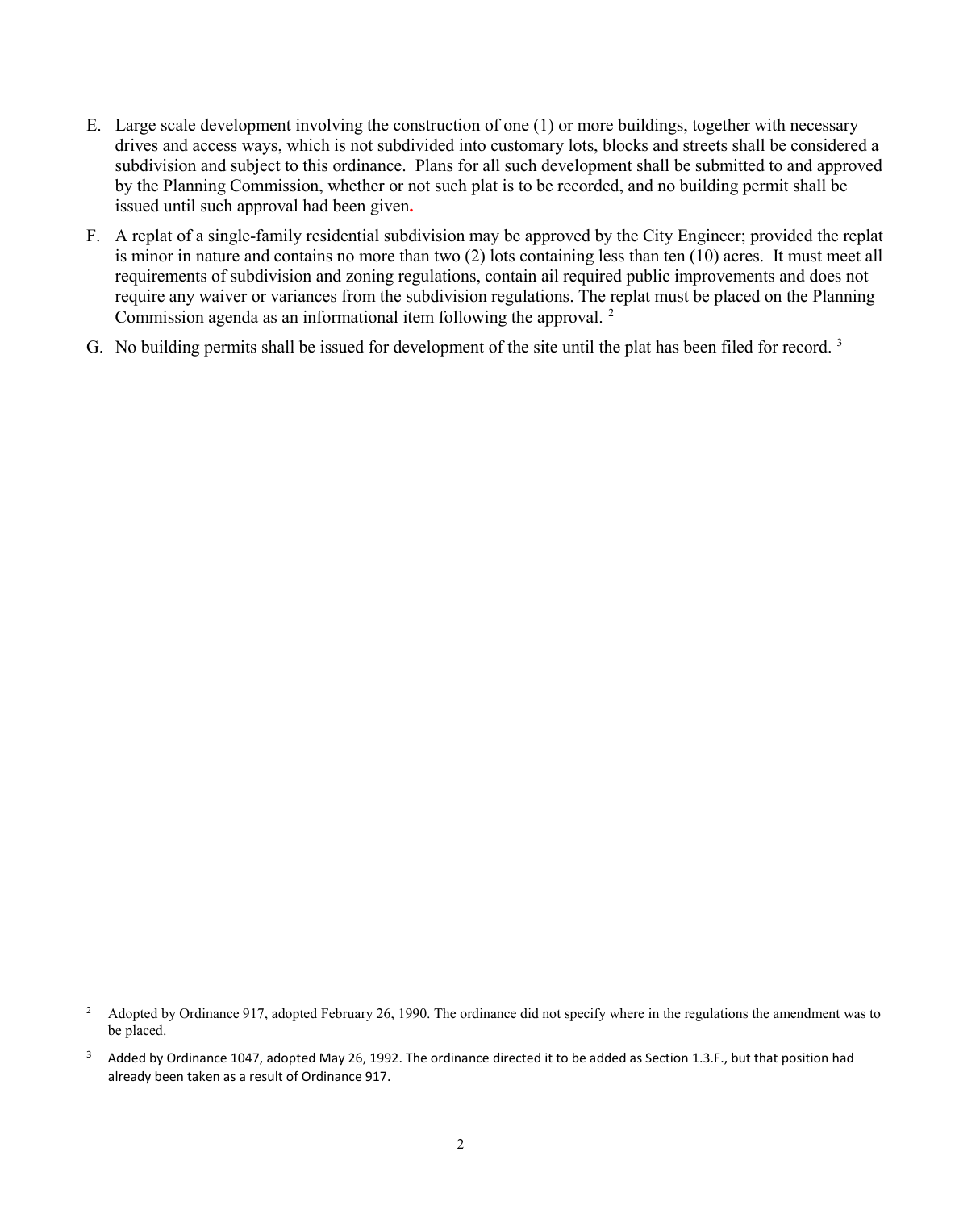# <span id="page-5-0"></span>**SECTION 2. Definitions**

As used in these rules and regulations. words in the present tense include the future: words in the singular include the plural number. and words in the plural include the singular: the word '"building" includes the word "structure": the word "shall"' is mandatory and not directory.

Certain words in these regulations are defined for the purpose hereof as follows:

- A. Alley A minor permanent public serviceway which is used primarily for vehicular service access to the back of the side of properties otherwise abutting on a street.
- B. Bill of Assurance -A legal document specifying the covenants and restrictive conditions applicable to a particular property.
- C. Block An area of land surrounded by public highways, streets. streams. railroad rights-of-way. parks, or other similar areas or facilities.
- D. Building Line A line within a property which establishes the minimum, horizontal distance to be provided between a building and the adjacent property line or the street right-of-way line.
- E. City The City of Sherwood, Pulaski County, Arkansas.
- F. City Clerk The City Clerk or his/her designated representative of the City of Sherwood. Arkansas.
- G. Commercial Subdivision -All divisions of a tract or parcel of land into two (2) or more buildings sites for commercial uses as defined in the Zoning Ordinance.
- H. Commission -The Sherwood Planning Commission.
- I. County -Pulaski County, Arkansas.
- J. Cul-de-sac -A short street haying one end open to traffic and being permanently terminated within the plat by a vehicular turnaround.
- K. Development of Land -The development of land includes, but is not limited to the provision of access to lots and parcels. and the parceling of land resulting in the need for access and utilities.
- L. Easement -A grant by the property owner for the use by the public, a corporation, or persons of a strip of land for special purposes.
- M. Engineer Engineer refers to a registered professional engineer in good standing in the State of Arkansas whose seal shall appear on all construction drawings and plans for improvements.
- N. Final Plat -A finished drawing showing completely and accurately all legal and engineering information and certification necessary for recording, and must be accompanied by a Bill of Assurance.
- O. Floodplain -A geographic area susceptible to periodic inundation from overflow of natural waterways and determined as to extent by the National Flood Insurance Program as adopted by the City of Sherwood.
- P. Frontage Road -A street parallel to and adjacent to a major highway or thoroughfare, which provided access to abutting properties.
- Q. Health Department -The Pulaski County Health Department, or the Arkansas State Board of Health, whichever has jurisdiction.
- R. Improvements -Street pavement, sidewalk pavement, pedestrian way pavement, water mains, storm sewers, sanitary sewers, signs, monuments, landscaping, street lights, and other similar items.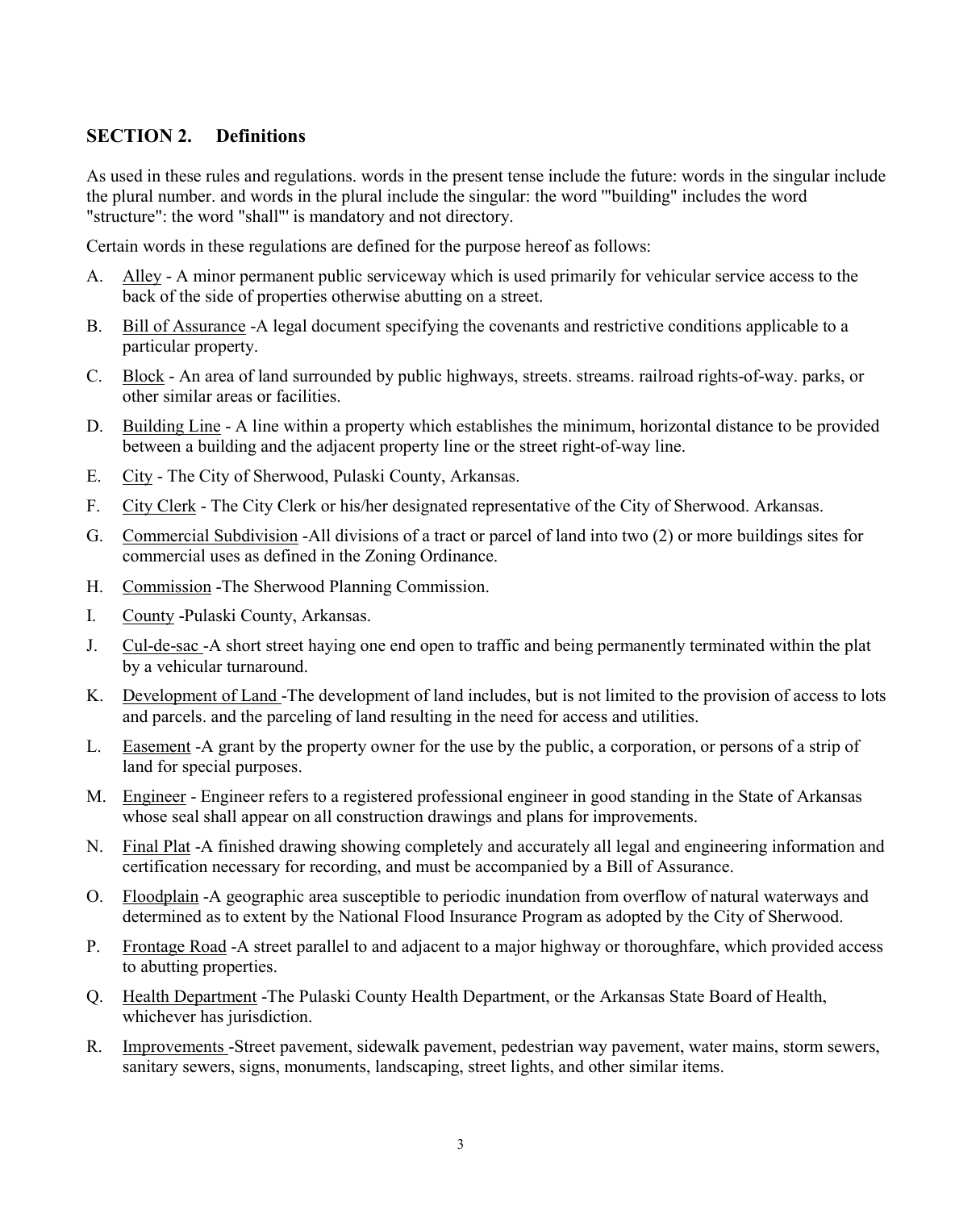- S. Improvement Plans -The engineering drawing showing types of materials and construction details for the physical structures and facilities excluding dwelling units to be installed in conjunction with the developments of the subdivision.
- T. Industrial Subdivision -All divisions of a tract or parcel of land into two (2) or more building sites for industrial uses as defined in the Zoning Ordinance.
- U. Lot A portion of a subdivision, or any other parcel of land, intended as a unit for transfer of ownership or for development.
- V. Lot, Corner -A lot abutting upon two (2) or more streets at their intersection.
- W. Lot. Through -A lot other than a corner lot abutting upon two (2) or more streets.
- X. Lot Split -The dividing or re-dividing of a lot or lots in a recorded plat of a subdivision into not more than two (2) tracts according to the criteria established within these regulations.
- Y. Mobile Home Space -An area of land obtained by purchase or rental for placement of a mobile home.
- Z. Municipal Plan -The complete plan, or any of its parts, for the development of all or part of the territorial jurisdiction area as adopted in accordance with the Arkansas Statutes as is now or may be hereafter in effect.
- AA. Performance Guarantee -Any security which may be accepted in lieu of a requirement that certain improvements be made before the Planning Commission approves a final plat, including performance bonds by subdivider or improvement contractors, escrow agreements, and other similar collateral or surety agreements.
- BB. Pipe Stem Minimum Lot Width A minimum lot width of twenty feet at the street frontage is required for pipe stem lots. The building setback lines shall include a minimum width of sixty (60) feet for the front building line while the rear setback line shall be twenty-five (25) feet and the side yard setbacks shall be calculated as described within Ordinance 729. Pipe stem lots with frontage less than sill.1y (60) feet at the street shall be responsible for access available for emergency services; responsible for providing sanitation cans at the street as well as other household waste and yard waste. Each house within a pipe stem lot shall comply with the driveway regulations.
- CC. Planning Commission -The Sherwood Planning Commission of the City of Sherwood, Arkansas.
- DD. Plat A map or chart indicating the subdivision or re-subdivision of land, intended to be filed for record.
- EE. Preliminary Plat -A drawing, which shows the proposed layout of a subdivision in sufficient detail to indicate unquestionably its workability. It is not in final form for recording and the details are not completely computed.
- FF. Public Open Space Land which may be dedicated or reserved for acquisition for general use by the general public. It includes parks, par1.-ways, recreation areas, school sites, community or public building sites, and public parking space.
- GG. Roadway Width or Surfaced Width Roadway width or surfaced width refers to that portion of the street available for vehicular traffic, and where curbs are laid, the portion between curbs.
- HH. Staff The employees of the City of Sherwood, including the City Engineer and/or the Planning Commission.
- II. Street A dedicated right-of-way for vehicular traffic which affords the principle means of access to abutting property.
- JJ. Subdivider or Developer Any person, individual firm, partnership, association, corporation, estate, or trust,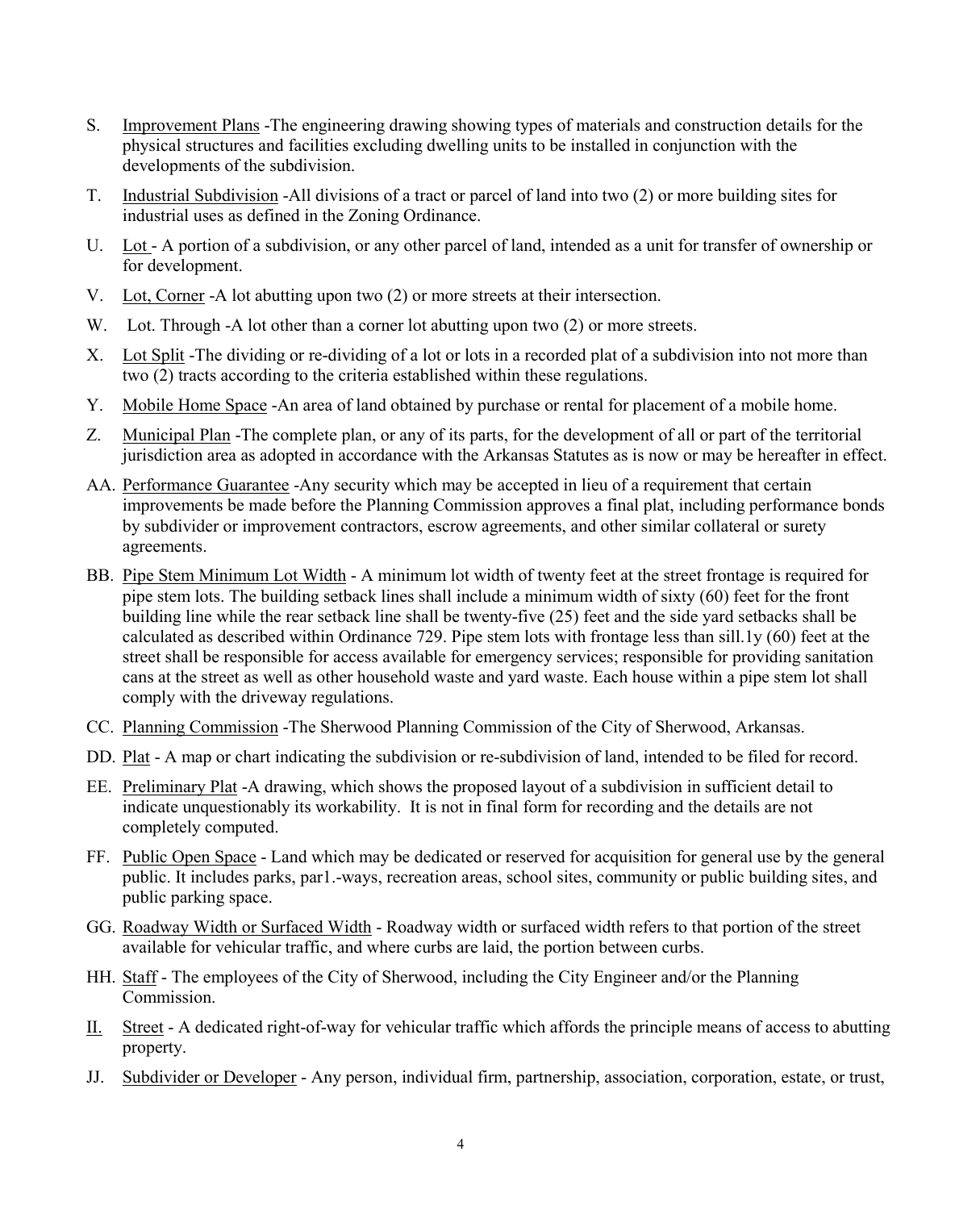or any other group or combination acting as a unit, dividing or proposing to divide land so as to constitute a subdivision as herein defined, and includes any agent of the subdivider.

- KK. Subdivision Any division of a lot, tract or parcel of land either by platting or by metes and bounds into two  $\overline{(2)}$  or more lots or parcels for purpose of transfer of ownership or development, including the combination or recombination of two (2) or more previously platted lots.
- LL. Territorial Jurisdiction All land lying within the corporate limits of the City of Sherwood and that area included by the planning area map filed with the County Recorder in accordance with Arkansas Statue Act 186 of 1957.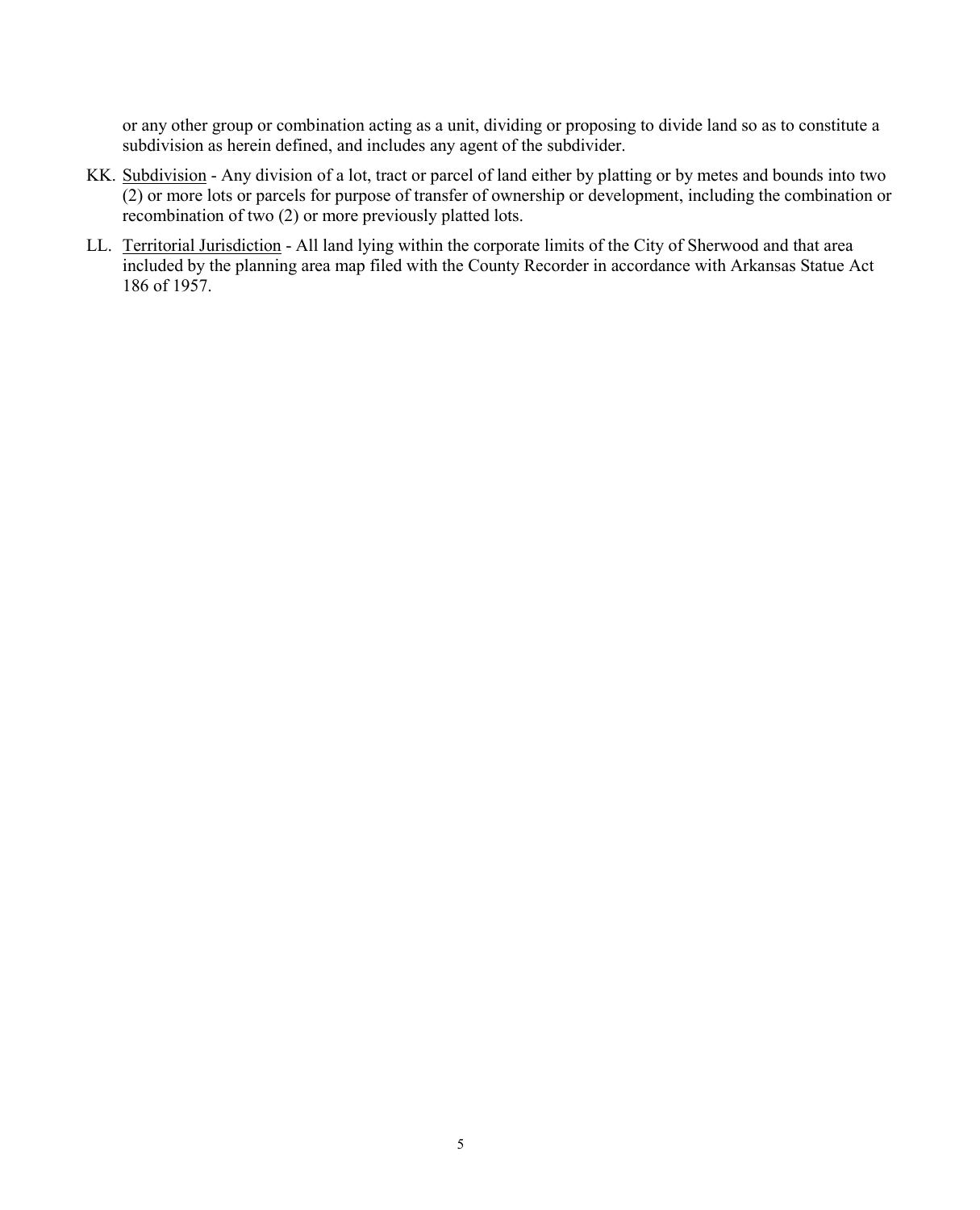# <span id="page-8-0"></span>**SECTIONS 3. Procedural Requirements**

## <span id="page-8-1"></span>**3.1. Pre-Application Consideration**

Whenever any subdivision of a tract of land is proposed to be made, the subdivider or his agent may submit to the Staff sketch plans and data concerning existing conditions within the site and in its vicinity, and which shall convey the intentions of the subdivider as to the proposed layout and type of development.

Whenever said subdivision falls within the city's extraterritorial planning area the staff shall confer, either by meeting with or transmitting the sketch plans and data to, the Director of the Pulaski County Planning and Development Department. The purpose is to inform the Director of impending new development and to ensure the proposed subdivision or development will comply with county plans and policies. No fees shall be collected for Pre-Application Consideration, the purpose of being to acquaint the subdivider with city and county plans and policies in effect that would be significant to the proposed subdivision.

## <span id="page-8-2"></span>**3.2. Application for Certificate of Preliminary Plat Approval**

- A. Whenever any subdivision of a tract of land is proposed to be made, the subdivider shall first submit to the staff, at least twenty-eight calendar days prior to the meeting at which the plat is to be considered. The Planner and City Engineer will review the plat and write comments to the Project Engineer fourteen (14) days before the Planning Commission meeting and the corrected plat will be returned to the City Engineer seven days before the Planning Commission meeting. The application for a certificate of Preliminary Plat Approval which shall consist of:
	- (1) a letter of request;
	- (2) plats, plans and data as specified in Section 4.1, concerning existing conditions within the site and its vicinity and which shall convey the intentions of the subdivider as to the proposed layout and type of development;
	- (3) a receipt from the City Collector acknowledging payment of a filing fee, as described in Section 9.

## <span id="page-8-3"></span>**3.3. Approval of the Preliminary Plat**

- A. Upon receipt of an application for a Certificate of Preliminary Plat Approval, the staff shall check the plat as to its conformity with the Comprehensive Development Plan, Master Street Plan, Land Use Plan, Flood Plain Regulations, zoning districts, and the rules and regulations set forth and referred to herein.
- B. After staff perusal, the preliminary plat and data shall be transmitted to the commission within seven (7) calendar days of its receipt, with the staff s written recommendations. A copy of the staffs written recommendations shall also be transmitted to the developer's engineer at this time.
- C. All preliminary plats shall be reviewed by the Planning Commission at its regular monthly meeting or special called meeting.
- D. The subdivider shall be notified as soon as possible as to the Commission' s approval or disapproval of plat.
- E. The Commission shall indicate approval of the preliminary plat with the issuance of a Certificate of Preliminary Plat Approval.
- F. After changes have been made as suggested, a disapproved preliminary plat may be:

(1) re-submitted to the staff, or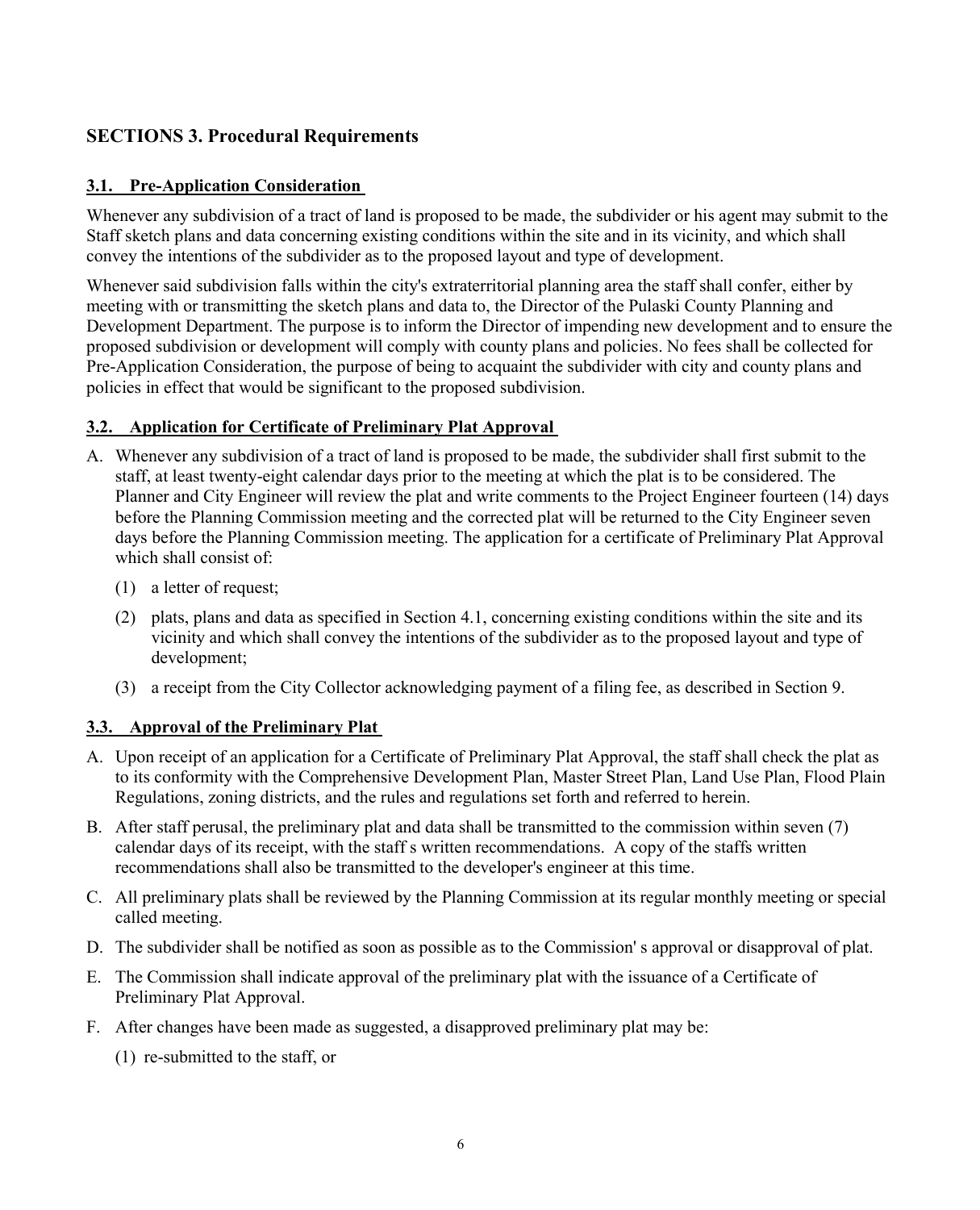- (2) carried to the Commission for its direct action at its next regular meeting.
- G. Three (3) copies of the approved preliminary plat shall be retained in the Commission' s files and one (1) copy endorsed with the Certificate of Preliminary Plat Approval shall be returned to the Subdivider.
- H. Approval of a preliminary plat shall be governed by the following qualifications:
	- (1) Approval of the Preliminary Plat is tentative pending submission of the Final Plat. The approval is effective and binding upon the Commission for a period not to exceed eighteen (18) months, and thereafter expire and become null and void except to the extent that work on the subdivision has progressed. An extension, not to exceed twelve (12) months, for preliminary plat approval may be granted by the Commission.
	- (2) Approval of the Preliminary Plat does not constitute approval of sewer, water or utility improvement plans. The subdivider shall provide copies of letters of response from the appropriate persons and/or agencies as follows:
		- (a) Streets and Drainage Staff;
		- (b) Water -Staff;
		- (c) Sanitary Sewer -Staff, North Little Rock Sewer Commission, Sherwood Sewer Commission, Arkansas Pollution Control and Ecology, and Arkansas State Department of Health or whichever has jurisdiction;
		- (d) Private Utilities -Staff or other appropriate utility companies that serves the Sherwood area.

It shall be the staff's responsibility to review all engineering improvement plans and specifications and submit recommendation in writing to the Commission and Subdivider.

- I. Receipt by the subdivider of the executed Certificate or Preliminary Plat Approval is authorization to proceed with:
	- (1) The preparation of any necessary plans and specifications and after staff approval the installation of improvements.
	- (2) The preparation of the Final Plat or part thereof as specified in Section 4.2 and 4.3.B.

#### <span id="page-9-0"></span>**3.4. Application for Approval of the Final Plat** [4](#page-9-2)

- A. Whenever the provisions of these rules and regulations have been complied with and while the Certificate of Preliminary Plat Approval is in effect, the subdivider may submit to the Commission or City Engineer an application for review and approval of the Final Plat which shall consist of:
	- (1) A letter of application requesting review and final approval of the plat.
	- (2) The final Plat and other documents as specified in Section 4.2 and 4.3.B.

## <span id="page-9-1"></span>**3.5. Approval of the Final Plat**

 $\overline{a}$ 

A. Whenever a final plat has been submitted to the Commission or City Engineer which is in substantial conformity with an approved preliminary plat and the provisions of Section 4.2 and 4.3.B., the Commission shall require a Certificate of Completion submitted by the subdivider and approved by the staff. The

<span id="page-9-2"></span><sup>4</sup> Ordinance 1489, adopted August 28, 2000, added in part "the subdivider may submit to the Commission or City Engineer an application for review and approval of the Final Plat..."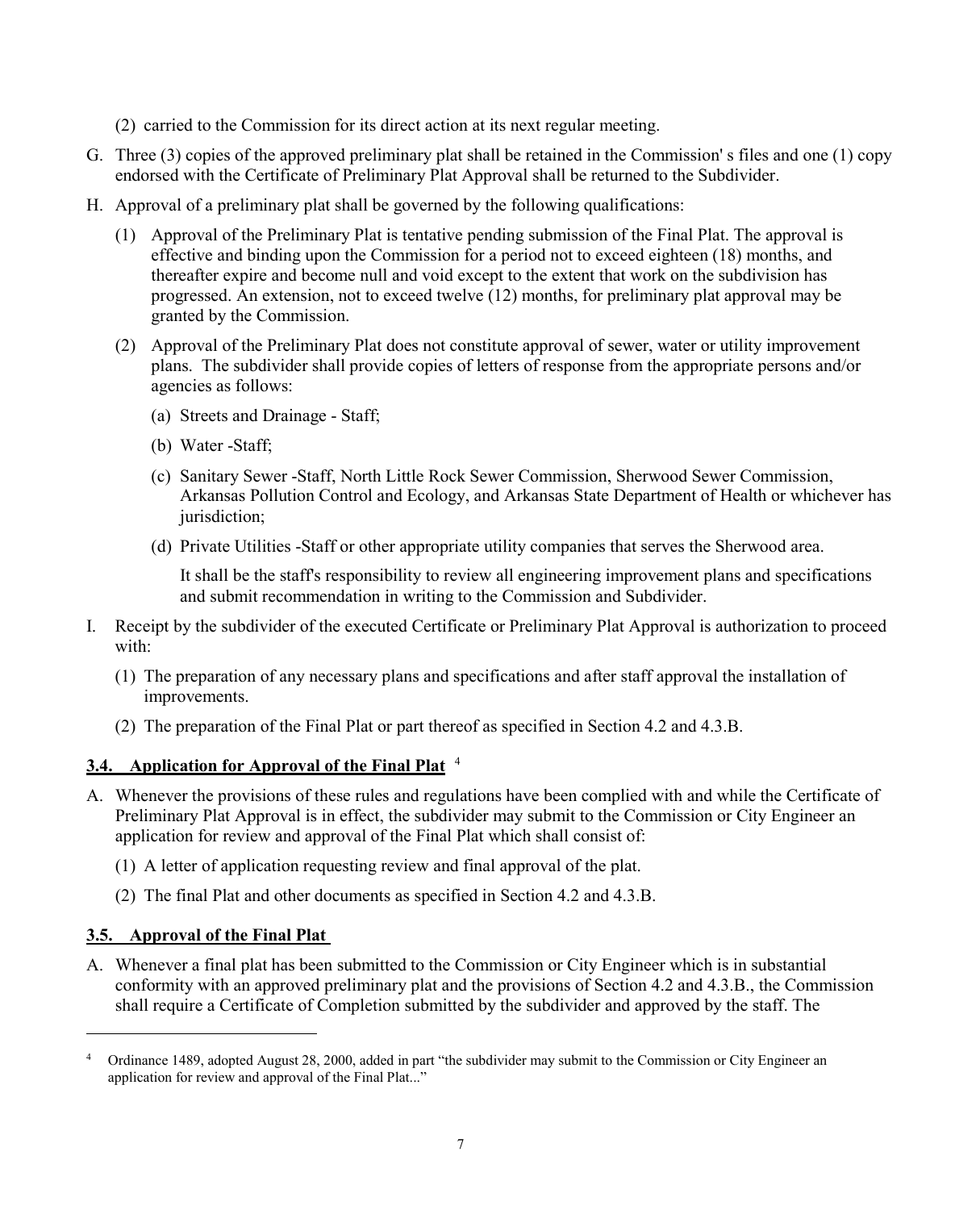Certificate of Completion shall certify that: [5](#page-10-1)

- (1) All improvements and installations to the subdivision have been made according to the plans and specifications approved by the Planning Commission, or
- (2) A performance guarantee acceptable to the Planning Commission has been posted with the City Clerk in sufficient amount to assure the completion of all required improvements.
- B. If the Final Plat is disapproved, the applicant shall be notified in writing within five (5) working days and the reasons therefore shall be enumerated.
- C. The Commission or City Engineer shall execute a Certificate of Final Plat Approval only after receipt of the Certificate of Completion (see "A" above). [6](#page-10-2)
- D. Upon recording of the approved Final Plat, a reproducible copy (copy print) of the Final Plat with all certificates endorsed shall be returned to the Commission for its files. [7](#page-10-3)
- E. Upon completion of the installation of the improvements required by these rules and regulations, the subdivider shall present to the staff one complete set of the plans and specification (as built) showing the subdivision and its improvements. This set of plans and drawings shall include:
	- (1) Plans of all streets and alleys showing the easements of all utilities.
	- (2) A letter submitted by a Registered Professional Engineer certifying that all installations have been made in accordance with the approved plans and specifications and the standards established by the City and/or the County, and are functioning properly.
- F. The subdivider may, and in conformance with the Provisions of Section 4.2 and 4.3.B of this ordinance, seek final approval for only a portion of the property for which preliminary plat approval was granted. The Planning Commission may require that the performance guarantee be in such amount as is commensurate with the stage of the plat being filed and may defer additional performance bond requirements until additional stages of the plat are offered for filing. No terminal streets shall be constructed without the benefit of a temporary turn-around or cul-de-sac (see Section 7.1.N).

## <span id="page-10-0"></span>**3.6. Lot Splits**

- A. General Intent and Definition The Planning Commission hereby delegates to and designates to the staff the authority for approving or disapproving lot splits where a single lot, tract or parcel is being split into two (2) lots of equal or equivalent size. Such authority shall be exercised in accordance with the following regulations.
- B. Applications of Procedure -request for lot split approval shall be made by the owner of the land to the Office of the City Planning. Four (4) copies of a drawing to scale of the lots involved if there are no structures thereon, or if the structures are located on any part of the lot being split, four (4) copies of a survey of the lot (s) and the location of the structure (s) thereon, together with the precise nature, location and dimensions of the split, shall accompany the application.
- C. Approval Guidelines -Approval or disapproval of lot splits shall be given based on the following guidelines:
	- (1) No new street or alley is required.

<span id="page-10-1"></span><sup>5</sup> Ibid. Added in part "Whenever a final plat has been submitted to the Commission or City Engineer..."

<span id="page-10-2"></span><sup>&</sup>lt;sup>6</sup> Ibid. Added in part "The Commission or City Engineer shall execute a Certificate of Final Plat Approval..."

<span id="page-10-3"></span><sup>&</sup>lt;sup>7</sup> Ibid. Added in part "Approval of the Final Plat by the Commission or City Engineer..."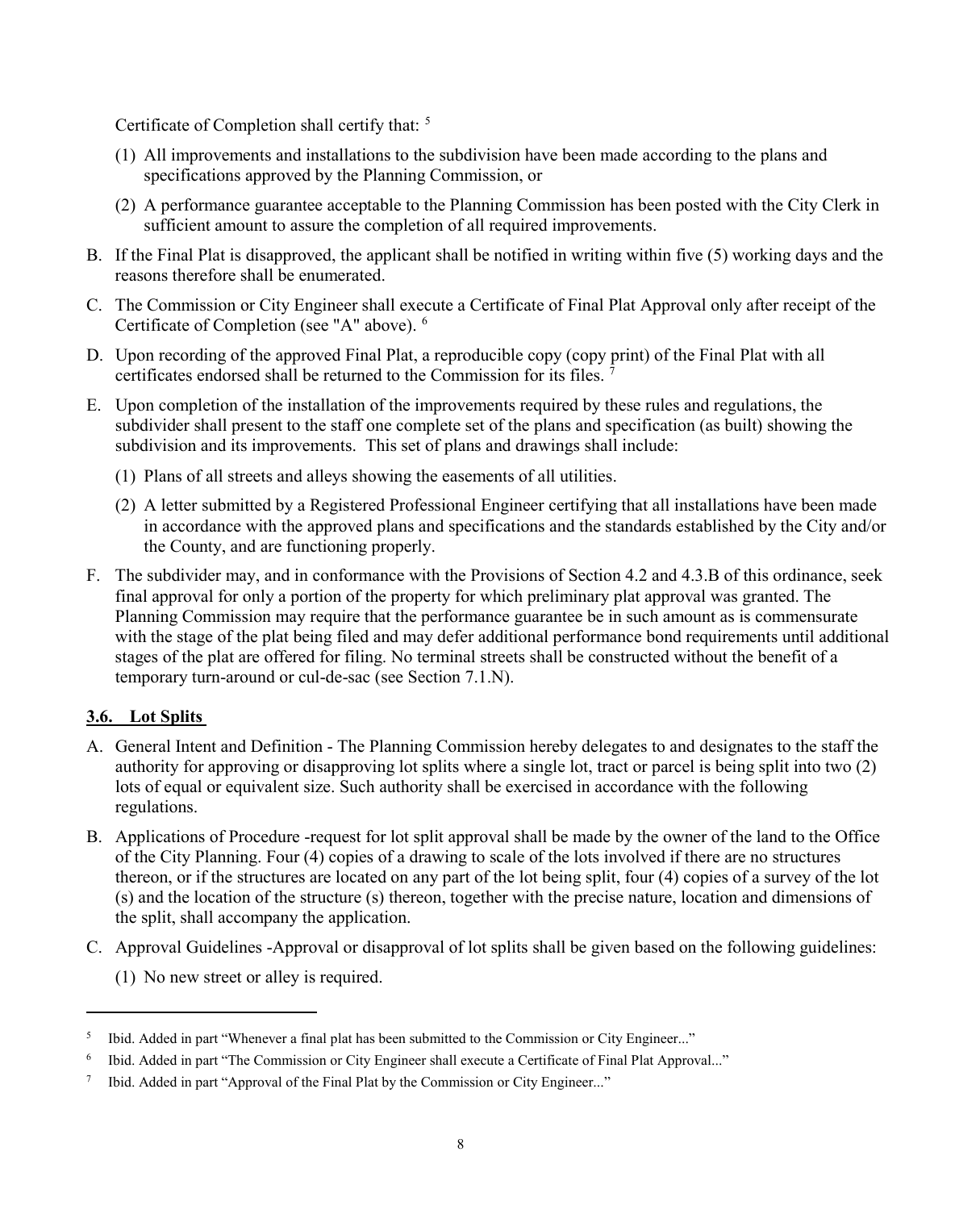- (2) No vacation of streets, alleys, setback lines, access control or easements is required or proposed.
- (3) Such action will not result in any significant increases in public service requirements, nor will interfere with maintaining existing public services levels.
- (4) There is adequate street right-of-way as required by these regulations and the Master Street Plan.
- (5) All easement requirements have been satisfied.
- (6) Both lots created by such split shall have direct access to a public street according to the provisions of this regulation.
- (7) No substandard sized lots or parcels shall be created.
- (8) Such action will not result in a lot being split into more than two-(2) tracts.
- D. Approval The staff shall, in writing, either approve, conditionally approve, or disapprove the proposed lot split within thirty (30) days of application. If approved, and after all conditions have been met, the staff signs and furnishes a certified copy thereof and it shall be submitted by the applicant for recordation with the Circuit Clerk. One (1) copy of the final recorded plat shall be furnished by the applicant to the Office of City Planning.
- E. Plat Specifications -The final plat for minor subdivision or lot-splits shall be prepared on accepted tracing material or mylar film at a scale of one inch = one hundred feet (1 "- 100') or larger and shall conform to all requirements for submission of a regular final plat as outlined in Section 4.
- F. Fees -No fees shall be required for submittal of lot splits.

## <span id="page-11-0"></span>**3.7. Vacation of Plats**

- A. Any plat or any part of any plat may be vacated by the owner at any time before the sale of any lot therein. Vacation of a plat shall be subject to the approval of the City Council. The City Council may reject any proposed plat vacation, which abridges or destroys any public rights in any public use areas, improvements, streets or alleys.
- B. Upon recordation, such vacation shall have the effect of divesting the public of all rights in the streets, alleys, public area, and dedications laid out for describing in such plat.
- C. When lots have been sold, the plat may be vacated in the manner established therein, provided the owners of all lots join the plat vacation application.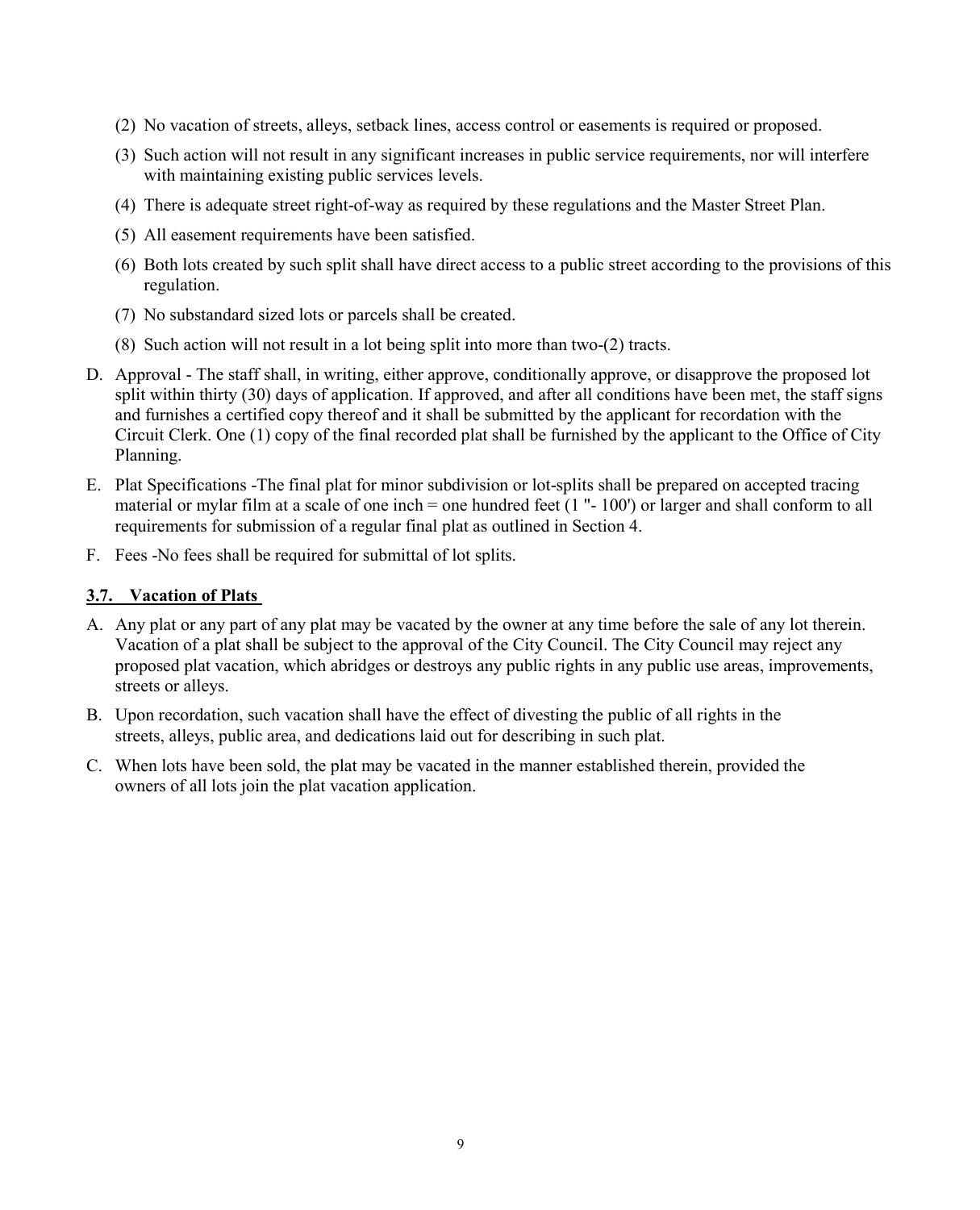# <span id="page-12-0"></span>**SECTION 4. Plat Specifications**

## <span id="page-12-1"></span>**4.1. Preliminary Plat Application Specification**

The following materials and information shall be required for all preliminary plats:

- A. Application Form -A subdivision application form) providing the following information shall be completed by the applicant and submitted to the staff.
	- (1) Proposed name of subdivision.
	- (2) Proposed type of subdivision.
	- (3) Name and address of owner of record.
	- (4) Source of title giving deed record book and page number, or instrument number.
	- (5) Name and address of subdivider.
	- (6) Linear feet in streets.
	- (7) Average size of lots, minimum lot sizes and number of lots.
	- (8) Location of the tract by legal description giving acreage to the nearest one-tenth  $(1/1\ 0)$  of an acre.
	- (9) Existing and proposed covenants and restrictions.
	- (10) Source of water supply.
	- (11) Sewage Disposal -Where sewage disposal is to be accomplished by extending existing sewer lines, this circumstance shall be indicated.
	- (12) Lot areas in square feet shall be shown when required by the staff if septic tanks are to be used.
	- (13) Any additional information that the subdivider wishes to bring to the attention of the staff and Commission.
- B. Vicinity Map The vicinity map shall cover an area within a radius of one (1) mile of the proposed subdivision at a scale of one-inch equals two thousand feet  $(1" = 2,000')$ . The drawing shall generally locate arterial streets, highways, section lines, railroads, schools, parks, and other significant community facilities; and, if possible, shall be incorporated on the preliminary plat.
- C. Preliminary Plat –A scaled drawing prepared by a professional surveyor or professional engineer showing the site to be platted shall be provided as a paper and electronic submission. The electronic submission shall include digital drawings in Adobe PDF format and Autodesk .DWG file format or ESRI shapefile/ geodatabase format with all data organized in a layering system and conveyed as points, polylines, and polygons. The applicant shall provide metadata for the information as a key describing the layering system. The drawings shall be in State Plane Arkansas North Zone coordinates, with the datum being North American Datum 1983 with units as feet. Both the electronic and paper submissions shall include including the following: [8](#page-12-2)
	- (1) Contour intervals to sea level datum shown at intervals of not more than two (2) feet when the slope is less than four (4) percent and not more than five (5) feet when the slope is greater than four (4) percent.

<span id="page-12-2"></span><sup>8</sup> Revised by Ordinance 2195, adopted 3/26/ 2018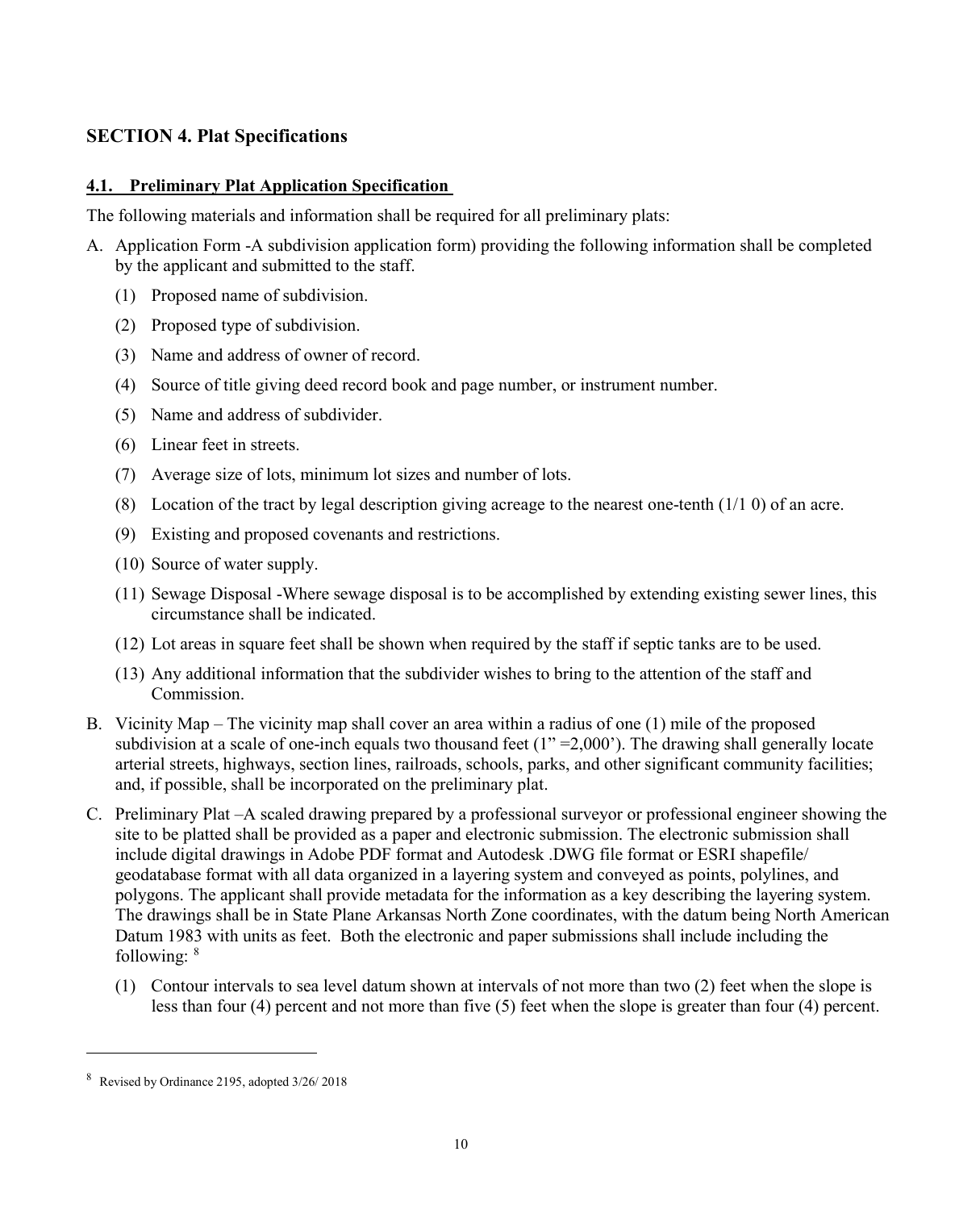- (2) Proposed design including streets and alleys with proposed street names, lot lines with approximate dimensions, service easements, land to be reserved or dedicated for public uses, and land to be used for purposes other than residential.
- (3) Minimum building front yard setback lines for commercial, industrial, mobile home parks, and residential subdivisions, and all setback lines for zero lot-line apartment and townhouse development.
- (4) Natural features within and surrounding the proposed subdivision including drainage channels, bodies of water, wooded areas, and other significant features. On all water courses leaving the tract, the direction of flow shall be indicated, and for all water courses entering the tract the drainage area above the point of entry shall be noted.
- (5) Storm Drainage Analysis showing drainage data for all watercourses entering and leaving the plat boundaries. The storm drainage analysis shall be prepared in sufficient detail to illustrate the proposed system's capability of accommodating a not less than one (1) in ten (10) year rainfall.
- (6) Date of survey, north point and graphic scale.
- (7) Any portion of property within the 100-year floodplain, based upon the most recent available calculations of the National Flood Insurance Program.
- (8) Cultural features within and immediately surrounding the proposed subdivision including existing and platted streets, bridges, culverts, utility lines, all easements, park areas, structures, city and county lines, section lines, and other significant information.
- (9) Names of recorded subdivisions abutting the proposed subdivision and when required by the staff, the plat book and page number or instrument number.
- (10) Names of owners of unplatted tracts abutting the proposed subdivision and the names of all owners of platted tracts in excess of 2.5 acres.
- (11) Boundary lines of the tract indicated by a heavy line giving dimensions and all bearings.
- (12) Zoning classifications within the plat and abutting areas if applicable.
- (13) Plat note indicating direction and linear feet along street with most direct access to nearest fire hydrant and size of water line supplying hydrant. [9](#page-13-0)
- (14) Other information as may be required by the City Engineer. [10](#page-13-1)
- (15) Proposed locations of street lights  $11$
- D. Engineering Analysis
	- (1) Typical Street Cross Sections and Profiles -At the option of the staff and where a street grade variance is being requested, the following information may be required:
		- (a) Street cross sections of all proposed streets at one hundred (100) foot station as follows: on a line at right angles to the center line of the street, and said elevation points shall be at the center line of the street, each property line and points twenty-five (25) feet inside each property line.
		- (b) Street profiles showing existing and proposed elevations along center lines of all roads drawn at a

<span id="page-13-0"></span><sup>&</sup>lt;sup>9</sup> Added by Ordinance 1160, adopted April 25, 1994.

<span id="page-13-1"></span> $10$  Ibid

<span id="page-13-2"></span><sup>&</sup>lt;sup>11</sup> Added by Ordinance 475, 9/28/1981, Section 2.A., but inadvertently left out of Ordinance 2195 (missed because it had not been updated in the hard-copy book used to compose Ordinance 2195)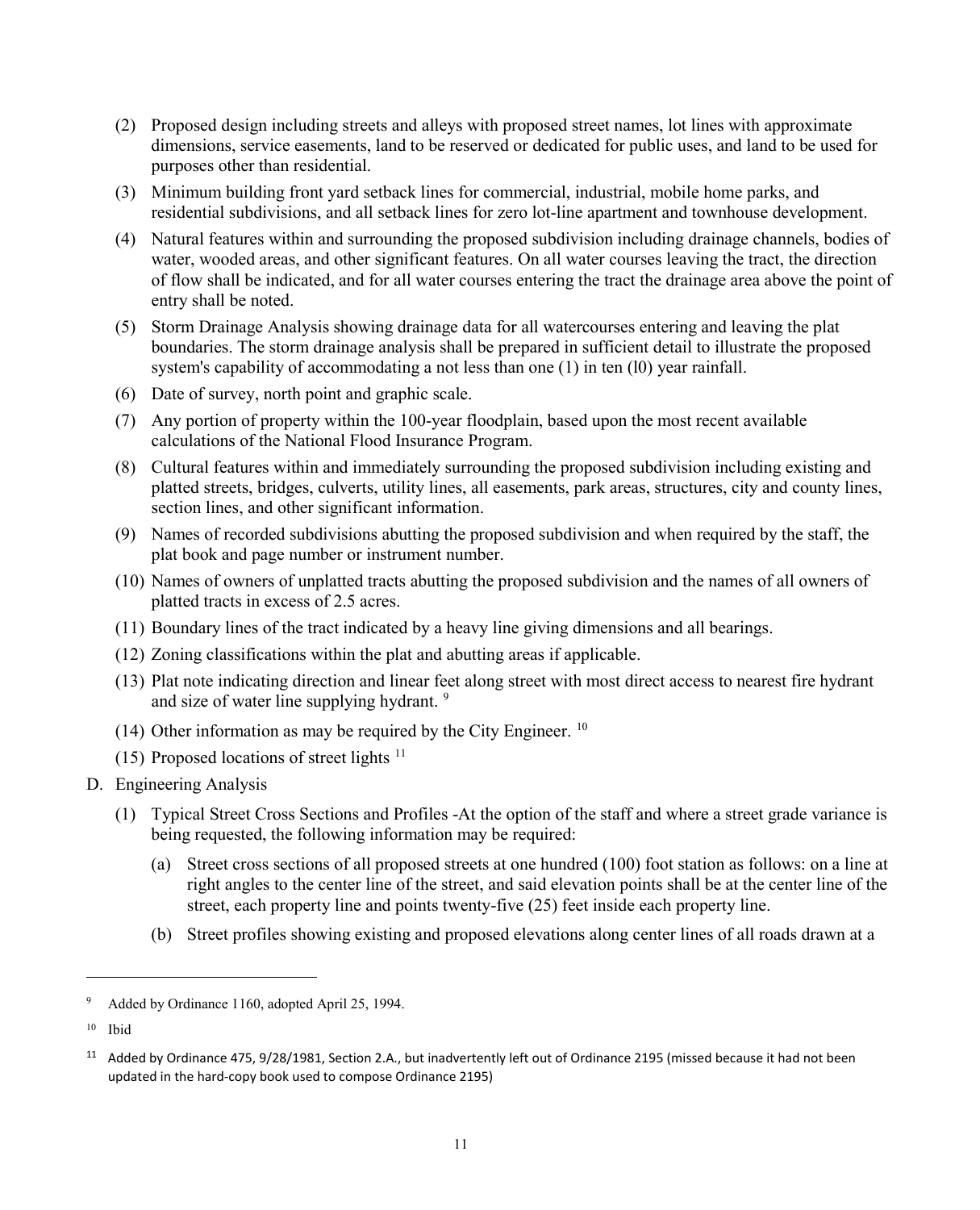horizontal scale of one hundred (100) feet to the inch and a vertical scale of ten (10) feet to the inch, or as otherwise allowed by the City Engineer. Where required, such profiles shall be prepared by an engineer registered to practice in the State of Arkansas,

- (2) Floodplain Analysis -Where a portion of a plat suspected to be flood plain, and the National Flood Insurance Program information is not available, an engineering analysis shall be required by the Planning Commission. Such analysis shall determine to the best of the engineer's ability a safe building line and shall be clearly and legibly drawn on the preliminary plat.
- E. Miscellaneous
	- (1) Fees -Filing fees for preliminary plats shall be those established by passage of these regulations by the Sherwood City Council.
	- (2) Bills of Assurance -A draft of any bill of assurance proposed for the subdivision generally describing proposed covenants and restrictions and conditions applicable to a property shall be submitted for review at the time of the preliminary plat review.

## <span id="page-14-0"></span>**4.2. Final Plat Application Specifications**

- A. Submission for certification of final plat approval shall consist of the document plus a sufficient quantity of copies to supply each member of the Commission or City Engineer with a copy. Only one (1) copy needs to show the executed certificates as specified later in this section. [12](#page-14-1)
- B. Final Plat A scaled drawing prepared by a professional surveyor or professional engineer showing the site to be platted shall be provided as a paper and electronic submission. The electronic submission shall include digital drawings in Adobe PDF format and Autodesk .DWG file format or ESRI shapefile/ geodatabase format with all data organized in a layering system and conveyed as points, polylines, and polygons. The applicant shall provide metadata for the information as a key describing the layering system. The drawings shall be in State Plane Arkansas North Zone coordinates, with the datum being North American Datum 1983 with units as feet.<sup>[13](#page-14-2)</sup>
- C. The Final Plat shall substantially conform to the preliminary plat, and it may constitute only that portion of the approved preliminary plat which the subdivider purposes to record and develop at anyone (1) time, provided that such portion conforms to the requirements of these rules and regulations.
- D. The Final Plat shall contain the following information:
	- (1) Name of Subdivision.
	- (2) Name and address of owner of record.
	- (3) Name and address of subdivider.
	- (4) Date of drawing, north point and graphic scale.
	- (5) Location of tract by legal description giving acreage.
	- (6) Vicinity map, as specified in Section 4.I.B.
	- (7) Key map when more than one (1) sheet is required to present plat.

<span id="page-14-1"></span><sup>&</sup>lt;sup>12</sup> Revised by Ordinance 1489, adopted August 28, 2000. Revised in part "Submission for certification of final plat approval shall consist of the document plus a sufficient quantity of copies to supply each member of the Commission or City Engineer..."

<span id="page-14-2"></span><sup>&</sup>lt;sup>13</sup> Revised by Ordinance 2195, adopted 3/26/2018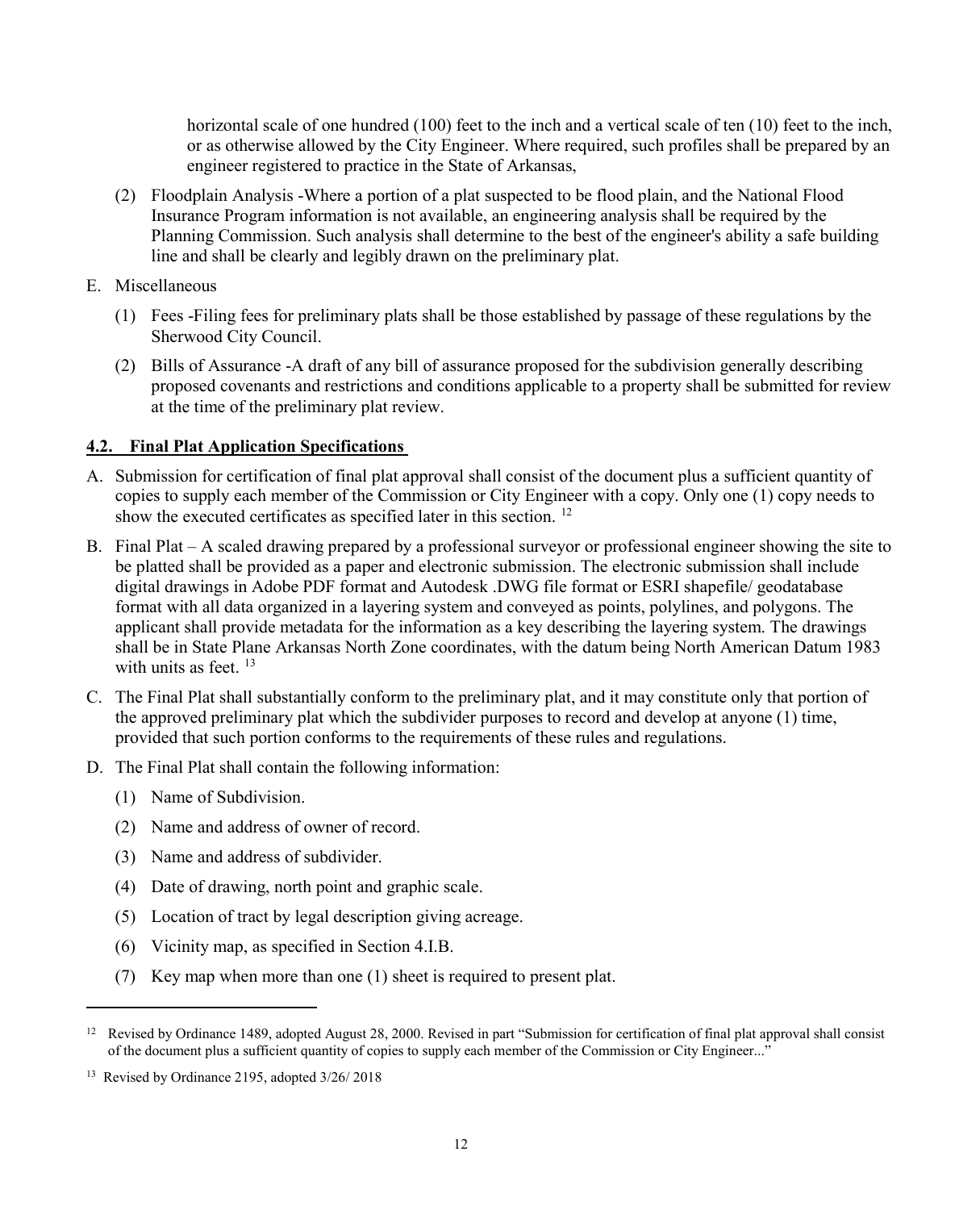- (8) Courses and distances to the two (2) nearest established section comers or bench marks or other recognized permanent monuments which shall accurately describe the location of the plat.
- (9) Exact boundary lines of the tract or other acceptable control traverse, giving dimensions to the nearest one-tenth (1/10) foot and angles to the nearest minute, which shall be balanced and closed with an error of closure not to exceed one (1) foot to five thousand (5,000) feet.
- (10) Municipal, county or section lines accurately tied to the lines of the subdivision when such lines traverse or are reasonably close to the subdivision.
- (11) Street, alley and other rights-of-way with location, width, and street name and, if required, source of dedications.
- (12) Street centerlines showing radii, length of tangents.
- (13) Lot lines with dimensions to the nearest one-tenth (1/10) foot, necessary internal angles, arcs and chords and tangent or radii of rounded comers.
- (14) When lots are located on a curve or when side lot lines are at angles other than ninety degrees (90°), the lot width at the building line shall be shown when required by the Commission,
- (15) Building setback lines with dimensions.
- (16) Lot and block numbers.
- (17) Easements and public service or utility right-of-way lines giving dimension, location and purpose.
- (18) Accurate outlines and descriptions of any areas to be dedicated or reserved for public use or acquisition with the purposes indicated thereon; and of any areas to be reserved by deed covenant for common uses of all property owners.
- (19) Accurate location and description of all monuments.
- (20) Certificate of engineering accuracy.
- (21) Certificate of owner.
- (22) Certificate of Final Plat Approval.
- (23) Certificate of recording.
- (24) Other information as may be required by the City Engineer [14](#page-15-0)
- E. The Final Plat shall be accompanied by the following written information and documents.
	- (1) When errors of closure are suspected, the Planning Commission may have an engineer to check the final plat for correctness, charging the cost to the subdivider if the plat if found to be in error.
	- (2) Certification of approval of water supply and sanitary sewage disposal by the appropriate agency, when not connected to the municipal system.
	- (3) The Bill of Assurance shall be submitted to the staff for review and approval with the final plat. Such document shall incorporate the same provisions as those filed with the preliminary plat, including but not limited to the following provisions: offering dedications of streets and alleys, parks and other public lands; establishing easements, setting forth privileges and conditions pertaining thereto; and setting forth the restrictions and covenants of the subdivision; setting forth procedure by which amendments to the

<span id="page-15-0"></span><sup>14</sup> Added by Ordinance 2195, adopted 3/26/2018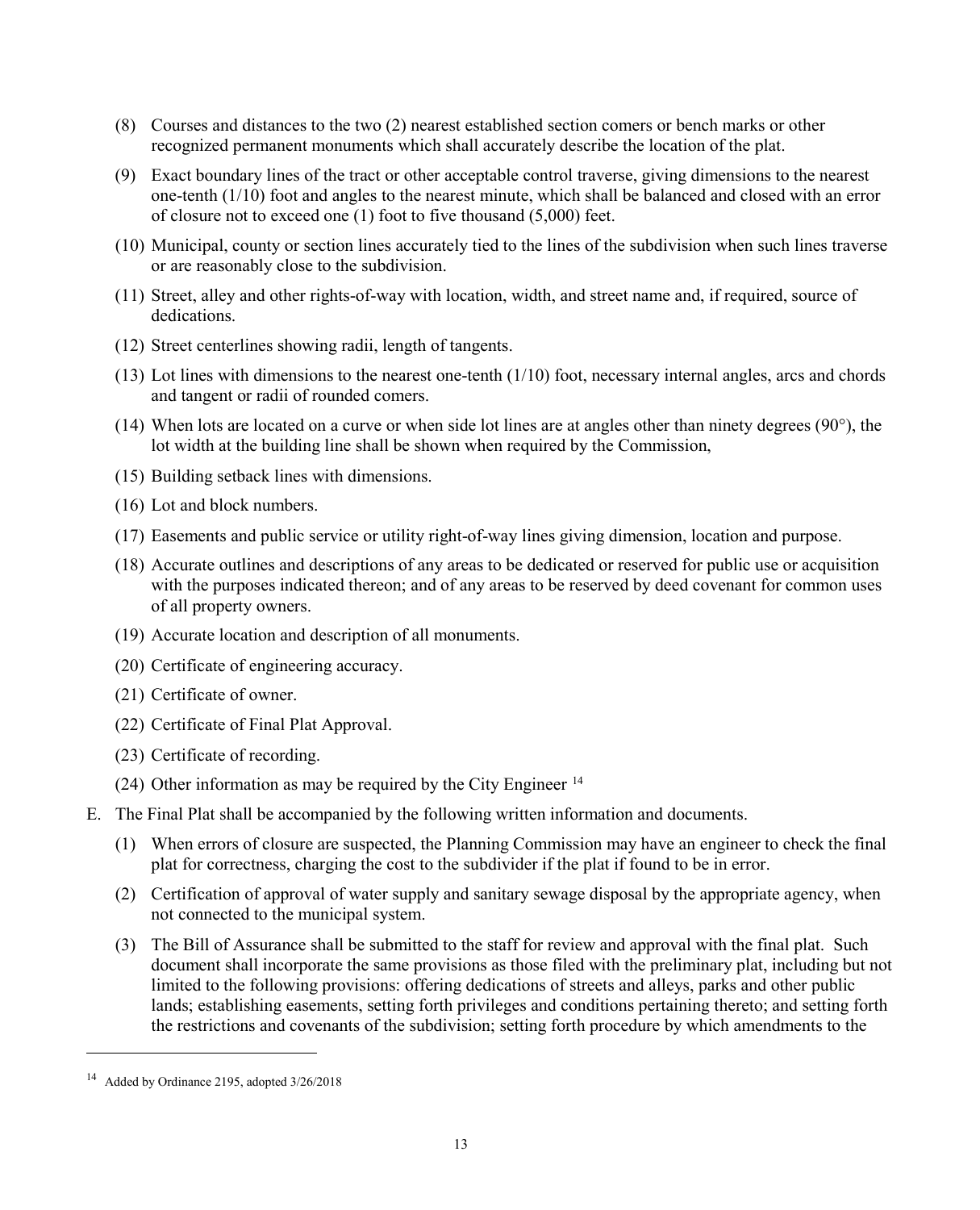Bill of Assurance can be made. Said bill of assurance shall contain reference to the approval of the final plat. Any amendment or amendments to any bills of assurances shall be approved by the Planning Commission of Sherwood, Arkansas, when the land so affected lies within the planning jurisdiction of Sherwood.<sup>15</sup>

## <span id="page-16-0"></span>**4.3. Plat Certificates**

A. Each preliminary plat submitted to the Commission shall carry the following certificates printed thereon substantially as follows:

## (1) PRELIMINARY LAND SURVERYING CERTIFICATE:

I hereby certify that this proposed preliminary plat correctly represents a survey completed by me on \_\_\_\_\_\_\_\_\_\_\_\_\_\_\_, 20\_\_\_, of property shown and described herein; and described monuments placed on the property are correctly described and located in accordance with the established and accepted monuments in the vicinity.

\_\_\_\_\_\_\_\_\_\_\_\_\_\_\_\_\_\_\_\_\_\_\_\_\_\_\_ \_\_\_\_\_\_\_\_\_\_\_\_\_\_\_(signed)\_\_\_\_\_\_\_\_\_\_\_\_\_\_\_\_ Date of Execution Name Registered Land Surveyor

## (2) CERTIFICATE OF PRELIMINARY ENGINEERING ACCURACY:

I hereby certify that this plat represents a plan made by me; and that all engineering requirements of the Sherwood Subdivision Rules and Regulations have been fully complied with.

 $\overline{\text{Date of Execution}}$  Name

\_\_\_\_\_\_\_\_\_\_\_\_\_\_\_\_\_\_\_\_\_\_\_\_\_\_\_\_ \_\_\_\_\_\_\_\_\_\_\_\_\_\_\_(signed)\_\_\_\_\_\_\_\_\_\_\_\_\_\_\_\_\_\_

Registered Professional Engineer No.\_\_, Arkansas

## (3) CERTIFICATE OF PRELIMINARY PLAT APPROVAL:

All requirements of the Sherwood Subdivision Rules and Regulations relative to the preparation and submittal of a preliminary plat having been fulfilled, approval of this plat is hereby granted, subject to further provisions of said Rules and Regulations.

This Certificate shall expire \_\_\_\_\_(date)\_\_\_\_\_\_\_\_\_\_\_ \_\_\_\_\_\_\_\_\_\_\_\_\_\_\_\_\_(signed)\_\_\_\_\_\_\_\_\_\_\_\_\_\_\_\_ Date of Execution Named Chairman or Vice-Chairman Sherwood Planning Commission

- B. Each final plat submitted to the Commission for approval shall carry the following certificates printed thereon substantially as follows:
	- (1) CERTIFICATE OF OWNER

We, the undersigned, owners of the real estate shown and described herein do hereby certify that we have laid off, platted and subdivided, and do hereby layoff, plat and subdivide, said real estate in accordance with the within plat.

Date of Execution Name, Address

**.** 

\_\_\_\_\_\_\_\_\_\_\_\_\_\_\_\_\_\_\_\_\_\_\_ \_\_\_\_\_\_\_\_\_\_\_\_\_\_\_\_(signed)\_\_\_\_\_\_\_\_\_\_\_\_\_\_\_\_\_\_\_

<span id="page-16-1"></span><sup>15</sup> Last sentence added by Ordinance 528, adopted 12/20/1982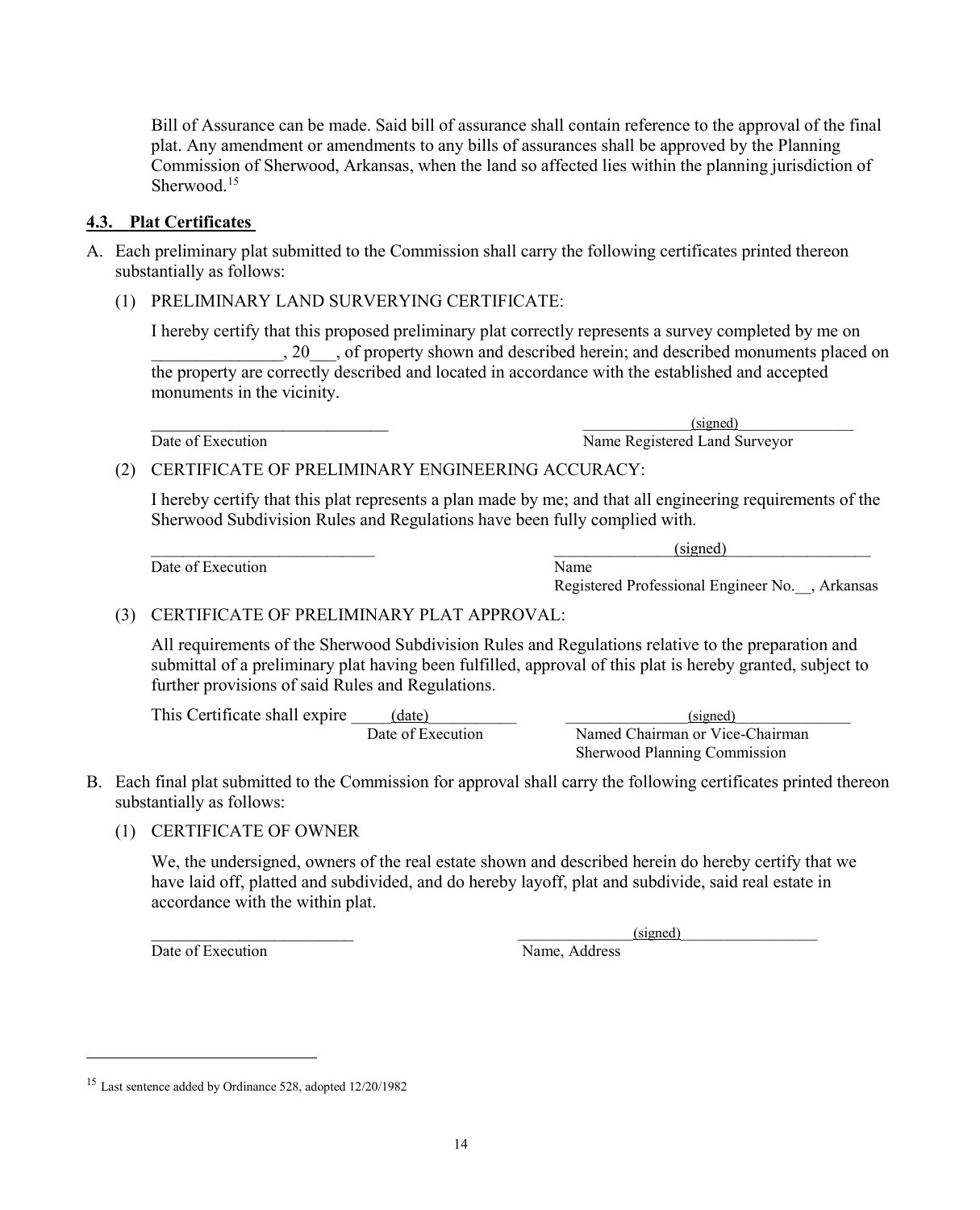## (2) CERTIFICATE OF RECORDING

|     | This document, number ________ filed for record _____, 20 ____ at ________ o'clock ___ M.                                                                                                                                                                                                                 |      |                                                 |  |
|-----|-----------------------------------------------------------------------------------------------------------------------------------------------------------------------------------------------------------------------------------------------------------------------------------------------------------|------|-------------------------------------------------|--|
|     | recorded 20 in Plat Book Page                                                                                                                                                                                                                                                                             |      |                                                 |  |
|     | (signed)                                                                                                                                                                                                                                                                                                  |      |                                                 |  |
|     | Name Clerk                                                                                                                                                                                                                                                                                                |      |                                                 |  |
|     | For Bill of Assurance see Deed Record Book _______, Page                                                                                                                                                                                                                                                  |      |                                                 |  |
| (3) | CERTIFICATE OF ENGINEERING ACCURACY                                                                                                                                                                                                                                                                       |      |                                                 |  |
|     | I hereby certify that this plat represents a plan made by me; and that all engineering requirements of the<br>Sherwood Subdivision Rules and Regulations have been fully complied with.                                                                                                                   |      |                                                 |  |
|     |                                                                                                                                                                                                                                                                                                           |      | (signed)                                        |  |
|     | Date of Execution                                                                                                                                                                                                                                                                                         | Name |                                                 |  |
| (1) | $\mathbf{T}^{11}$ , $\mathbf{1}^{10}$ , $\mathbf{1}^{11}$ , $\mathbf{1}^{11}$ , $\mathbf{1}^{11}$ , $\mathbf{1}^{11}$ , $\mathbf{1}^{11}$ , $\mathbf{1}^{11}$ , $\mathbf{1}^{11}$ , $\mathbf{1}^{11}$ , $\mathbf{1}^{11}$ , $\mathbf{1}^{11}$ , $\mathbf{1}^{11}$ , $\mathbf{1}^{11}$ , $\mathbf{1}^{11}$ |      | Registered Professional Engineer No. , Arkansas |  |

(4) The certificate of Final Plat approval shall be printed on both the Final Plat and the Bill of Assurance substantially as follows:

CERTIFICATE OF FINAL PLAT APPROVAL

Pursuant to the Sherwood Subdivision Rules and Regulations, this document was given final approval by the Sherwood Planning Commission at the meeting held ... ,20. All of the conditions of approval having been completed, this document is hereby accepted and this certificate executed under the authority of said Rules and Regulations.

Date of Execution Name

\_\_\_\_\_\_\_\_\_\_\_\_\_\_\_\_\_\_\_\_\_\_\_\_\_\_\_\_\_ \_\_\_\_\_\_\_\_\_\_(signed)\_\_\_\_\_\_\_\_\_\_\_\_\_\_\_\_\_\_\_\_\_

Chairman or Vice-Chairman Sherwood Planning Commission

## (5) CERTIFICATE OF LAND SURVERYING ACCURACY

I hereby certify that this plat represents a survey made by me; and that all monuments shown herein actually exist and their location, size, type and material are correctly shown.

|                   | 'signed                                  |
|-------------------|------------------------------------------|
| Date of Execution | Name                                     |
|                   | Registered Land Surveyor No.<br>Arkansas |

## <span id="page-17-0"></span>**4.4. As-Built Drawings**

As-built Drawings – A scaled drawing prepared by a professional surveyor or professional engineer showing the as-built conditions of the site to platted shall be provided as a paper and electronic submission. The electronic submission shall include digital drawings in Adobe PDF format and Autodesk .DWG file format or ESRI shapefile/geodatabase format with all data organized in a layering system and conveyed as points, polylines, and polygons. The applicant shall provide metadata for the information as a key describing the layering system. The drawings shall be in State Plane Arkansas North Zone coordinates, with the datum being North American Datum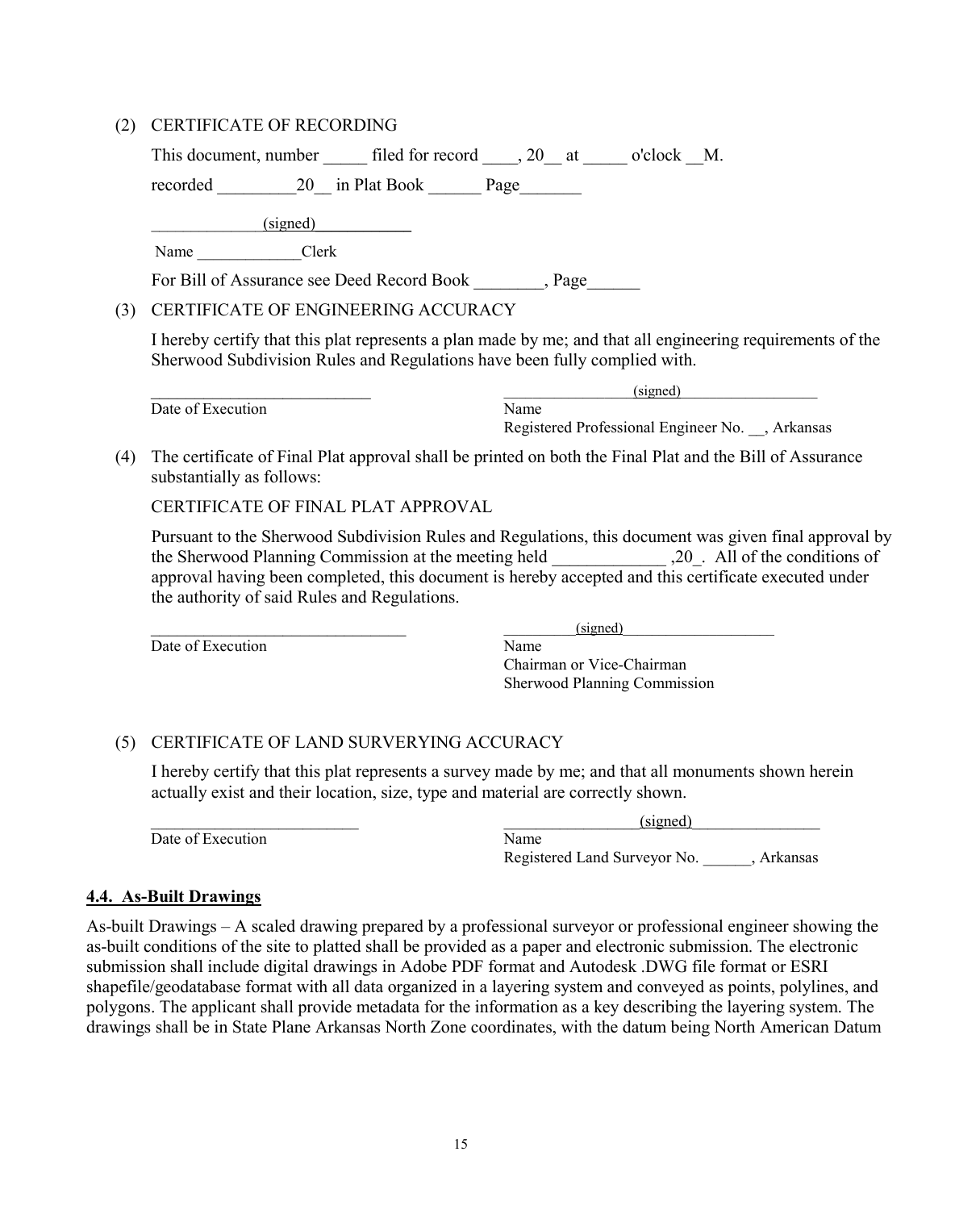1983 with units as feet. Both the electronic and paper submissions shall include all information required for a final plat submission.<sup>[16](#page-18-0)</sup>

<u>.</u>

<span id="page-18-0"></span> $16$  Added by Ordinance 2195, adopted 3/26/2018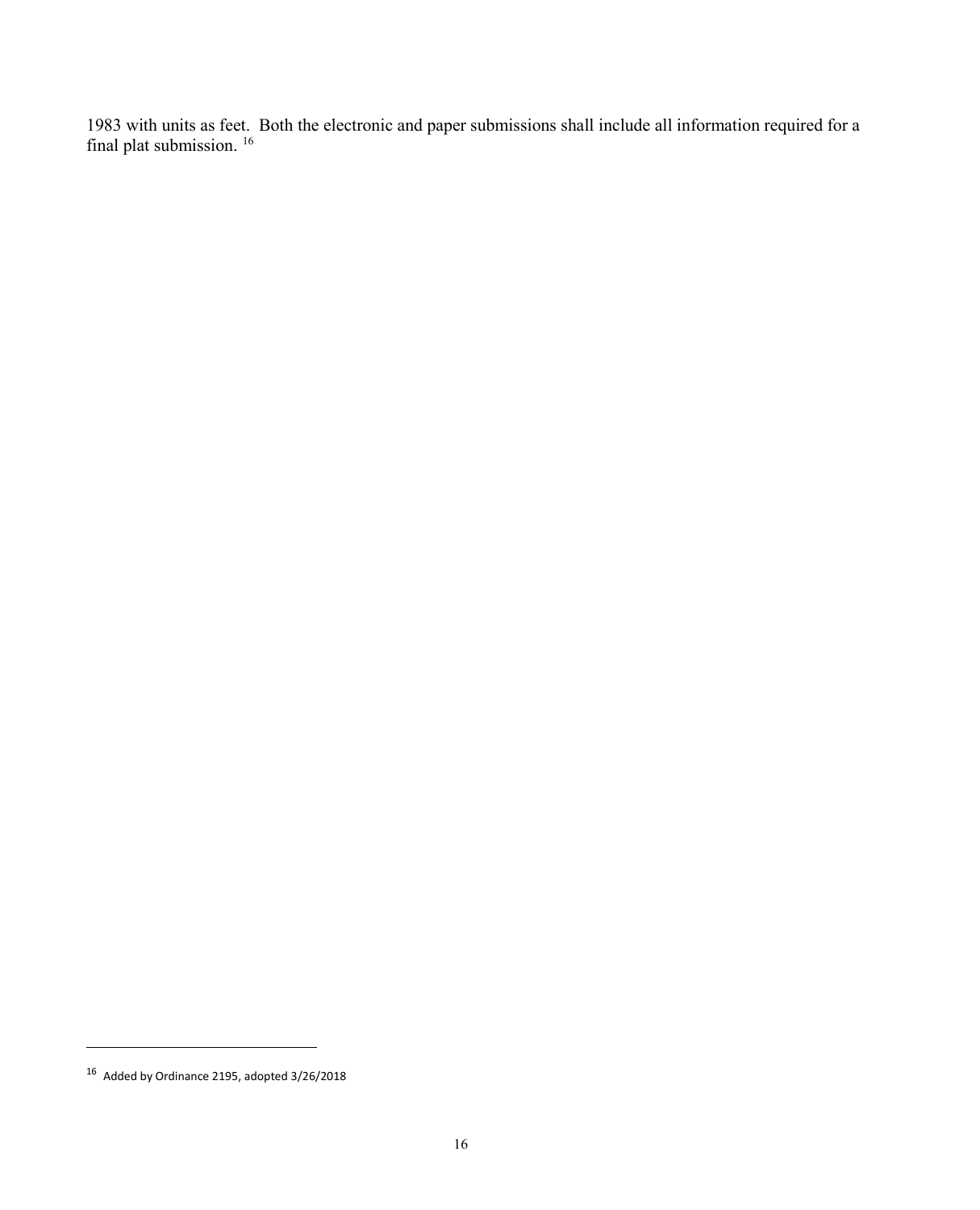# <span id="page-19-0"></span>**SECTION 5. Types of Subdivisions**

# <span id="page-19-1"></span>**5.1. General**

A. Recognizing that subdivision regulations must be applied to various land development types, and because of the special conditions pertaining to each, this ordinance hereby provides for the establishment of four (4) subdivision types: Commercial, Industrial, Mobile Home Parks, and Residential. Design standards applicable to each of these four (4) types are outlined in Section 7 of this ordinance.

Prior to the approval of any preliminary plat, the Planning Commission shall classify and evaluate each subdivision according to its planned future use, it being the responsibility of the applicant to identify the type of proposed plat. Where a proposed plat incorporates more than one (1) use of the type specified in this section, either the different land use type shall be clearly delineated on the submitted plat, or separate plats shall be filed for each land use type together with a scale drawing illustrating the proposed layout as a totality.

## <span id="page-19-2"></span>**5.2. Purpose and intent of each subdivision type**

- A. Commercial/Office Subdivision -Commercial/office subdivisions are intended to accommodate one (1) or more commercial building sites on either single or multiple lots in a carefully planned configuration designed to protect and enhance the viability of each separate structure and ownership. Commercial and office uses shall be those defined as such in the Sherwood Zoning Ordinance.
- B. Industrial Subdivisions -Industrial subdivisions are intended to fulfill a two-fold objective; to provide both opportunity and possibility for industrial activities to take place at appropriate locations in a compatible manner with adjacent non-manufacturing areas; to require the application of sound design principles and the orderly development of industrial parcels involving the creation of one (1) or more building sites or lots. Industrial uses shall be defined as such in the Sherwood Zoning Ordinance.
- C. Mobile Home Park Subdivisions -Mobile home subdivisions are intended to ensure proper layout and development of areas for mobile home occupancy by establishing appropriate standards for density, spacing and placement, and by requiring off-street parking, storage facilities and open space. The regulations are also intended to facilitate location of mobile homes within the jurisdiction of this subdivision ordinance by marking available appropriate sites for such occupancy.
- D. Residential Subdivisions -Residential subdivisions are intended to ensure efficient, aesthetic and convenient designs for a single family, multi-family, duplex, zero lot line and condominium development, and to provide harmonious relationships with surrounding areas. Residential uses shall be those defined as such in the Sherwood Zoning Ordinance.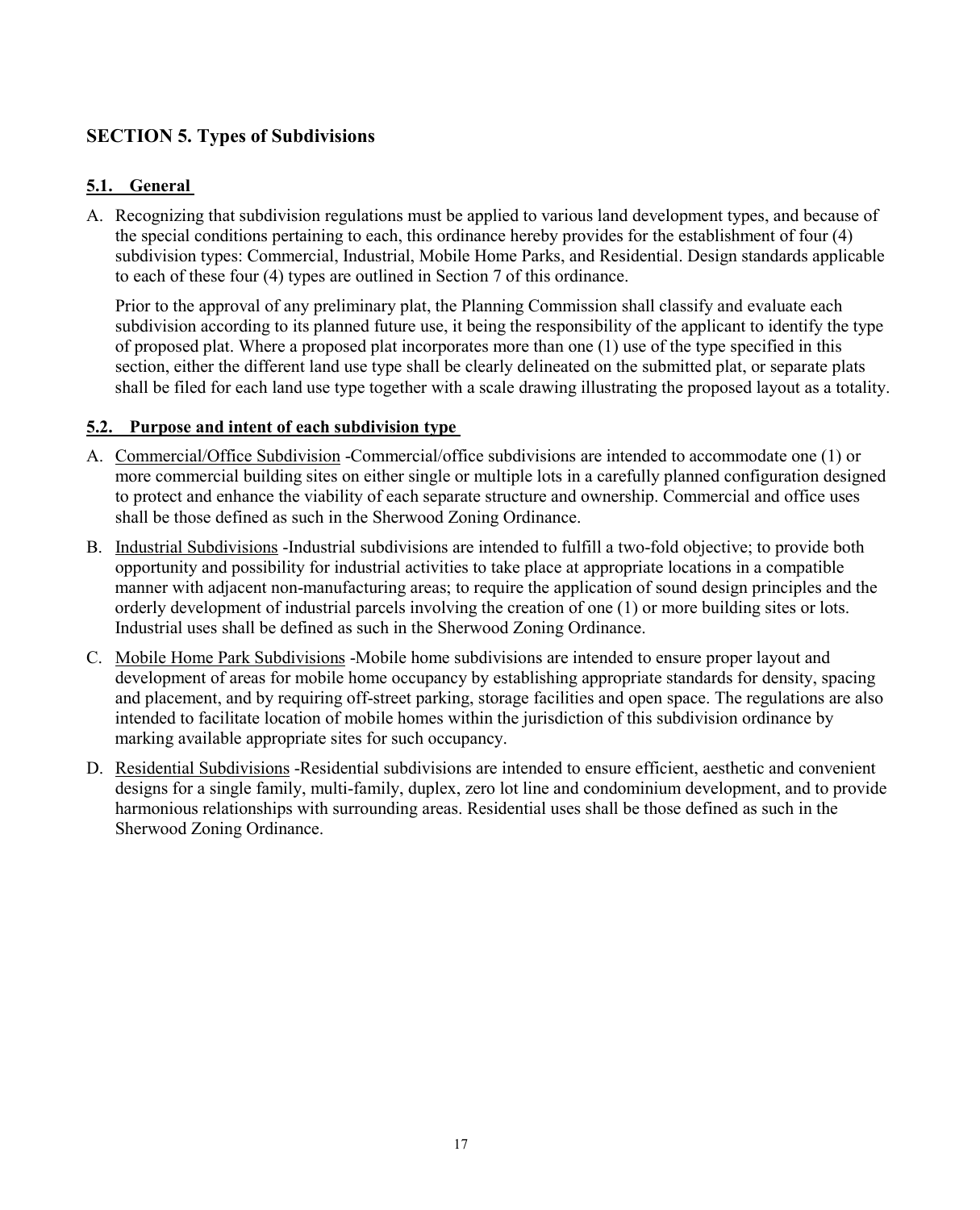# <span id="page-20-0"></span>**SECTION 6. General Principles**

## <span id="page-20-1"></span>**6.1 Suitability of the Land**

- A. Land subject to flooding, improper drainage, or any land deemed to be topographically unsuitable for residential use shall not be platted for residential occupancy nor shall such land be platted for any other uses as may continue such conditions or increase danger to health, safety, life or property unless steps are taken to diminish the above-mentioned hazards.
- B. Flood Plains -The City will strongly discourage the platting of property for construction purposes that is in a natural floodplain or other area that is subject to flooding. Land may not be platted and subdivided except in conformance to the Floodplain Regulation of the City.

## <span id="page-20-2"></span>**6.2. Adequacy of Public Facilities and Services**

Land which is neither provided, nor programmed by the City to have adequate water, sanitary sewer services or storm drainage facilities shall not be subdivided for purposes which require such services. The availability of transit services, fire protection, police protection, refuse service, public schools, and parks and recreation facilities shall also be considered by the staff in its analysis of the plat.

## <span id="page-20-3"></span>**6.3. Access**

All access easements are required to meet or exceed all construction standards of a publicly dedicated street with required easement width to be recommended by the City Engineer and approved by the Planning Commission. <sup>[17](#page-20-8)</sup>

## <span id="page-20-4"></span>**6.4. Conformance of Rules and Regulations**

All proposed subdivisions shall conform to all applicable laws, rules and regulations contained within the Municipal Plan, Master Street Plan, Municipal Zoning Ordinance, Building and Housing Codes and other standards and regulations adopted by the Sherwood Planning Commission and Sherwood City Council.

## <span id="page-20-5"></span>**6.5. Street and Subdivision Names**

The Commission may change street names and subdivisions when in conflict with existing names

# <span id="page-20-6"></span>**6.6. Large Tracts or Parcels**

When land is subdivided into larger parcels than ordinary building lots, such parcels shall be arranged and designed so as to allow for the opening of future streets and to provide access to those areas not presently served by streets.

# <span id="page-20-7"></span>**6.7. Large Scale Developments**

**.** 

The above regulations, to the contrary notwithstanding, the Planning Commission recognized that certain portions of property within the planning boundary will be planned and developed on a large scale (a development or more than twenty (20) acres) and wishes to encourage such developers to contact the Planning Commission at an early date to discuss development plans on a preliminary basis. The purpose of the development insofar as desired street location is concerned and use for which the property is to be utilized (zoning) may also be discussed. In addition, the developer may thus acquaint himself with the desires of the Planning Commission insofar as future

<span id="page-20-8"></span><sup>&</sup>lt;sup>17</sup> Amended by Ordinance 1241, adopted September 25, 1995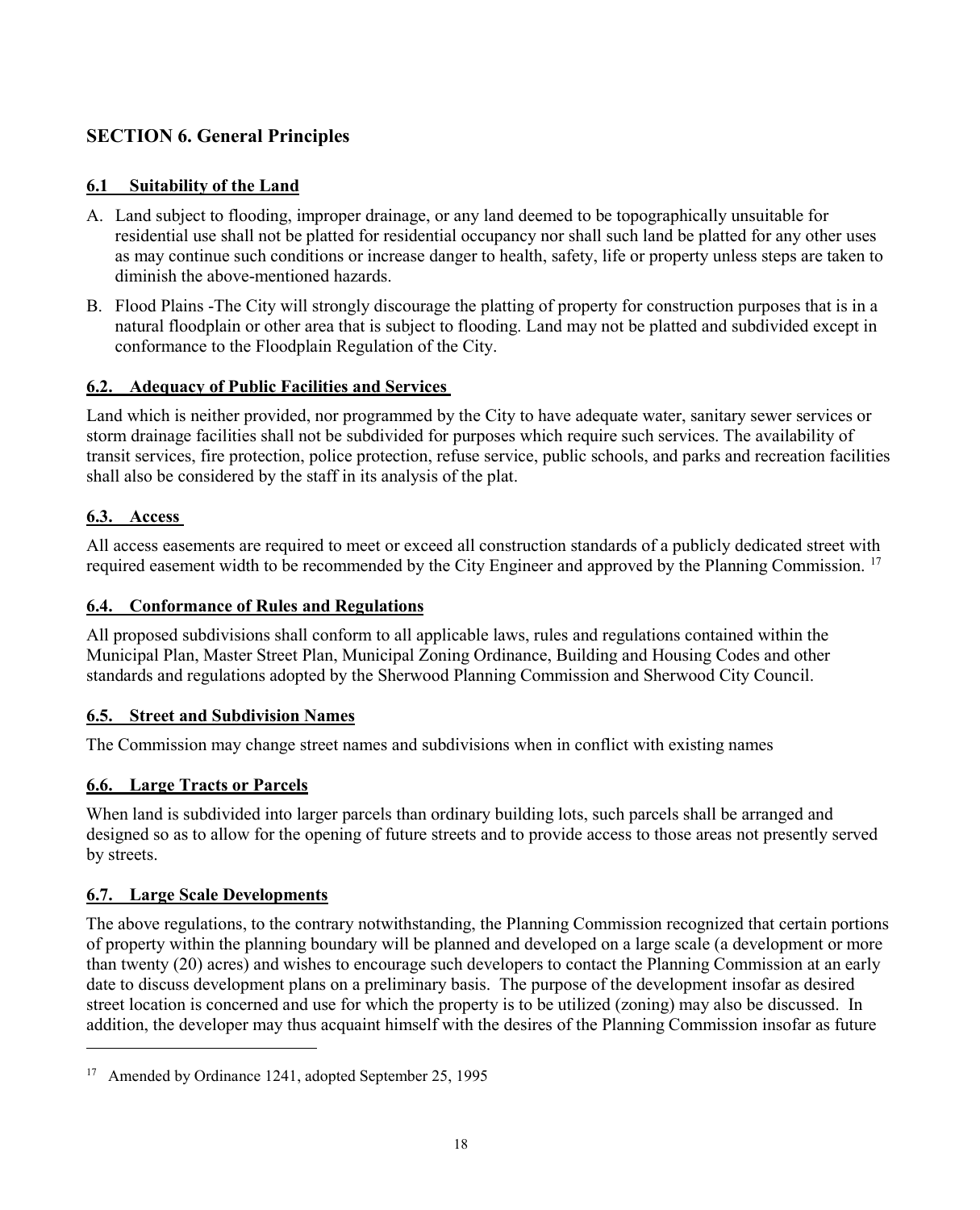growth of the City is concerned, the need of the City in the way of school sites, land for public buildings, public parks, and the Master Street Plan. After such a meeting, the developer may find it desirable to alter his plan, and likewise, the City may wish to revise its plan for future growth. In the event that such a revision or alteration is decided upon, a subsequent meeting shall be found to be in order at which time the general plan for the city and that of the subdivider might be found to be in accord. Should such an agreement be reached, it will be possible for the developer to file with the City a development plan for the overall area of intended development. This shall be considered by the Planning Commission as a preliminary plat and once approved the developer may consider this as preliminary plat approval for development in the subject area. So long as the developer follows his general development plan to a reasonable degree no re-submission of preliminary plats needs to be made within the overall development area. Should the developer decide to deviate from the general plan, a new submission to the Planning Commission must be made and approved in each instance. All regulations concerning final plat approval must be met.

## <span id="page-21-0"></span>**6.8. Modifications**

- A. Modifications of the provisions set forth in these rules and regulations may be authorized by the Commission in specific case when, in its opinion, undue hardships may result from strict compliance. Any determination shall be based fundamentally on the fact that unusual topographical and other exceptional conditions require such modifications, and that the granting of the modifications will not adversely affect the general public or nullify the intent of these regulations
- B. Application for any of the aforementioned modifications shall be filed in writing with necessary supporting documents with the Commission by the subdivider simultaneously with the preliminary plat of the subdivision, and shall explain in detail the reasons and facts supporting the application.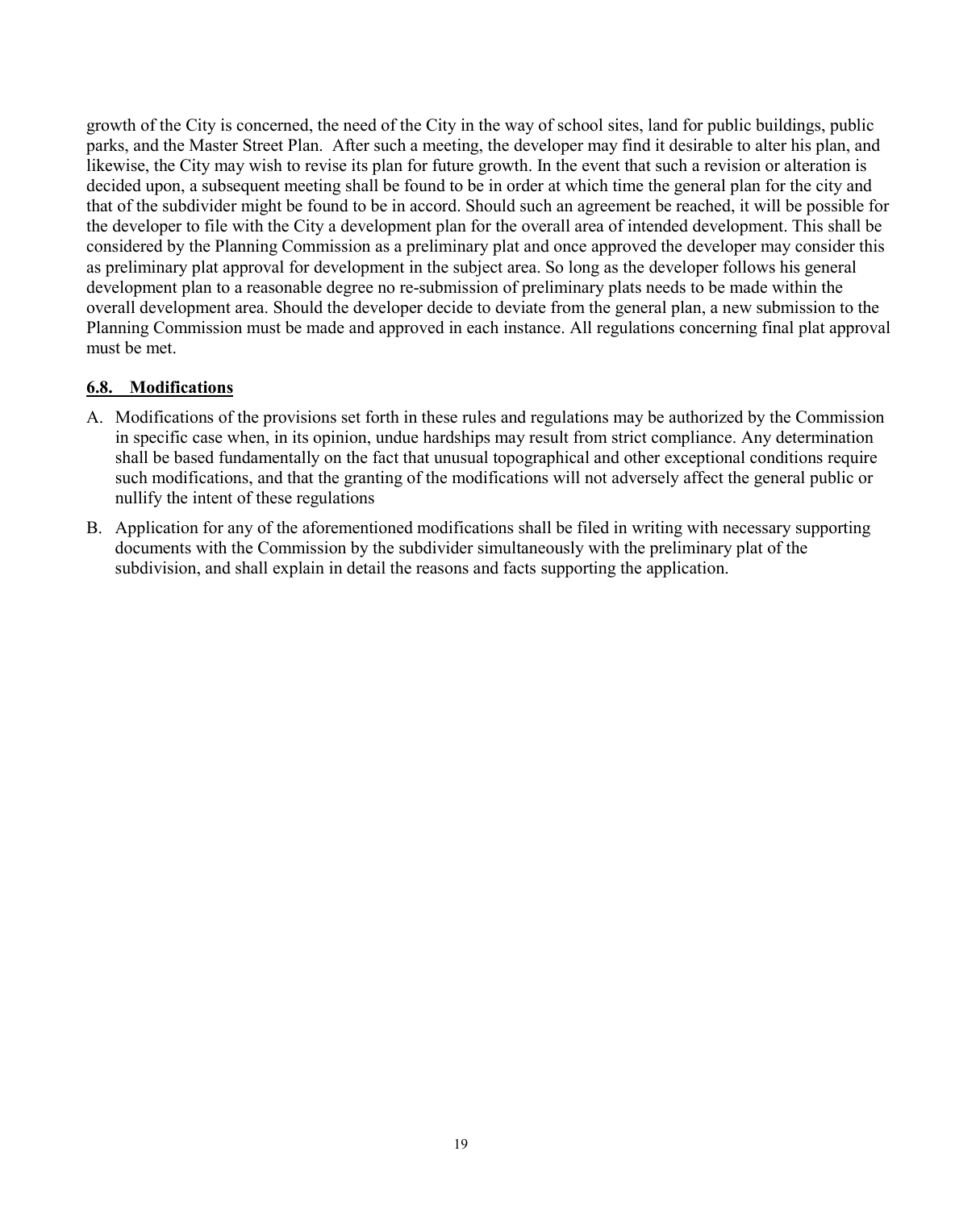# <span id="page-22-0"></span>**SECTION 7. Design Requirements**

## <span id="page-22-1"></span>**7.1. Streets**

- A. The location and width of all highways, thoroughfares, streets and roads shall conform to the Master Street Plan. Half streets shall not be permitted, except by permission of the Commission.
- B. Functional Classification -The Pulaski Area Transportation Study (PATS) Policy Committee and the Metroplan Board of Directors have adopted Arkansas Statute Act 308 of 1973 and recommend its use by local governments in Pulaski County to establish a uniform definition of the functional classification of streets and roads. This regulation incorporates the appropriate parts of Act 308.

The six (6) functional classes by levels of service that are hereby made applicable to the network of public highways, roads, and streets in Sherwood and its extraterritorial planning area are as follows:

| Functional Classification and Level of Service |                                      |                                        |                                                                                                                                                                                                                                                                                        |  |  |
|------------------------------------------------|--------------------------------------|----------------------------------------|----------------------------------------------------------------------------------------------------------------------------------------------------------------------------------------------------------------------------------------------------------------------------------------|--|--|
| Class No                                       | <b>Rural Systems</b>                 | Municipal Systems                      | Level of Service                                                                                                                                                                                                                                                                       |  |  |
| I                                              | <b>Interstate Freeways</b>           | <b>Interstate Freeways</b>             | Provide basic interstate service link to major cities                                                                                                                                                                                                                                  |  |  |
| $\mathbf{I}$                                   | Other Principal Arterial<br>Highways | Other Freeways and<br>Expressways      | Provide high level of interstate and intrastate<br>service, connect major generators of traffic, serve<br>trans-state travel to and through principal cities                                                                                                                           |  |  |
| Ш                                              | Minor Arterial Highways              | Other Principal Arterials<br>& Streets | Provide a system for the major traffic generators<br>with a city (or county)                                                                                                                                                                                                           |  |  |
| IV                                             | Major Collector Road                 | Minor Arterial Streets                 | Provide connections to and through the large centers<br>of population within the state                                                                                                                                                                                                 |  |  |
| V                                              | Minor Collector                      | <b>Collector Streets</b>               | Provide inter-county service; serve the economic<br>and State Parks areas not served by a higher system;<br>collect and distribute traffic to and from major<br>streets, provide intra-county service to and into<br>population centers and other recreational and<br>industrial areas |  |  |
| VI                                             | Local Roads                          | Local Roads                            | Service small rural communities; provide access to<br>residential areas, subdivisions, and neighborhoods<br>within cities; provide direct access to adjacent<br>properties in rural areas and within cities                                                                            |  |  |

- C. Right-of-Way and Geometric Design Standards -The following table and five (5) figures contain minimum right-of-way requirements and geometric design standards for Class II through VI. Standards are not shown for Interstate Highways (Class I).
- D. Subdivisions that adjoin existing streets shall dedicate additional right-of-way to meet the above minimum street width requirements from each side of the centerline.
	- (1) The entire right-of-way as required by the Master Street Plan, up to one hundred (100) feet shall be provided where any part of the subdivision is on both sides of an existing street.
	- (2) When the subdivision is located on only one (1) side of an existing street, one-half (1/2) of the required right-of-way, in no case less than twenty-five (25) feet, measured from the centerline of the existing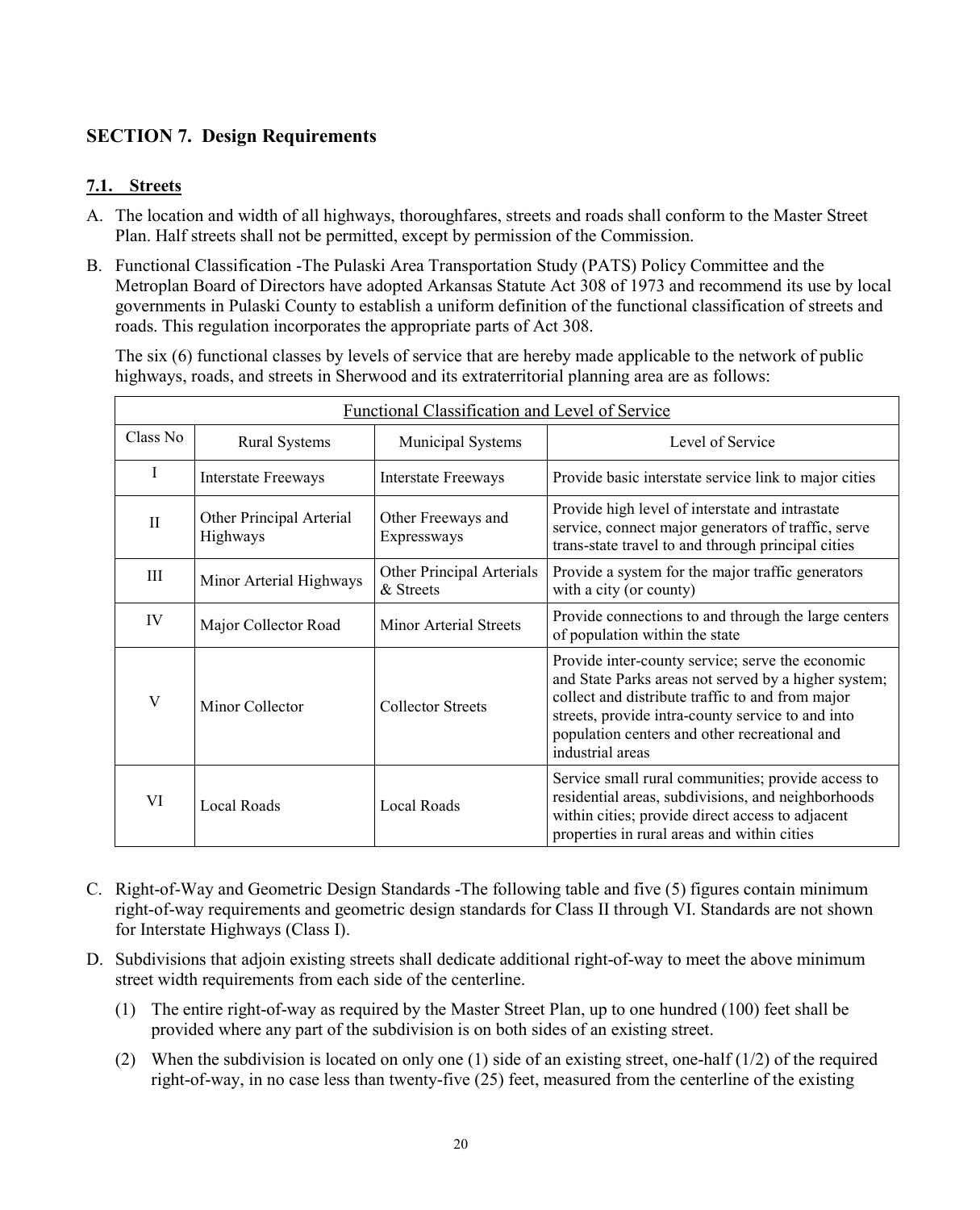right-of-way shall be provided.

- E. When a tract fronts on streets other than Class VI streets or Class V streets, the Commission may require affected lots fronting on such major streets to be provided with frontage roads.
- F. Grades on Class VI streets and cul-de-sacs shall not exceed fifteen (15) percent. Grades on all other streets shall not exceed Standards of the Master Street Plan, or when no standards have been established twelve (12) percent shall be the maximum grade permitted. Street grades along the gutter shall not be less than one-half  $(1/2)$  of one  $(1)$  percent.

## SUMMARY OF RIGHT OF WAY AND DESIGN STANDARDS

|                             | CLASS <sup>1</sup> |           | <b>CLASS</b>     | <b>CLASS</b> | <b>CLASS</b> | <b>CLASS</b> | <b>CLASS</b> | <b>CLASS</b> |
|-----------------------------|--------------------|-----------|------------------|--------------|--------------|--------------|--------------|--------------|
|                             | П                  |           | Ш                | IV           | VA           | VВ           | <b>VIA</b>   | VIB          |
| Right of Way $(Min)^2$      | 200'               | 100'      | 80'              | 70'          |              | 60'          | 60'          | 50'          |
| Payed Width <sup>3</sup>    |                    | 56'       | 48'              | 24'          |              | 36'          | $20' - 24'$  | 27'          |
| Shoulder Width <sup>4</sup> |                    | <b>NA</b> | 8'               | 6'           |              | <b>NA</b>    | $2' - 4'$    | <b>NA</b>    |
| Centerline Grade $(Max)^5$  |                    | 9%        | 9%               | 12%          |              | 12%          | 15%          | 15%          |
| Sight Distance (Min)        |                    | 300'      | 300 <sup>'</sup> | 200'         | 200'         |              | 150'         | 150'         |
| Radius of Curve (Min)       |                    | 600'      | 600'             | 300'         |              | 300'         | 100'         | 100'         |

(See Sketches for Detail Design Requirements)

1. Arkansas Highway and Transportation Standards

- 2. Class III-Intersection approaches will require an extra width of 20' extending 250' from the centerline of intersecting arterials and collectors. Class IV-intersection approaches may require an extra width of 10' extending 150' from the centerline of intersecting arterials and collectors
- 3. Widths shown are for final stage for Classes II, III, and IV. State construction is recommended for Classes II, III, and IV.
- 4. Open ditch sections only. For curb and gutter sections refer to Cross Section sketches.
- 5. Centerline grades may be increased an additional two percent (2%) for distances not to exceed 200', subject to approval by the Public Works Director and Sherwood Planning Commission, for curb and gutter streets only. However, the average (positive or negative) grade of the entire street shall not exceed the listed requirements.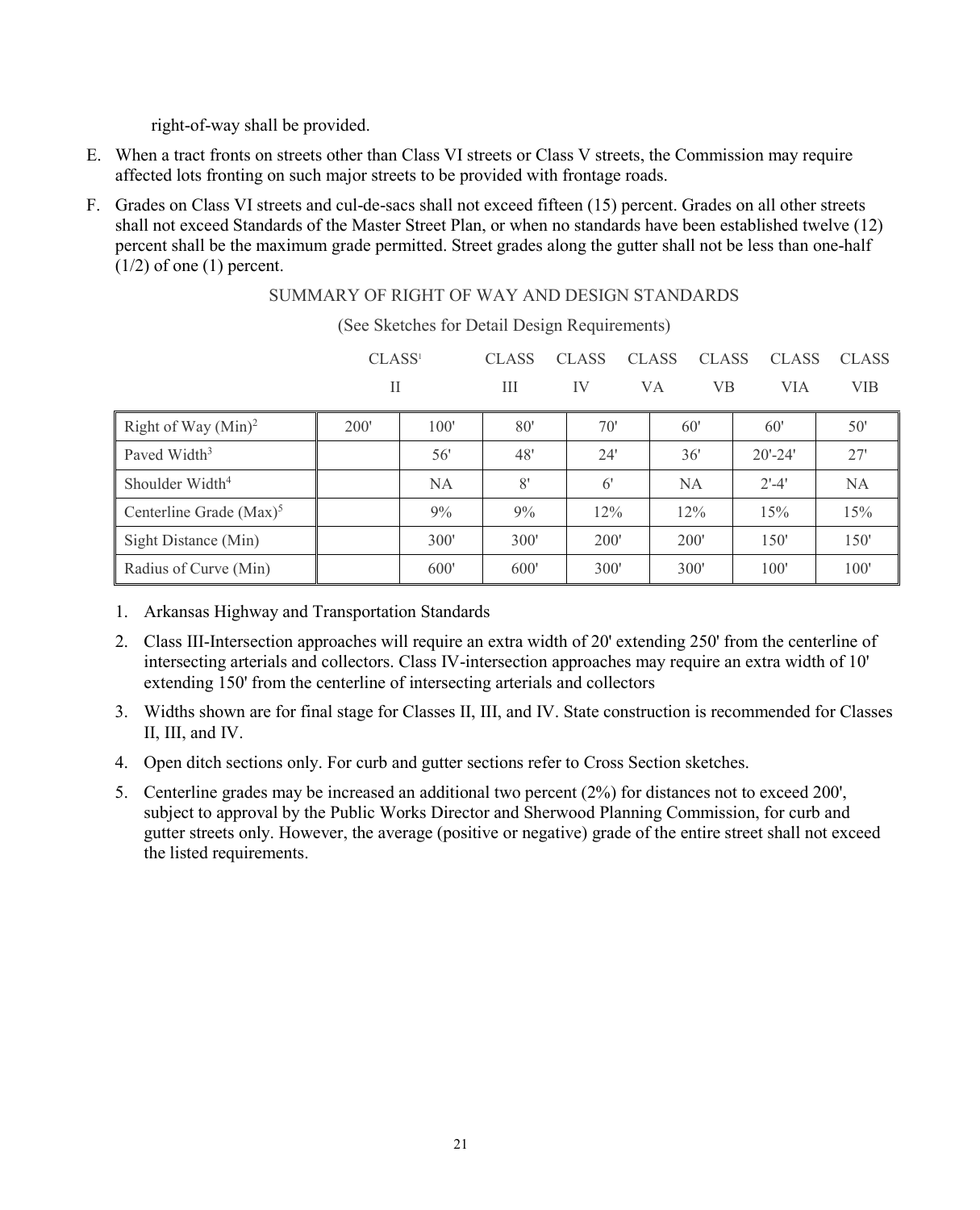

# STAGE CONSTRUCTION IS RECOMMENDED

DESIGN - All features shall conform to A.H.T.D. standards

RIGHT OF WAY - must accommodate utilities, drainage facilities, and sub-surface conditions. Intersection approaches may require extra rights of way extending from the centerline of intersecting arterials and collectors.

CONTROL OF ACCESS - Median cuts only at intersections with arterials and collectors

CENTERLINE GRADE - 5% maximum

PAVEMENT CROWN SLOPE - 3%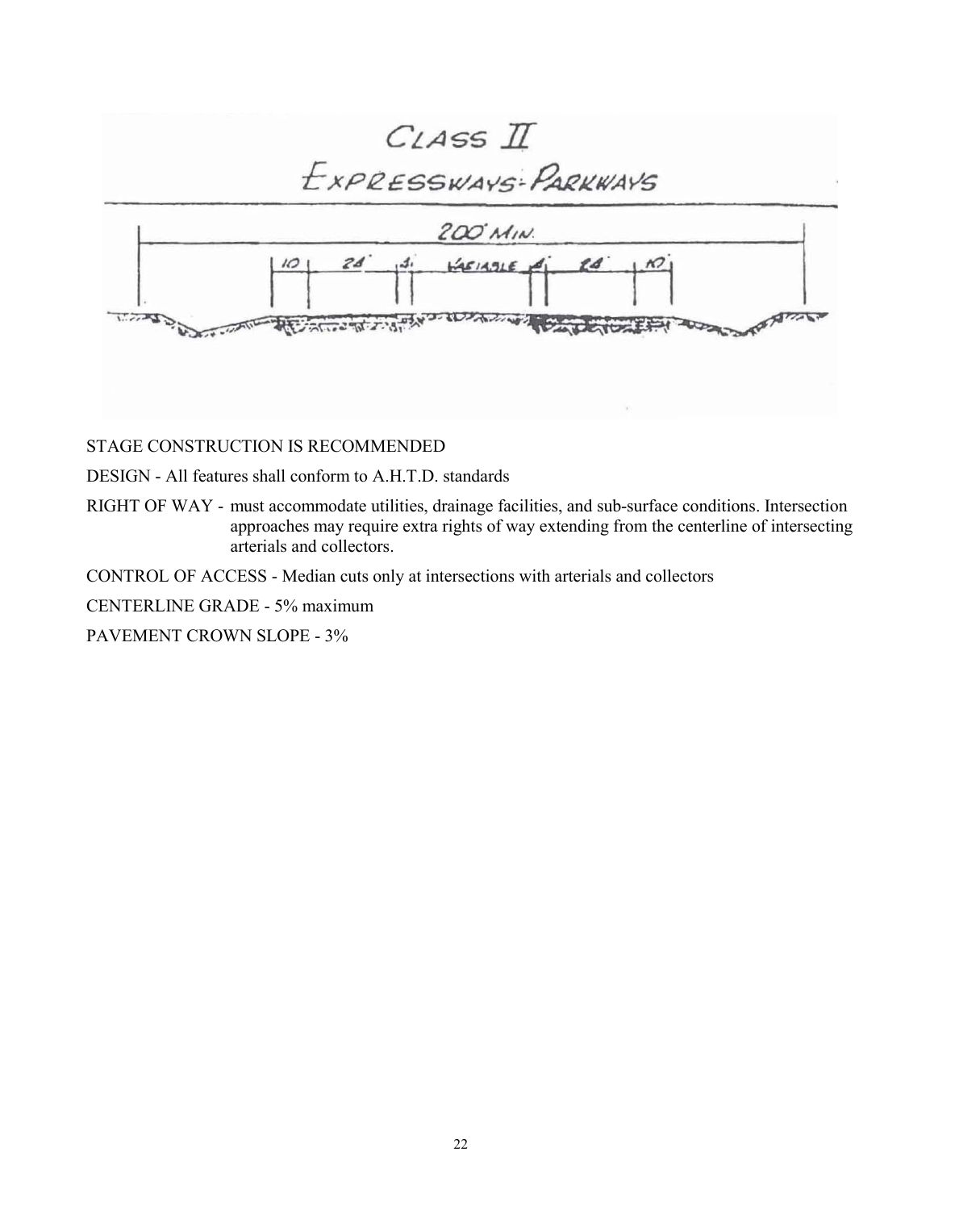



#### STAGE CONSTRUCTION IS RECOMMENDED:

STAGE A - 2 lanes: 0-6,000 A.D.T. (Year 2000)

STAGE B - 4 lanes divided: 6,000-30,000 A.D.T. (Year 2000)

ROADWAY DITCHES -III A-INITIAL STAGE

Front Slope 6:1 for traffic safety and stage construction of III B-FINAL STAGE

Back slope 4:1

Ditch Depth Flowline 18" min. below base

Flowline 1/2% gradient or greater

Erosion Slopes steeper than 3:1 must be seeded or sodded

RIGHT OF WAY Must accommodate utilities, drainage facilities, and sub-surface conditions. Intersection approaches will require an extra width of 20', extending 250' from the centerline of intersecting arterials and collectors. Waivers may be approved under extraordinary circumstances.

CONTROL OF ACCESS - Median cuts only at intersections with arterials and collectors.

CENTERLINE GRADE - 9% maximum

PAVEMENT CROWN SLOPE 3%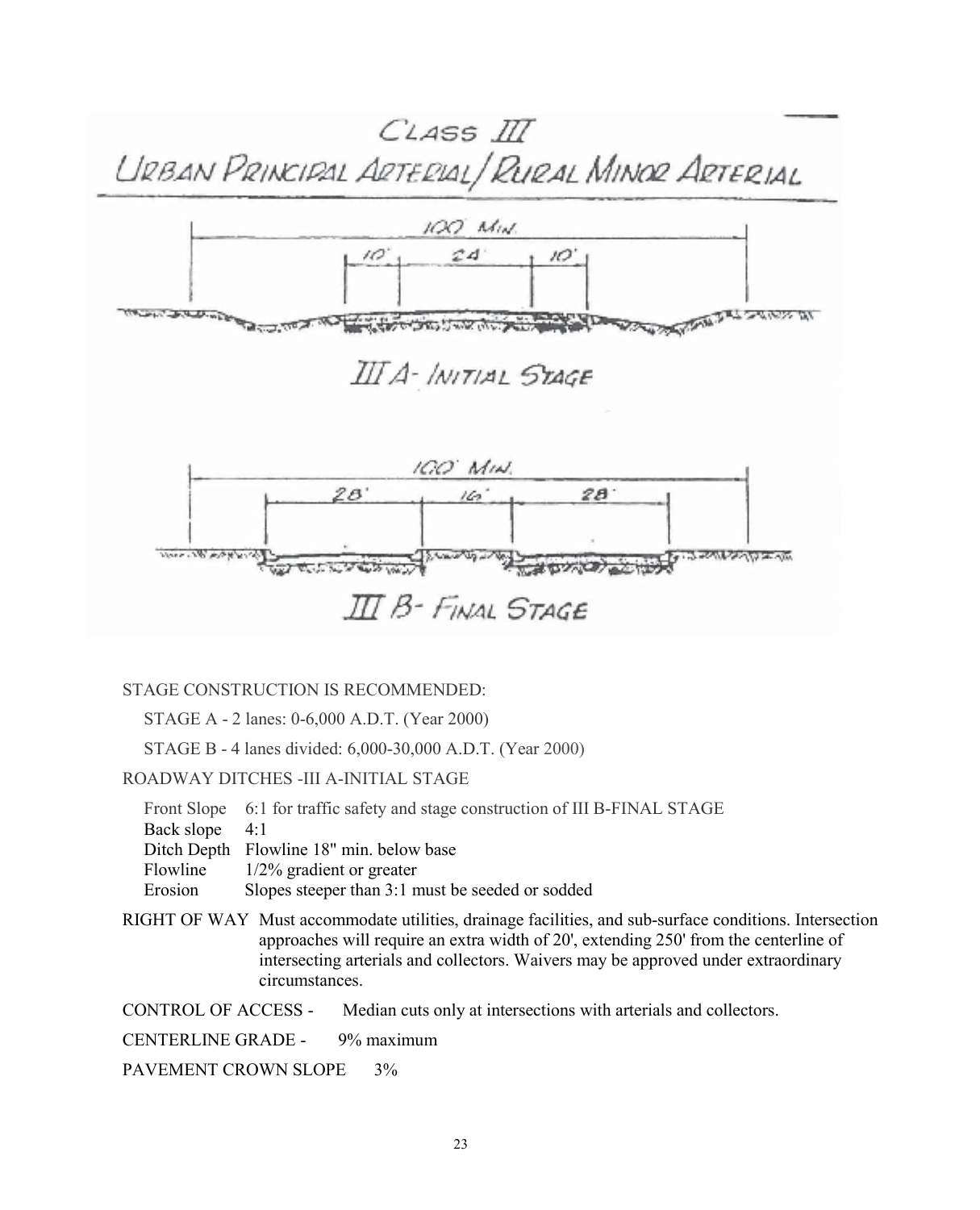

STAGE CONSTRUCTION IS RECOMMENDED:

Stage A-2 lanes: 0-5,000 A.D.T. (Year 2000)

Stage B -4 lanes undivided: 5,000-20,000 A.D.T. (Year 2000)

ROADWAY DITCHES - IV A - INITIAL STAGE

Front Slope 3:1 maximum

Back Slope 3:1 desirable, 2:1 maximum

Ditch Depth Flowline 18" min. below base

Flowline 1/2% gradient or greater

Erosion Slopes steeper than 3:1 must be seeded or sodded

RIGHT OF WAY Must accommodate utilities, drainage facilities, and sub-surface conditions. Intersection approaches will require an extra width of 10', extending 150' from the centerline of intersecting arterials and collectors. Waivers may be approved under extraordinary circumstances.

CENTERLINE GRADE - 9% maximum

PAVEMENT CROWN SLOPE 3%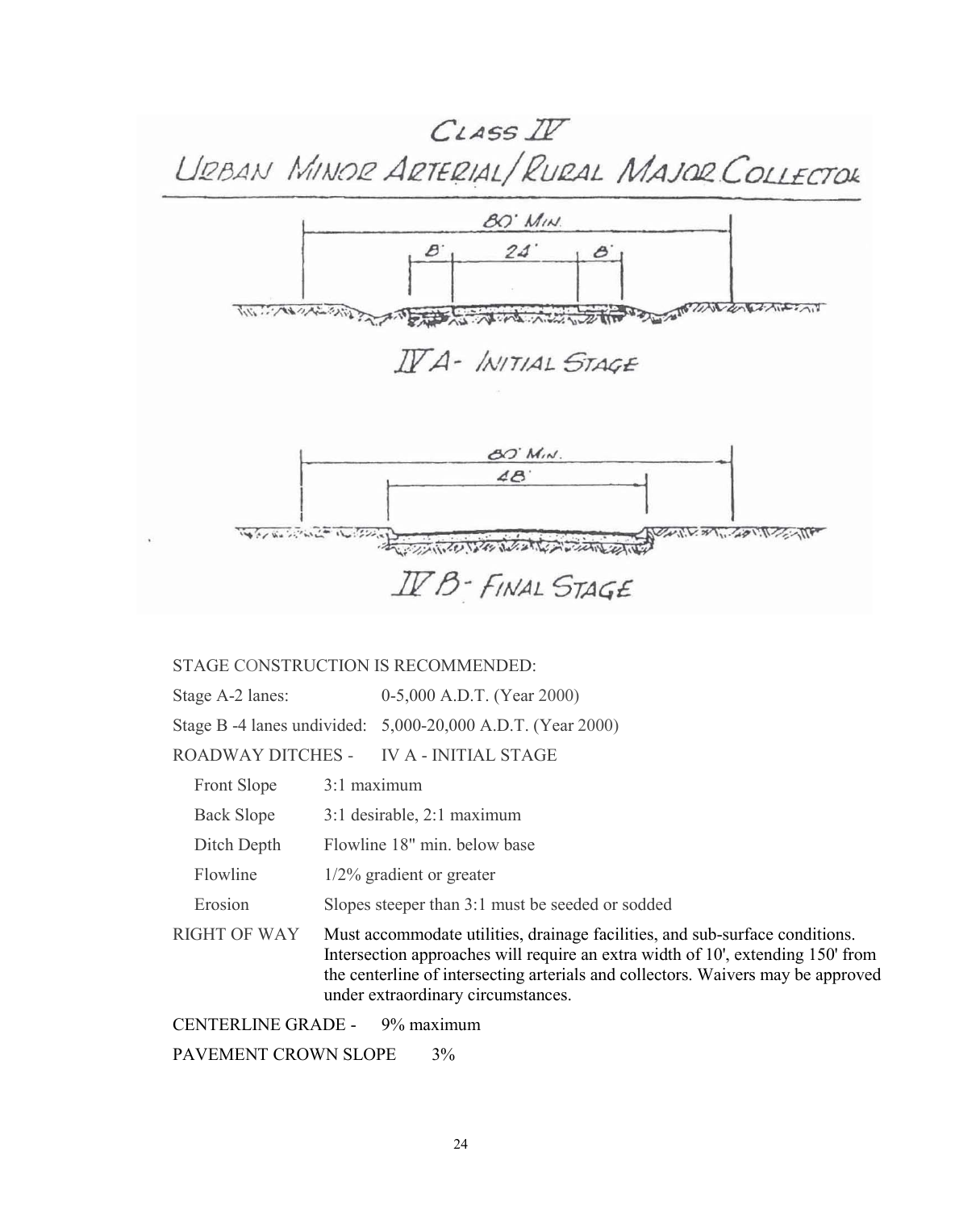#### **MODIFIED CLASS IV**

#### **For**

#### **Maryland Avenue from Highway 107 to Brockington Road [18](#page-27-0)**



East Maryland Avenue is classified on the Master Street Plan as a minor arterial. The typical street section for a minor arterial is (4) 11-foot driving lanes with curb and gutter and a 4-foot sidewalk on both sides. Although it is a residential area, it will function as a minor arterial when fully constructed. In order to preserve the residential nature and provide for a bicycle-and pedestrian-friendly corridor, it is proposed to have a modified street section consisting of (2) 11-foot driving lanes, (2) 5.5-foot bicycle lanes with curb and gutter and 5-foot sidewalks on both sides. A full round-about shall be constructed at the Oakbrooke intersection. Neighborhood traffic circles shall be constructed at Willow Grove, Hemphill, Peach Tree/Pamela, and Overcup. All other design conditions shall remain the same.

## **MODIFIED CLASS IV For Oakdale Road [19](#page-27-1)**

Oakdale Road shall have a 100 foot right of way. The roadway section through the commercial area shall be a 60 foot section and shall consist of four 11-foot lanes and one 12-foot turn lane with 5-foot sidewalks on each side. The roadway section shall transition to a 36-foot section in the single-family residential area and shall consist of two 11-foot lanes and two 5-foot bicycle lanes with 5-foot sidewalks on each side.

 $\overline{a}$ 

<span id="page-27-0"></span><sup>18</sup> Inserted by Ordinance 1825, adopted June 22, 2009

<span id="page-27-1"></span><sup>19</sup> Inserted by Ordinance 2028, adopted July 28, 2014, which repealed Ordinance 1826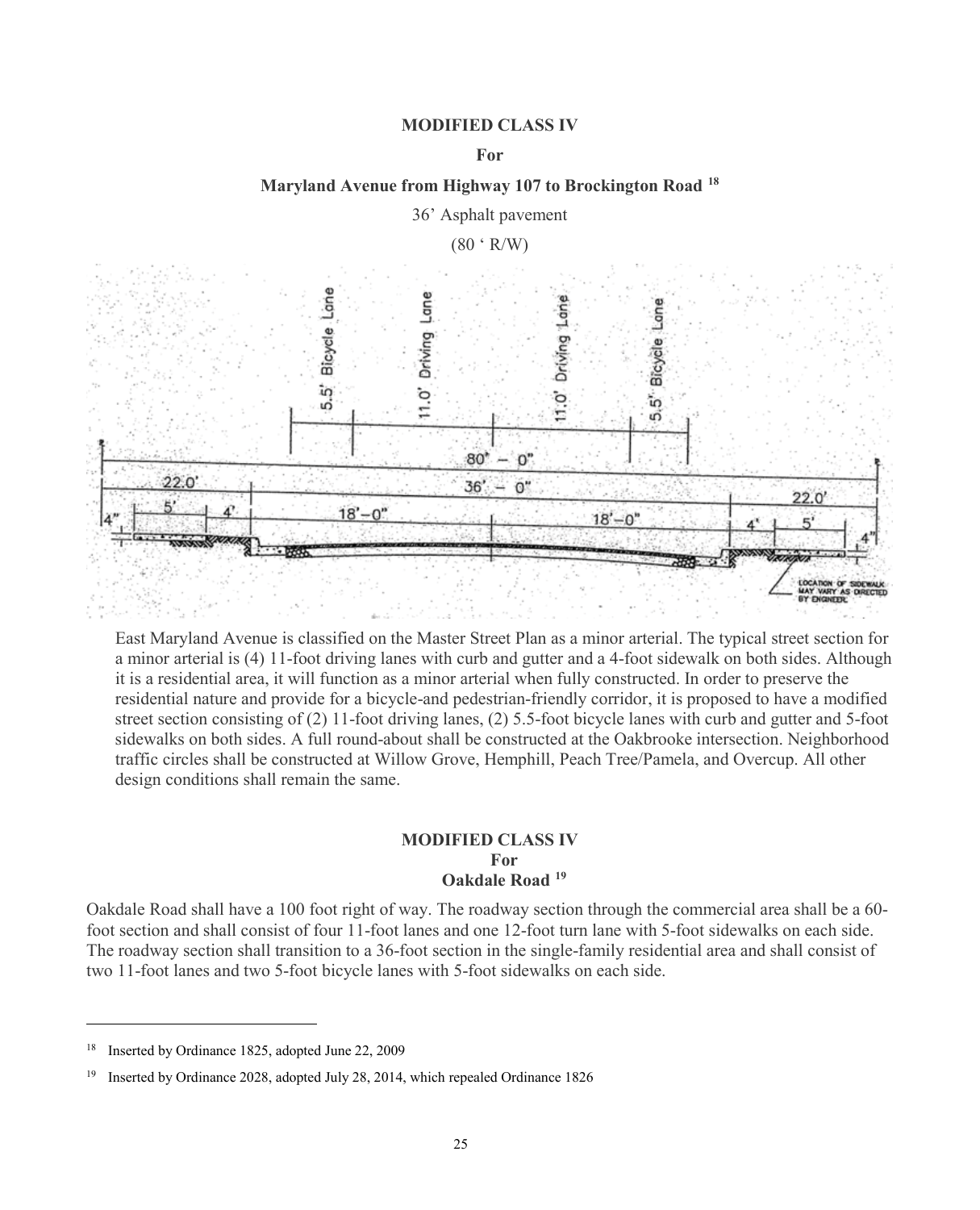# CLASS V

URBAN COLLECTOR/RURAL MINOR COLLECTOR/COUNERCIAL-INDUSTRIAL

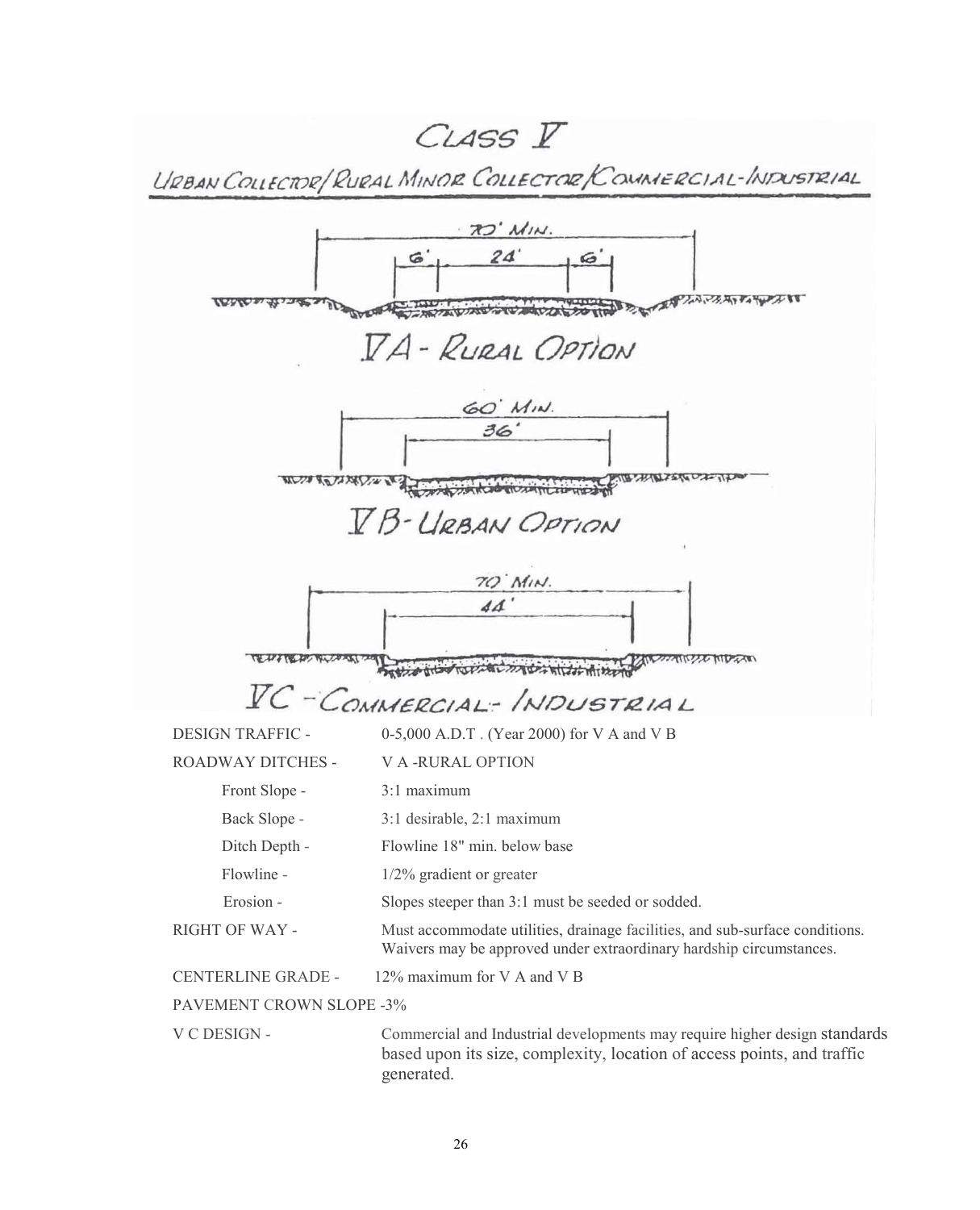# **Modified Class V for**

#### **East Woodruff Avenue / Rock Ridge Drive** [20](#page-29-0)

#### 27' ASPHALT PAVEMENT

#### (60' R/W)



East Woodruff Avenue, from Highway 107 to Brockington Road, is classified on the Master Street Plan as a Collector. The typical street section for a collector roadway is the equivalent of (2) 11-foot driving lanes and an 11-foot turning lane with curb and gutter and a 4-foot sidewalk on both sides or a 5-foot sidewalk on (1) side. It will function as a collector when the entire roadway is constructed, in that it will collect and distribute traffic to and from major streets within the City. In order to preserve the residential nature of the area and provide a pedestrian-friendly corridor, it is proposed to have a modified street section consisting of (2) 12-foot driving lanes with curb and gutter and 5-foot sidewalks on both sides. All other design conditions shall remain the same.

 $\overline{a}$ 

<span id="page-29-0"></span><sup>20</sup> Added by Ordinance 1824, adopted June 22, 2009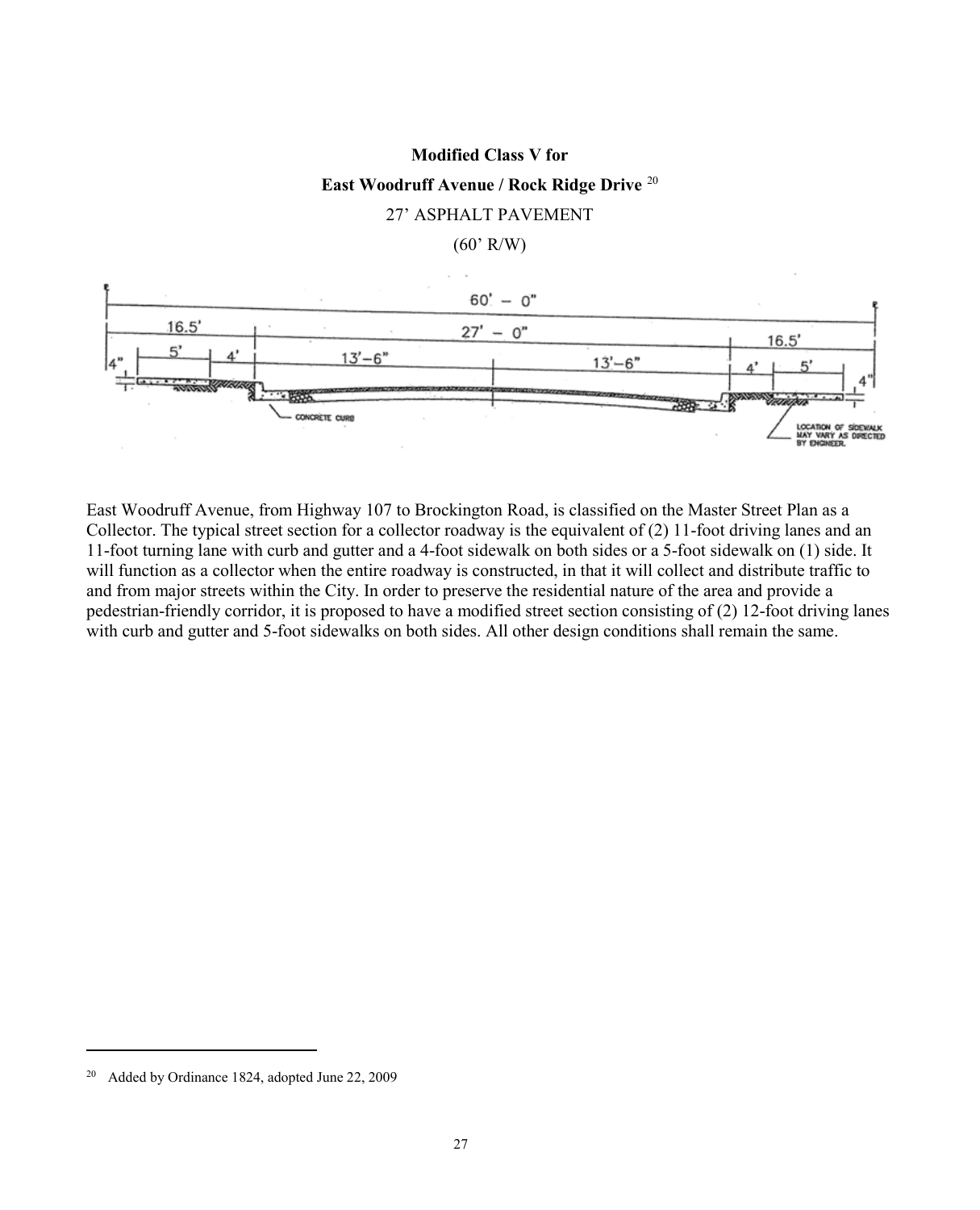

| DESIUN TRAFFIC -         | $0 - 2,300$ A.D.T. (1 ear 2000)                                                                                                                                                                                                                                                                                                        |
|--------------------------|----------------------------------------------------------------------------------------------------------------------------------------------------------------------------------------------------------------------------------------------------------------------------------------------------------------------------------------|
| <b>ROADWAY DITCHES -</b> | <b>VI A-ESTATE RESIDENTIAL</b>                                                                                                                                                                                                                                                                                                         |
| Front Slope -            | $3:1$ maximum                                                                                                                                                                                                                                                                                                                          |
| Back Slope -             | 3:1 desirable, 2:1 maximum                                                                                                                                                                                                                                                                                                             |
| Ditch Depth -            | Flowline I8" min. below base                                                                                                                                                                                                                                                                                                           |
| Flowline -               | $1/2\%$ gradient or greater                                                                                                                                                                                                                                                                                                            |
| Erosion -                | Slopes steeper than 3:1 must be seeded or sodded.                                                                                                                                                                                                                                                                                      |
| <b>RIGHT OF WAY</b>      | Must accommodate utilities, drainage facilities, and sub-surface<br>conditions. Waivers may be approved under extraordinary<br>circumstances.                                                                                                                                                                                          |
| CENTERLINE GRADE -       | 15% maximum                                                                                                                                                                                                                                                                                                                            |
| PAVEMENT CROWN SLOPE -   | $3\%$                                                                                                                                                                                                                                                                                                                                  |
| PAVED WIDTH -            | Shall be based upon size and density of development, internal<br>circulation plan of development, forecasted traffic volume and safety<br>considerations. However, in no case shall the paved width be less than<br>20' nor greater than 24' for VI A ESTATE RESIDENTIAL. Paved<br>width for VI B URBAN RESIDENTIAL shall be as shown. |
| <b>SIDEWALKS -</b>       | In accordance with these subdivision rules and regulations                                                                                                                                                                                                                                                                             |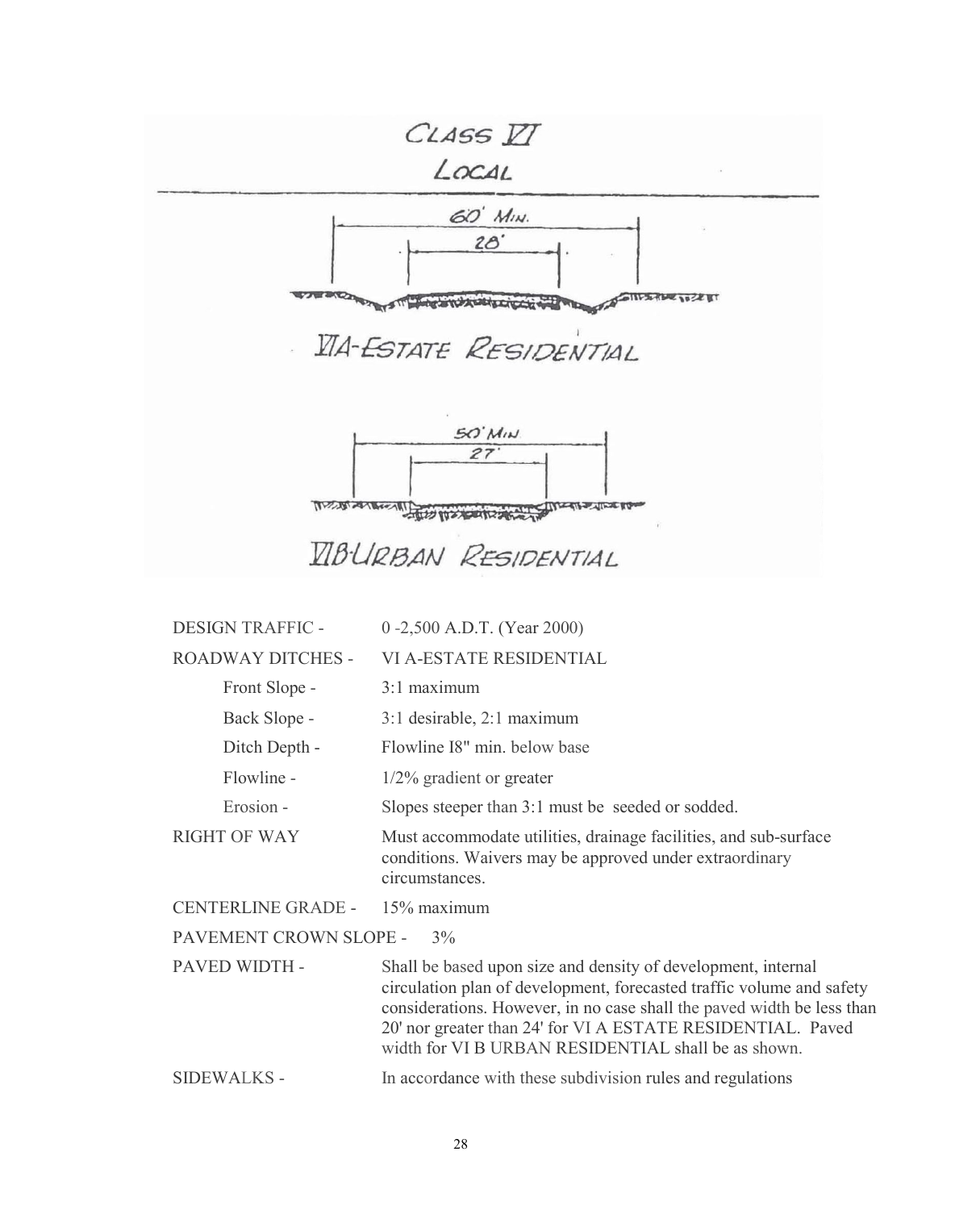|  | G. Alignment: |  |
|--|---------------|--|
|--|---------------|--|

| <b>Type Street</b>                                                                                                                       | Required                                        |
|------------------------------------------------------------------------------------------------------------------------------------------|-------------------------------------------------|
| (1) Minimum Horizontal Radii of Centerline Curvature                                                                                     |                                                 |
| a. Freeways and Expressways                                                                                                              | Specified by the Arkansas Highway Department    |
| b. Class III and IV Arterials                                                                                                            | $600$ feet                                      |
| c. Class V Collector Streets                                                                                                             | 300 feet                                        |
| d. Class VI Minor Streets                                                                                                                | $150$ feet                                      |
| e. Loop Streets and Cul-de-sacs                                                                                                          | 50 feet                                         |
| Tangents - Between reverse curves there shall be not less than minimum tangent for:<br>(2)                                               |                                                 |
| a. Freeways and Expressways                                                                                                              | Specified by the Arkansas Highway Department    |
| b. Class V Collector Streets and Class III and IV Arterials                                                                              | $200$ feet                                      |
| c. Class VI Minor Streets                                                                                                                | 100 feet                                        |
| (3) Visibility Requirements                                                                                                              |                                                 |
| a. Minimum vertical visibility (measured between two points, three and one-half $(3\frac{1}{2})$ feet above pavement level)<br>shall be: |                                                 |
| 1.) Freeways and Expressways                                                                                                             | Specified by the Arkansas Highway<br>Department |
| 2.) Class V Collector Streets and Class III and IV Arterials                                                                             | 300 feet                                        |
| 3.) Class VI Minor Streets                                                                                                               | $150$ feet                                      |
| b. Minimum horizontal visibility measured on centerline shall be:                                                                        |                                                 |
| 1.) Freeways and Expressways                                                                                                             | Specified by the Arkansas Department            |
| 2.) Class V Collector Streets and Class III and IV Arterials                                                                             | $300$ feet                                      |
| 3.) Class VI Minor Streets                                                                                                               | $200$ feet                                      |

- H. Street intersections shall be as nearly right angles as possible, and no intersection shall be at an angle less than seventy-five (75) degrees. The centerline of no more than two (2) streets shall intersect at anyone (1) point. Detailed designs of intersections may be required.
- J. Property line radius at street intersections shall not be less than twenty (20) feet and where the angle of street intersection is less than ninety (90) degrees the Commission may require a greater radius.
- J. Curb line radius at street intersections shall be at least twenty-five (25) feet and where the angle of street intersection is less than ninety (90) degrees, the Commission may require a greater radius.
- K. Street jogs with centerline offsets of less than one hundred and twenty-five (125) feet shall not be permitted. There shall be no jogs on collector or major streets.
- L. Cul-de-sac streets or courts designed to have one (1) end permanently closed shall be no more than seven hundred and fifty (750) feet long. There shall be provided at the closed end a turn-around having an outside right-of-way diameter of at least one hundred (100) feet and a pavement width of at least eighty (80) feet.
- M. All terminal streets shall provide a temporary turn-around or cul-de-sac and must be approved by the City Engineer.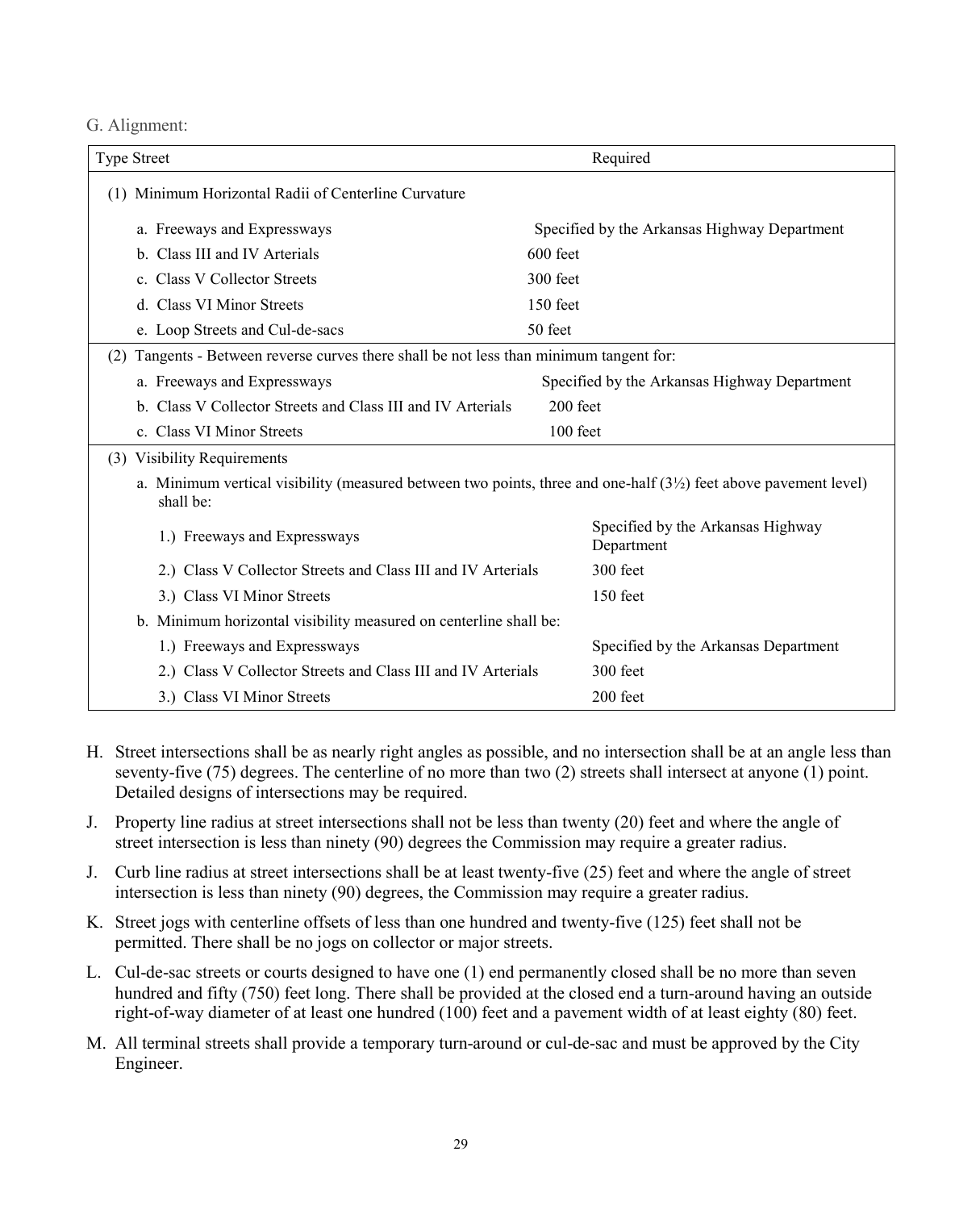- N. Alleys may be required at the rear of all lots to be used for business purposes, but shall not be provided in residential blocks except where the subdivider produces evidence satisfactory to the Commission of the need for alleys.
- O. Single family residential development shall provide for driveway access to Class VI, local streets. The provision of driveway access to Class V, collector streets shall be discouraged. Direct access to Class IV, Minor Arterial and higher functional classification of streets shall not be permitted. The developer in the subdivision process may apply to the Planning Commission for a waiver to this driveway access regulation. The application for a waiver must be justified to the Planning Commission as a "no reasonable alternative" situation based on physical characteristics of the property proposed for subdivision development. <sup>[21](#page-32-2)</sup>

## <span id="page-32-0"></span>**7.2. Blocks**

- A. Residential blocks shall be not less than two hundred (200) feet in width or more than twenty-two hundred (2,200) feet in length, except as the Commission considers necessary to secure efficient use of land or to achieve desired features of the street system. In blocks over one thousand (1,000) feet long, the Commission may require public crosswalks across the block.
- B. Residential blocks shall be wide enough to provide two (2) tiers of lots of minimum depth, except where fronting on freeways, expressways or major thoroughfares or prevented by topographical conditions or size of the property, in which case the Commission may approve a single tier of lots of minimum depth.

# <span id="page-32-1"></span>**7.3. Lots**

 $\overline{a}$ 

- A. Insofar as practical, side lot lines shall be perpendicular or radial to street lines. Each lot shall abut upon a public street or road, or access easement. All access easements are required to meet or exceed all construction standards or a publicly dedicated street with required easement width to be recommended by the City Engineer approved by the Planning Commission. [22](#page-32-3)
- B. The size, shape, and orientation of every lot shall be subject to approval of the Commission for the type of development and use contemplated. No lot shall be more than four (4) times a deep as it is wide, nor shall any lot average less than one hundred (100) feet deep.
- C. Minimum lot dimensions shall conform to the requirements of Zoning Ordinance for the applicable zoning district within the city limits. Within the planning jurisdiction, the following minimum lot dimensions shall prevail:

|                                             | Width   | Depth    |
|---------------------------------------------|---------|----------|
| Single Family Detached Residential          | $60$ ft | $100$ ft |
| Duplex                                      | 70 ft   | $100$ ft |
| Apartment Building (four (4) units or less) | 70 ft   | $100$ ft |

Townhouse Lots - Submission of a plat creating lots for townhouse residences shall be accompanied by a generalized site plan showing the proposed location and dimensions of all buildings, accessory uses and other improvements. Such lots shall be not less than twenty-two (22) feet in width by eighty (80) feet in depth, and with overall size of two thousand (2,000) square feet. Platted building lines shall conform to building location shown in the generalized site plan.

<span id="page-32-2"></span>Added by Ordinance 1128, adopted October 25, 1993 as Section 7.1.P.

<span id="page-32-3"></span><sup>22</sup> Revised by Ordinance 1241, adopted September 25, 1995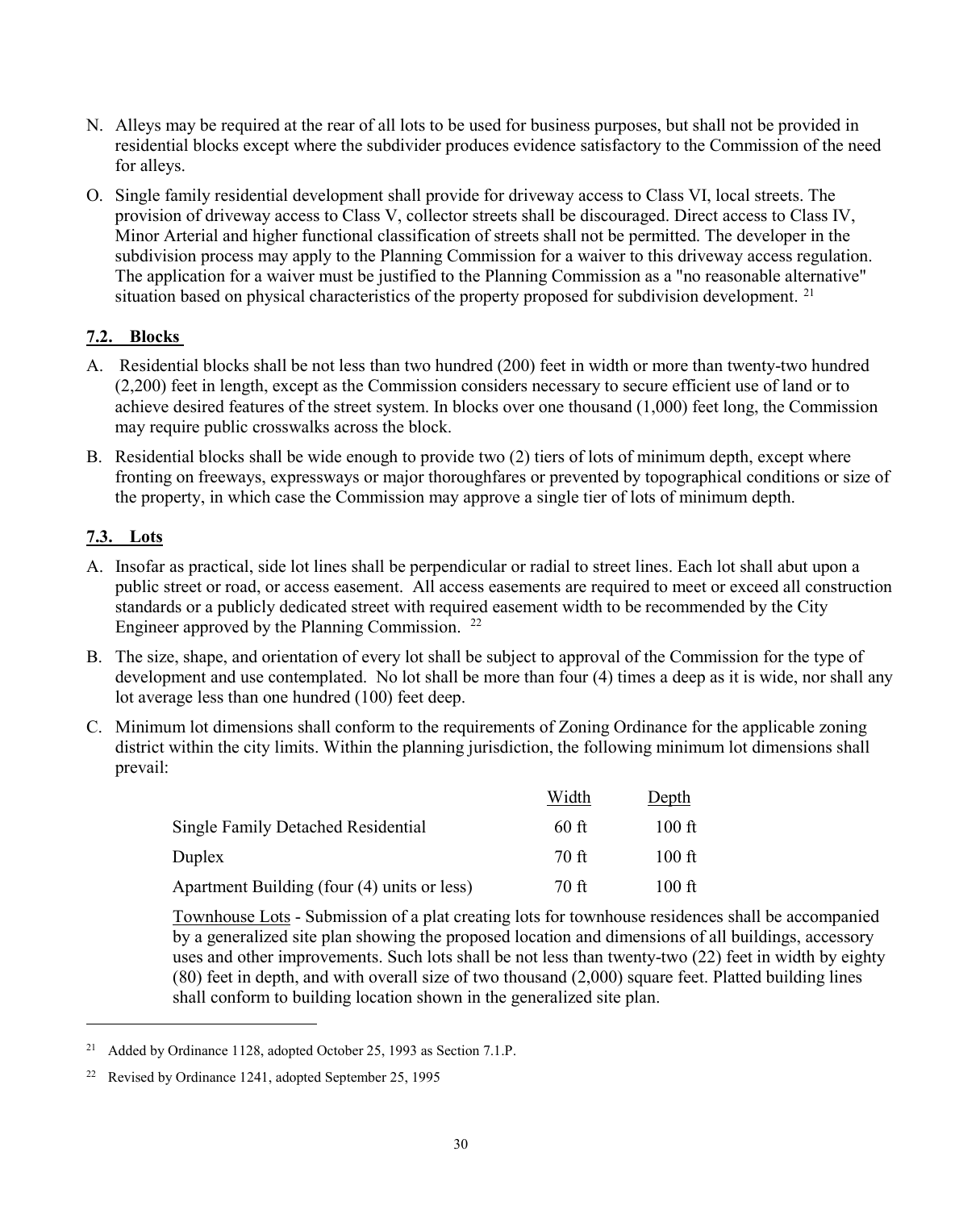Zero-Lot-Line Residential Lots - Submission of a plat creating a zero-lot-line development shall be accompanied by a generalized site plan showing the proposed locations and dimensions of all buildings, accessory uses and other improvements. Such lots shall be not less than fifty (50) feet wide by one hundred (100) feet in depth and with a minimum overall size of five thousand five hundred (5,500) square feet. Platted building lines shall conform to building locations shown on the generalized site plan.

- D. For residential lots not served by a public or community sewerage system, lot sizes shall be determined as follows:
	- (1) When a subdivider shall have conducted a percolation test in a subdivision and indicated the test on the preliminary plat; the dimensions and area of each lot may be established at the levels necessary to fulfill the requirements of the Health Department subject to the approval of the Health Department.
- E. Building lines for residential lots shall be at least twenty five (25) feet from each front and side street property line. [23](#page-33-2)
- F. Lots, other than corner lots, fronting on two (2) streets, shall not be platted except under exceptional circumstances in which case-building lines shall be established on both frontages.
- G. Size, shape, and arrangement of commercial and industrial lots, shall be subject to the approval of the Commission, provided that approval is not granted under the provisions of Section 7.7 and 7.8 of these rules and regulations.

## <span id="page-33-0"></span>**7.4. Easements**

Easements no less than ten (10) feet wide may be required by the Commission for drainage, utility lines and other uses.

## <span id="page-33-1"></span>**7.5. Sidewalks**

 $\overline{a}$ 

- A. Sidewalks shall be a minimum of four (4) feet wide and shall be installed within the dedicated improvement right-of-way, except where otherwise specified in this section. Sidewalks shall be required as follows:
	- (1) On both sides of Class III and Class IV minor arterials.
	- (2) On both sides of Class IV and V collector streets or on one (1) side provided the sidewalk is a minimum of five (5) feet wide.
	- (3) Internalized pedestrian circulation system in the form of paved walking paths or jogging trails may be substituted for sidewalks along collector and residential streets upon the request of the applicant and the approval of the Planning Commission.
	- (4) On both sides of Class VI local streets platted for multi-family development, and on one (1) side of the other Class VI streets. [24](#page-33-3)
	- (5) The Planning Commission may, at its option, require five (5) foot sidewalks in conjunction with commercial subdivision approvals or in other places of public assembly, or anticipated heavy pedestrian traffic volumes.

<span id="page-33-2"></span><sup>23</sup> Amended by Ordinance 849, adopted August 22, 1988

<span id="page-33-3"></span><sup>&</sup>lt;sup>24</sup> Ordinance 1179, adopted July 25, 1994 struck the previous last sentence originally added by Ordinance 991.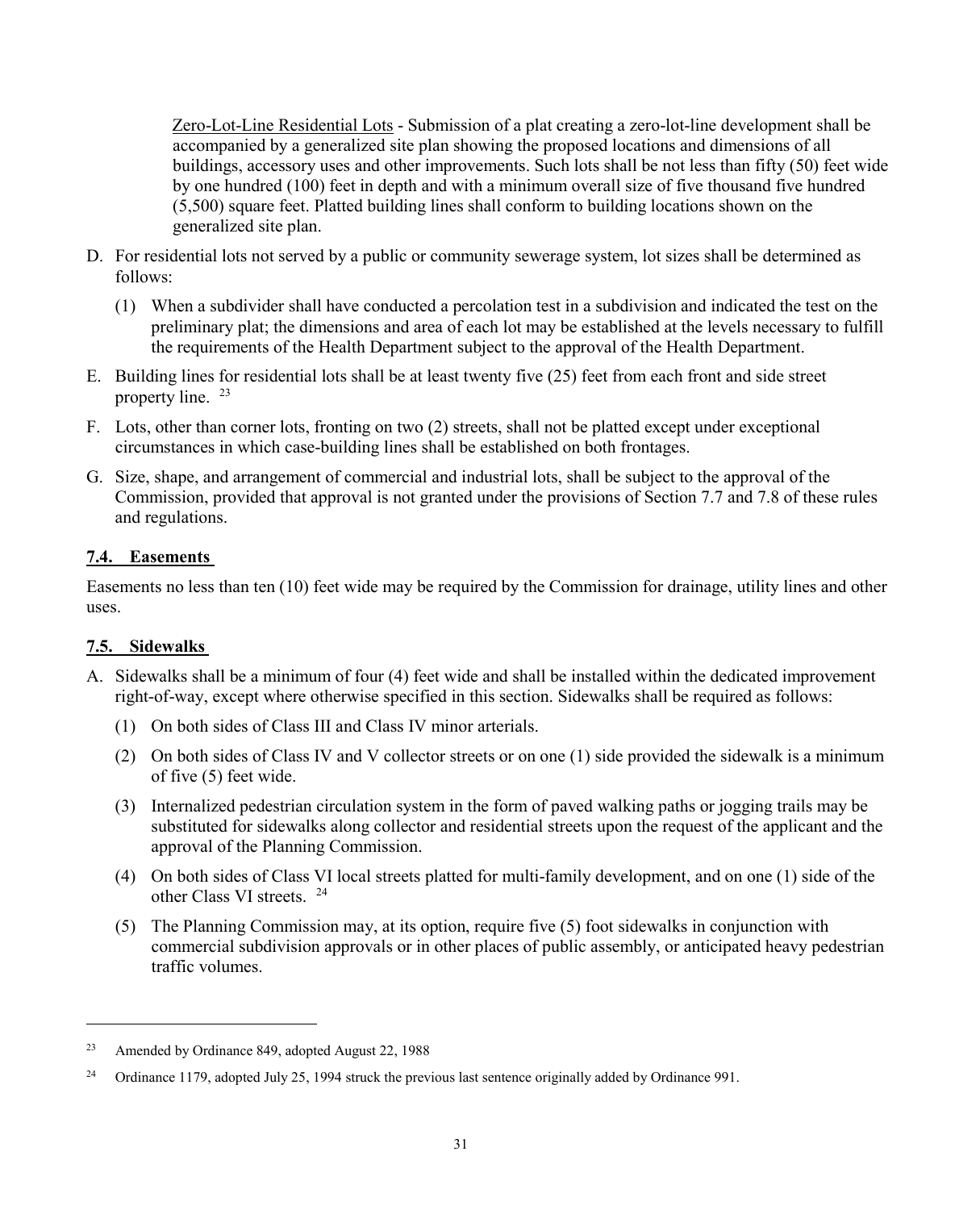# <span id="page-34-0"></span>**7.6. Storm Drainage** [25](#page-34-3)

- A. Storm drainage shall not be carried upon surfaces of a street for more than six hundred (600) linear feet unless recommended by the City Planning Commission and approved by the City Council. Said water and other surface water from street surfaces and within the street right-of-way and other easements shall be piped underground or flow to a natural flowing stream.
	- 1. The water carrying capacity of the drainage pipe shall be calculated by using a four inch (4") per hour design rainfall (or equivalent) with proper run-off coefficient.
	- 2. Drainage pipe shall be set upon grade that will allow a minimum velocity of two feet (2') per second.
- B. The entire subdivision drainage system shall be designed and constructed to handle rainfall runoff that originates within and/or transverses the proposed subdivision.
- C. Adequate drainage facilities within the proposed subdivision and outside streets rights-of-ways may include ground swales, underground piping and/or open ditches with concrete bottoms and concrete side walls. The proposed locations and types of drainage shall be indicated on the development plans.
- D. Typical sectional detail drawings of underground piping including drop inlets, junction boxes, headwalls, etc., and the open ditches with concrete bottoms and walls shall be shown on development plans of the proposed subdivision.

# <span id="page-34-1"></span>**7.7. Street Lights [26](#page-34-4)**

 $\overline{a}$ 

- A. Proposed locations of street lights in any subdivision shall be indicated on the development plans.
- B. Street lights may be installed during development construction or installation of lights may be deferred until a later date if recommended by the City Planning Commission and approved by the City Council

# <span id="page-34-2"></span>**7.8. Commercial/Office Subdivisions**

- A. General-In addition to the principles and standards in these regulations, which are appropriate to the planning of all subdivisions, the applicant shall demonstrate to the satisfaction of the Planning Commission that the street, parcel, and block pattern of all proposed commercial subdivisions are adapted to the uses anticipated and that the prospective physical impact on adjacent areas has been taken into account. The following general principles and standards shall be observed:
	- (1) The Planning Commission may, at its option, impose special requirements with respect to public utilities, streets, gutters, and sidewalk design and construction to ensure compliance with the purpose and intention of these regulations.
	- (2) Residential areas abutting proposed commercial subdivisions shall be protected from potential nuisance by backing up on existing or potential residential developments or by establishing permanently landscaped buffer strips or by other means as determined by the Planning Commission.
	- (3) The Planning Commission may, at its option, require the subdivider to file a proposed subdivision phasing plan providing for continuity of development and individual phases of reasonable proportions. Single lot final plats and plats, which create discontinuity within the development, may be prohibited by the Planning Commission.

<span id="page-34-3"></span><sup>&</sup>lt;sup>25</sup> Ordinance 475, adopted September 28, 1981 replaced the entirety of this section

<span id="page-34-4"></span><sup>&</sup>lt;sup>26</sup> Added by Ordinance 475, adopted September 28, 1981. The ordinance did not specify where this was to be inserted.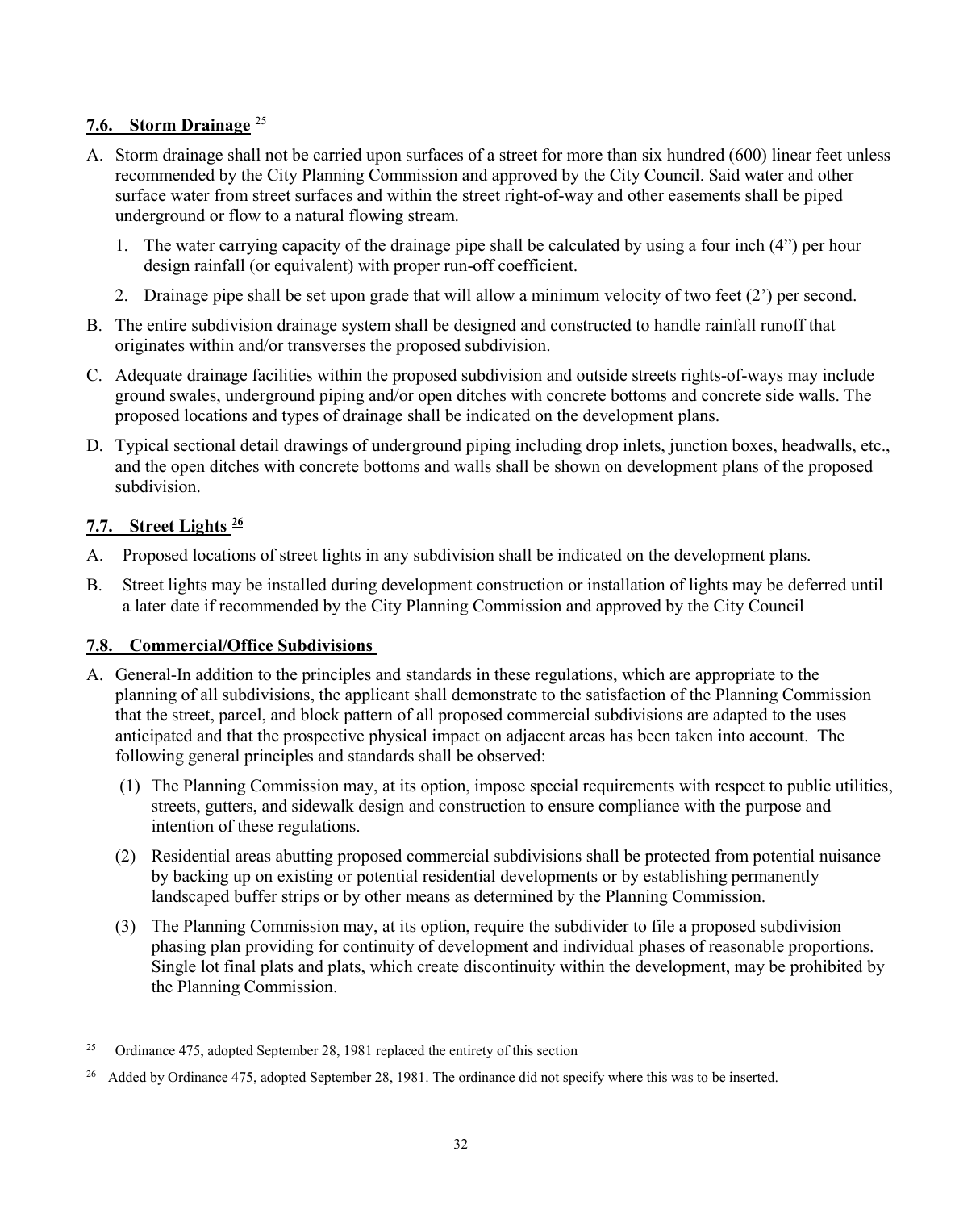## B. Rights-of-Way and Pavement Width

Perimeter streets abutting a proposed commercial subdivision shall be developed in accordance with the Master Street Plan. Where an internalized system of public streets or private service easements is proposed for commercial subdivision, said streets or private service easements plans shall be approved by the Commission.

- C. Lots The depth and width of commercial lots shall be adequate to provide for the off-street service and parking facilities required by the type of use and development contemplated; except that minimum dimensions for commercial lots shall be one hundred (100) feet of frontage by one hundred and fifty (150) feet of depth. No commercial lot shall have a depth exceeding three (3) times the width. Pipe-stem lots are prohibited in commercial subdivisions.
- D. Block In the interest of efficient traffic circulation, and to ensure a suitable relationship between the street system and the proposed commercial use, blocks in commercial subdivisions shall generally be not less than six hundred (600) feet or more than one thousand (1,000) feet in length.
- E. Platted Building Line Front yard building lines for commercial lots shall be at least forty (40) feet from each street right-of-way to ensure adequate space for landscaping, off-street parking, loading facilities, and internalized vehicle movement, however, a twenty-five (25) foot street side yard setback shall be allowed on commercial lots at street intersections. Where a landscaped green area is substituted for a parking and vehicular movement area between the building line and the street right-of-way, however, a twenty-five (25) foot front yard setback may be approved by the Planning Commission. Approval of the twenty-five (25) foot commercial building line shall be limited to lots fronting on commercial streets as defined in this ordinance and shall be contingent upon submission of both a site plan dimensioning the landscaped area and a bill of assurance prohibiting use of the front yard area for parking. Such landscaped area may be traversed by not more than two (2) driveways providing access to the sides and rear of the lot.  $27$
- F. Internal Circulation Where any commercial subdivision has in excess of three hundred (300) feet of frontage on a Class III and IV arterial streets, special provisions for internal circulation shall be required to ensure proper ingress and egress. Alternative design solutions, which may be required by the Planning Commission depending upon the circumstances unique to each situation, include public commercial streets, service easement, curb cuts, or some combination thereof.
	- (1) Public Commercial Streets Public commercial streets shall be provided according to the provisions of Section 7.7.B above.
	- (2) Service Easements Where a commercial subdivision requires the creation of an internalized circulation system to provide access to multiple lots and building sites, the Planning Commission may, at its option, authorize the use of a service easement in lieu of public commercial streets. Requests for such variance shall be submitted in writing by the subdivider when the plat is submitted for preliminary approval and shall present justification for such action. Private service easements shall be built to public street standards except where, in the opinion of the staff and the Planning Commission, a reduced pavement width is deemed sufficient to ensure safe and convenient access to the lots and otherwise fully complies in all respects with the purpose and intent of this Ordinance. Design of private access easements shall be subject to the review and approval of the City Engineer.

 $\overline{a}$ 

<span id="page-35-0"></span><sup>&</sup>lt;sup>27</sup> Ordinance 1488, adopted August 28, 2000, changed  $45'$  to  $40'$  in the first sentence.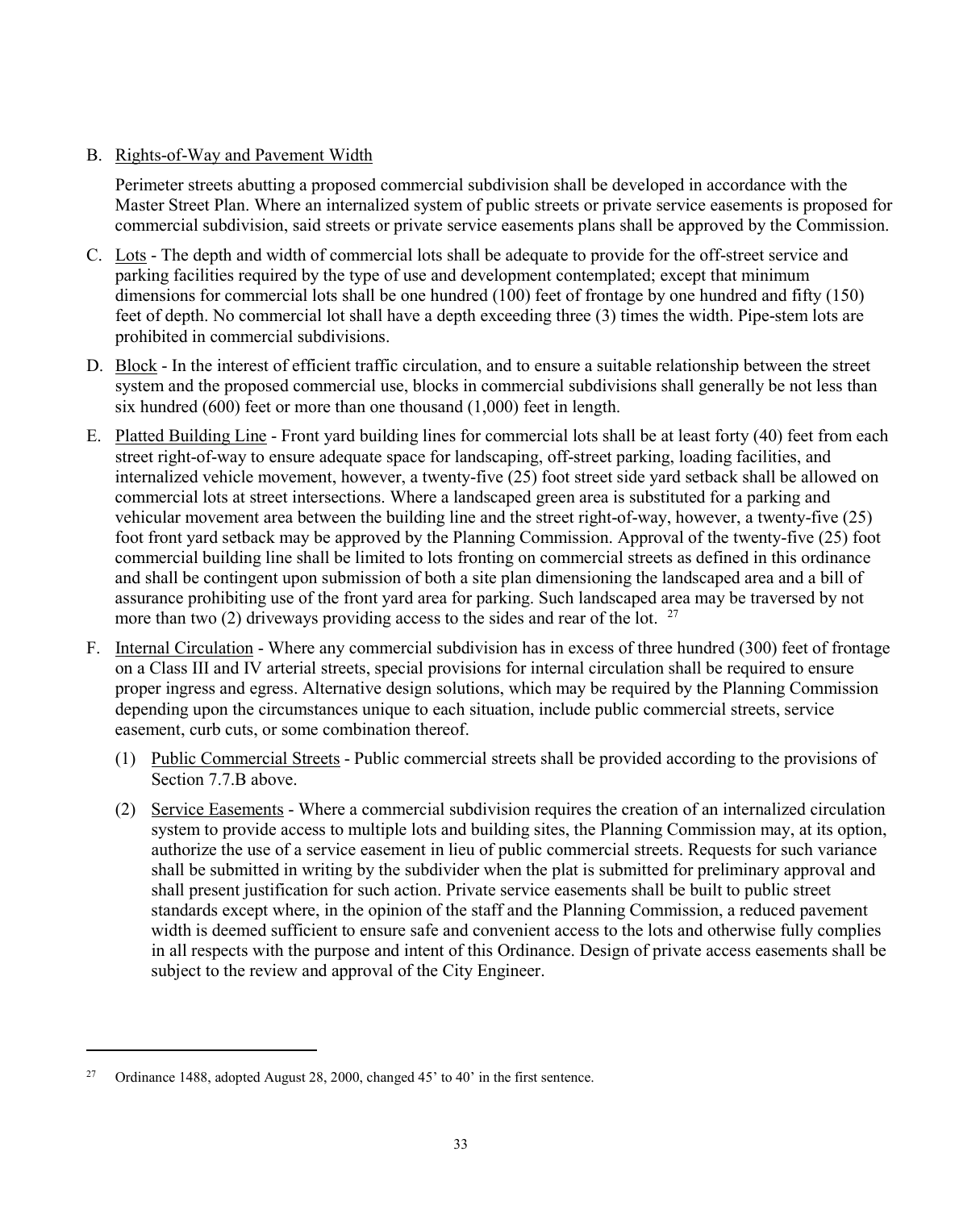## <span id="page-36-0"></span>**7.9. Industrial Subdivisions**

- A. General -In addition to the principles and standards in these regulations, which are appropriate to the planning of all subdivisions, the applicant shall demonstrate to the satisfaction of the Planning Commission that the street, parcel, and the block patter proposed for industrial subdivisions are specifically adapted to the uses anticipated and that prospective impact on adjacent areas has been taken into account. The following principles and standards shall be observed.
	- (1) The Planning Commission may at its option, impose special requirements with respect to public utilities, streets, gutters, and sidewalk design and construction to ensure compliance with the purpose and intent of these regulations.
	- (2) Residential areas abutting proposed industrial subdivisions shall be protected from potential nuisance by requiring extra depth for parcels backing up on existing or potential residential developments, by establishing permanently landscaped buffer strips, or by other means determined by the Planning Commission.
	- (3) In order to preclude the possibility of through traffic, industrial streets as defined in the ordinance shall not normally be extended to the boundaries of adjacent existing or potential residential areas.
- B. Street Design -In general, industrial subdivisions shall conform to requirements of the Master Street Plan. The following street design standards shall be required for industrial subdivisions:

| <b>Street Types</b>                     | Minimum ROW Width                                  | Minimum Paving Width                     |
|-----------------------------------------|----------------------------------------------------|------------------------------------------|
| Class IIIB Principal Arterial           | 100 ft or as required by<br>the Master Street Plan | As required by the<br>Master Street Plan |
| Class IV B Minor Arterial               | 80ft                                               | $48$ ft                                  |
| Class V C Commercial Industrial Streets | $70$ ft                                            | 44 ft                                    |
| Alleys (when required)                  | $20$ ft                                            | $16$ ft                                  |
| Cul-de-sac                              | $130$ ft                                           | $100 \text{ ft}$                         |
| Turn-around                             | Diameter                                           | Diameter                                 |

(1) Street Grades -The maximum allowable grade shall be nine percent (9%) on all streets within the subdivision or on a boundary street of subdivision where there are lots having access from the boundary street.

- (2) Intersections -The property line radius at street or alley intersections shall be a minimum of fifty (50) feet, and if the angles of street or alley intersections is less than ninety (90) degrees, the Planning Commission may require a greater radius.
- (3) Curb Line -At street or alley intersections shall have at least fifty (50) foot radius. Where the angle of street or alley intersection is less than ninety (90) degrees, the Planning Commission may require both a greater radius, and an intersection design sufficient to accommodate turning movements of WB-50 vehicles.
- C. Blocks In general, proposed industrial parcels shall be suitable in area and dimension for the type of industrial development anticipated. The depth and width of industrial lots shall be adequate to provide for required off-street service and parking facilities except that minimum lot dimensions for industrial lots shall be one hundred fifty (150) feet frontage by two hundred (200) feet depth. No such lots shall have a depth exceeding three (3) times the width. Pipe-stem lots are expressly prohibited in industrial subdivisions.
- D. Building Lines and Lot Coverage -Building lines and setback lines shall have a minimum of fifty (50) feet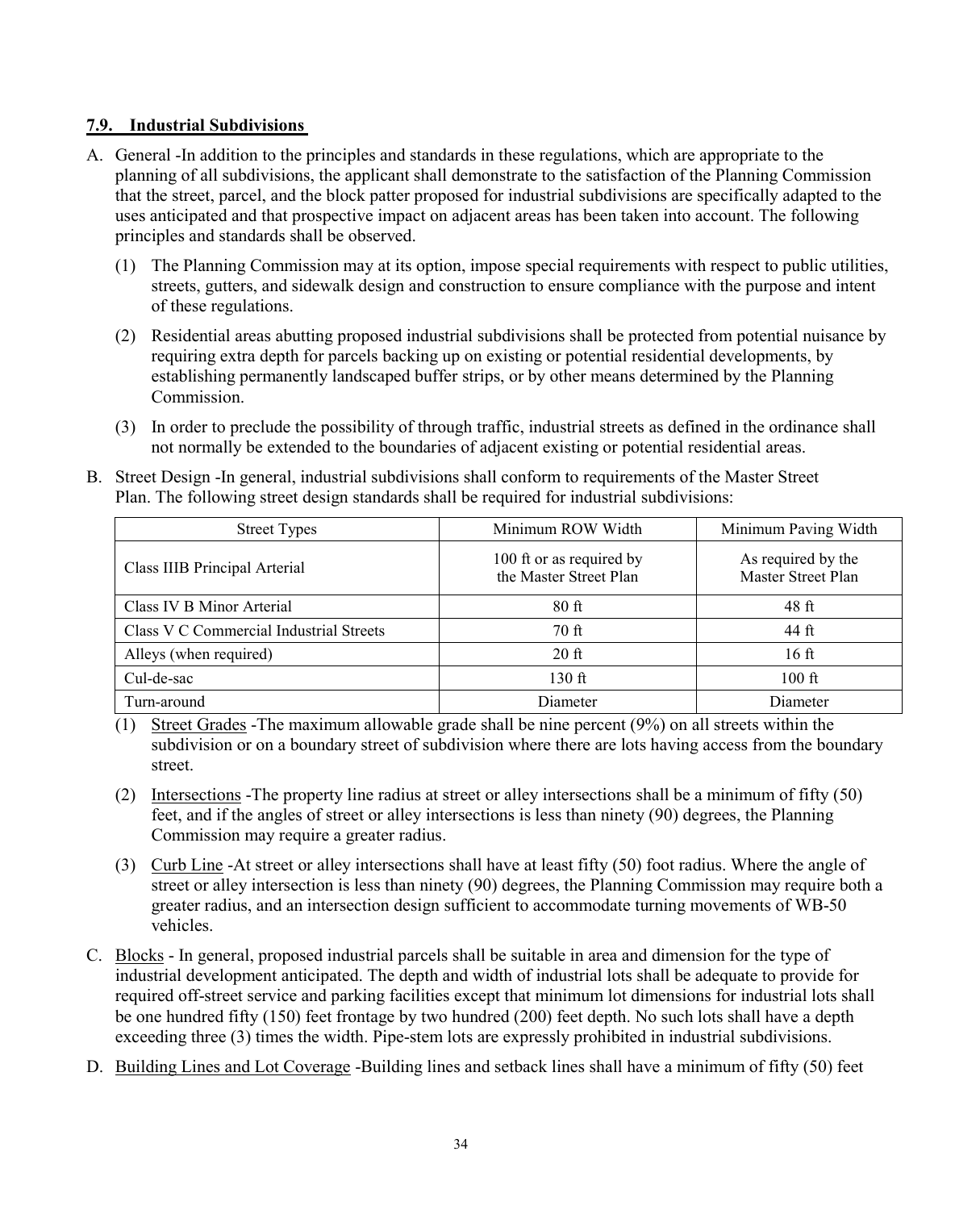from all Class V C streets and a minimum of seventy (70) feet on all Class III and IV streets property line. The building lines shall have a minimum of thirty (30) feet from all other property lines. One-half (1 /2) of any adjacent permanent open space or easement retained by the grantor for utility or other purposes or dedicated to the public shall be allowed as part of the required thirty (30) feet building line requirements except that, in no case shall the total separation between buildings on adjacent tracts or lots be less than sixty (60) feet. Building coverage shall not exceed fifty percent (50%) of the lot area.

- E. Provision of Open Drainage -The following improvements and requirements are alternates in lieu of curb and gutter and underground drainage:
	- (1) Pavement width for minor streets shall be a minimum of twenty-eight (28) feet with six (6) foot paved shoulders. These shoulders shall be designed to meet at least seventy-five percent (75%) of the design requirements for the pavement. A double surface treatment may be used for these shoulders.
	- (2) Open paved drainage ditches will be permitted in street rights-of-way or easements provided it meets the following requirements:
		- (a) The side slopes shall commence a minimum of four (4) feet from the edge of the paved shoulders.
		- (b) The side slope for both slopes of the ditch shall be at a three (3) to one (I) or lesser slope.
		- (c) The maximum high water ditch elevation shall be minimum of six (6) inches below the bottom of the base of the paved shoulder.
		- (d) Concrete head walls, and/or flume type structure as required by the staff shall be required for all underground facilities.
		- (e) Bills of Assurance will require the adjoining property owners to mow and maintain the right-of-way and/or drainage easements adjacent to his property. Upon proper notice, the area may be maintained, and the property owner billed as per the procedure on vacant lots within the City.
		- (f) All required drainage ditches shall be designed for appropriate erosion control (such as sodding, ditch checks, ditch paying,' or other accepted engineering practices).
		- (g) In case of open drainage within the street right-of-way the following shall be the setback line from the centerline of the right-of-way.
			- (1) Class V Industrial Street 70 ft. (2) Class III or Class IV 120 ft.  $(3)$  Cul-de-sacs  $70$  ft. (4) Cul-de-sac Turn-Arounds 105 ft.

When street right-of-way requirements as set forth above are greater than normal requirements, the building line shall be a minimum of twenty (20) feet from the right-of-way line. In no case shall it be less than the requirements set forth immediately above.

## <span id="page-37-0"></span>**7.10. Mobile Home Park Subdivisions**

- A. General -In order to ensure proper placement of individual mobile homes within mobile home parks, to provide for necessary off-street parking and storage facilities, and to integrate such developments appropriately with their surroundings, the following design standards shall be applied. For the purpose of these regulations, all divisions of land into two (2) or more spaces for the placement of mobile homes is hereby defined as a subdivision and shall be submitted to the Planning Commission for approval.
- B. Minimum Size -Mobile home parks shall be a minimum of twenty (20) acres in size including open spaces.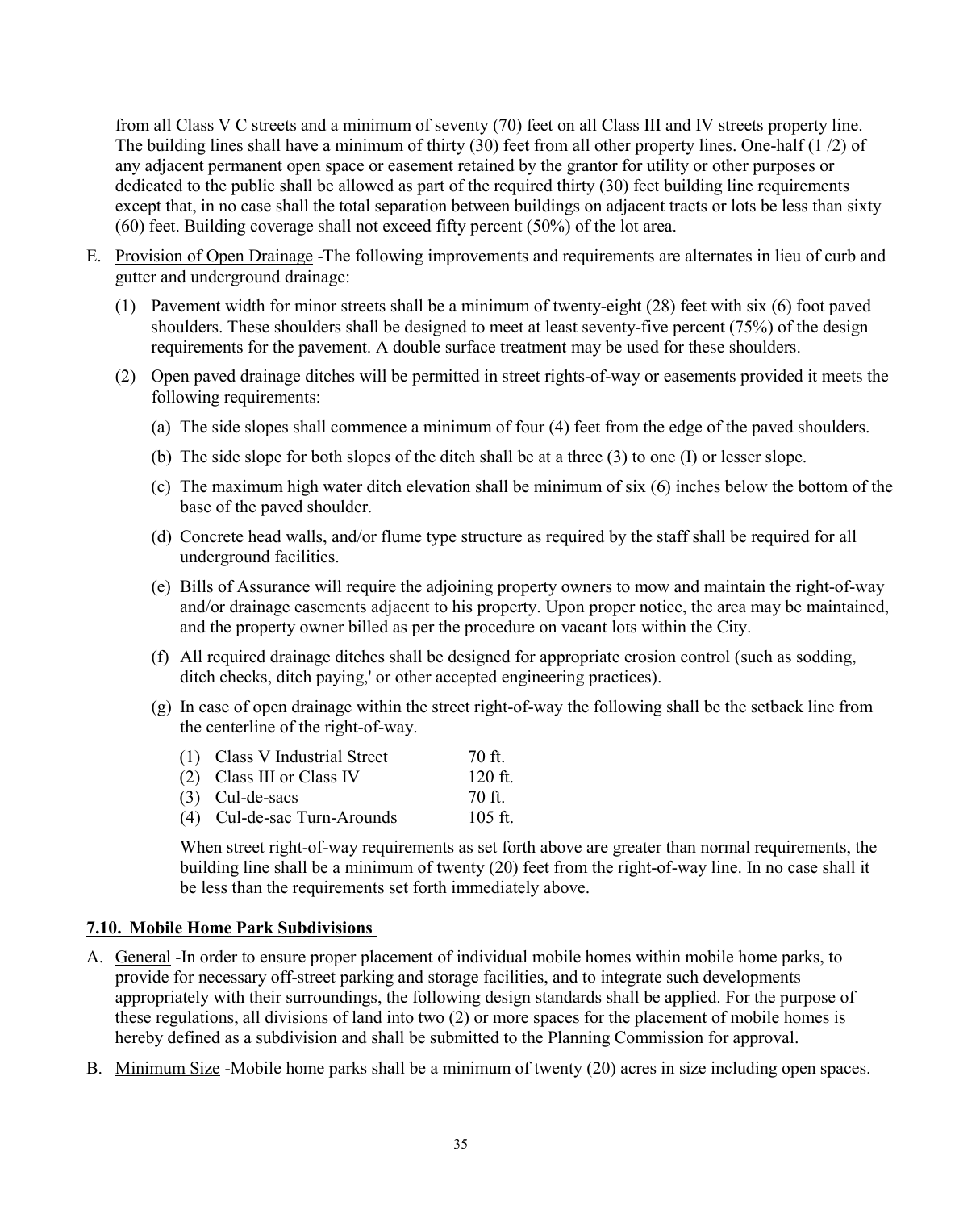## C. Design Requirements

- (1) Each mobile home site shall have a clearly defined minimum lot size of four thousand (4,000) square feet with a maximum density of eight (8) units per gross acre.
- (2) The park shall have a minimum frontage on a dedicated public street to provide access to the park at collector street standards. The depth of the park shall not be more than three (3) times the width.
- (3) A side yard on each side of the park and a rear yard of twenty-five (25) feet or more shall be provided around the edge of the mobile park. Such yards shall not be occupied by or counted as part of any individual mobile home site.
- (4) The minimum width of a mobile home space at the platted setback line shall be forty (40) feet and the minimum depth shall be one hundred (100) feet. In the case of a comer space the minimum width shall be sixty (60) feet.
- (5) The minimum separation between individual mobile homes shall be twenty (20) feet.
- (6) The minimum setback from any service easement shall be twenty (20) feet.
- (7) Open unenclosed awnings and carports may occupy only forty (40%) percent of the required minimum spacing between mobile homes.
- (8) Each mobile home space shall be provided with a minimum of two (2) nine feet by twenty feet (9'X20') paved parking spaces located on the mobile home space.
- (9) No mobile home space having double frontage shall take access on a dedicated public street.
- D. Service Easement -A platted forty-(40) foot wide service easement with a minimum of twenty-two (22) feet of pavement shall be provided adjacent to all mobile home spaces. A service easement cul-de-sac shall have a paved turn-around of not less than eighty-(80) foot diameter.
- E. Screening -Mobile home parks shall be effectively screened on all sides by means of walls, fences or plantings expect where the area is sufficiently removed from other urban uses as determined by the Planning Commission. Fences shall be of wood, masonry, or metal construction having a height of not less than six (6) feet. In lieu of such wall or fence, a strip of land not less than ten (10) feet in width and planted and maintained with an evergreen hedge or dense planting of evergreen shrubs not less than four (4) feet in height may be substituted.
- F. Recreation Space -Common recreation space shall be provided at the rate of five hundred (500) square feet per mobile home. Minimum size of any recreation space shall be five thousand (5,000) square feet. All required recreation areas shall be located back of the required setback lines. All recreation areas shall be used solely for recreational purposes.
- G. Storage Facilities -A paved storage area shall be provided at a central location at the rate of fifty (50) square feet per mobile home for the storage of boats and campers, etc. Enclosed storage facilities shall be provided on each lot, or in compounds located with a reasonable distance, generally not more than one hundred (100) feet from each stand. These facilities shall be designed in a manner that will enhance the appearance of the subdivision and shall be constructed of suitable weather resistant materials. Each storage building shall provide a minimum of ninety (90) square feet of space.
- H. Utility Installations -Each mobile home site shall be provided with a wastewater outlet and a water connection. AH utility installations shall meet the requirements established by the Subdivision Rules and Regulations and shall be provided for each mobile home.
- I. Improvements -Every subdivider shall be required to install as his own expense or have installed by the appropriate public utility the following improvements.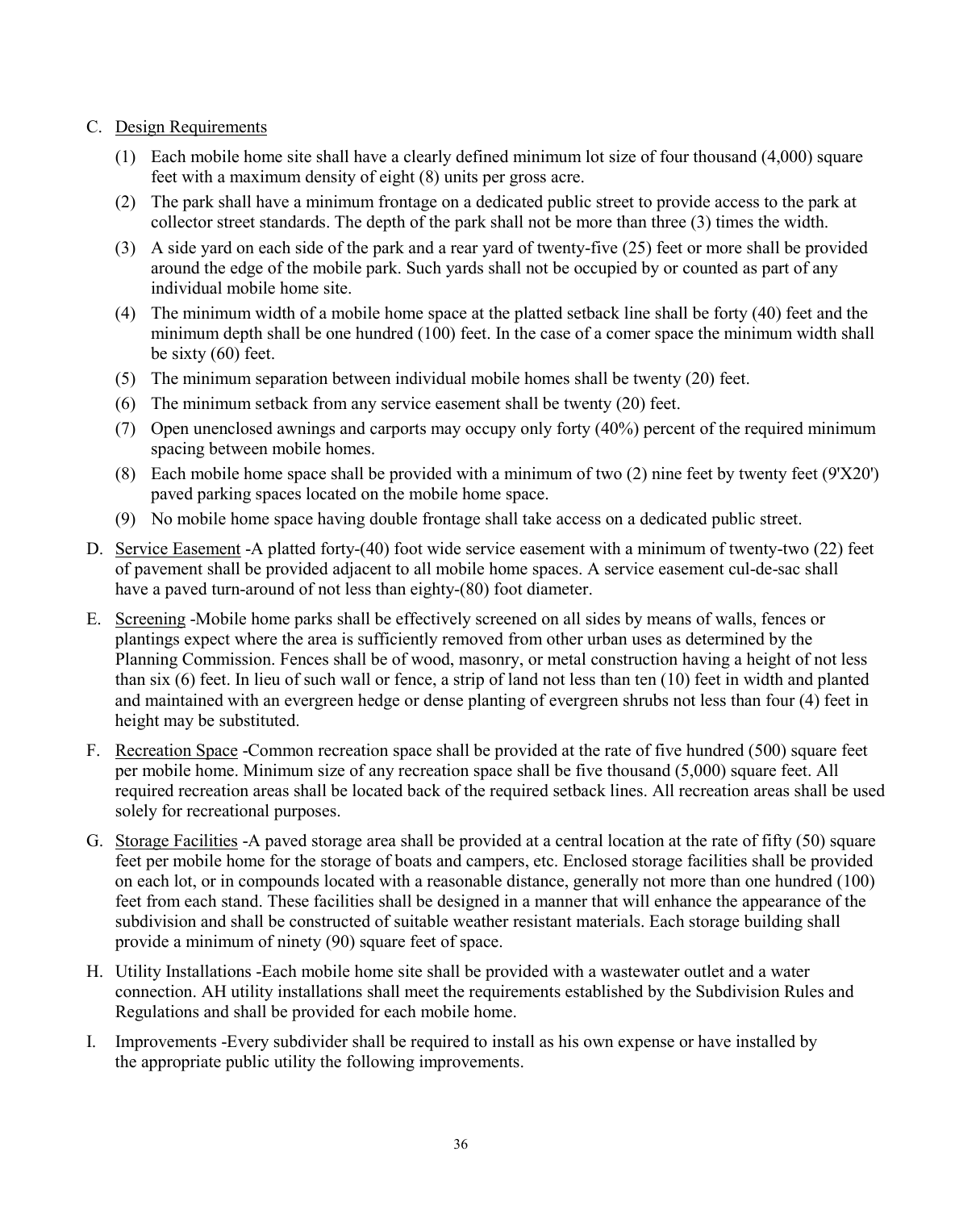- (1) All surfaces subject to vehicular traffic shall be paved, according to the standards of the City.
- (2) Accommodations for on-site fire hydrants shall be provided by the installation of necessary T's, and cutoff valves as required by the Central Arkansas Water Department and Sherwood and Sylvan Hills Fire Department.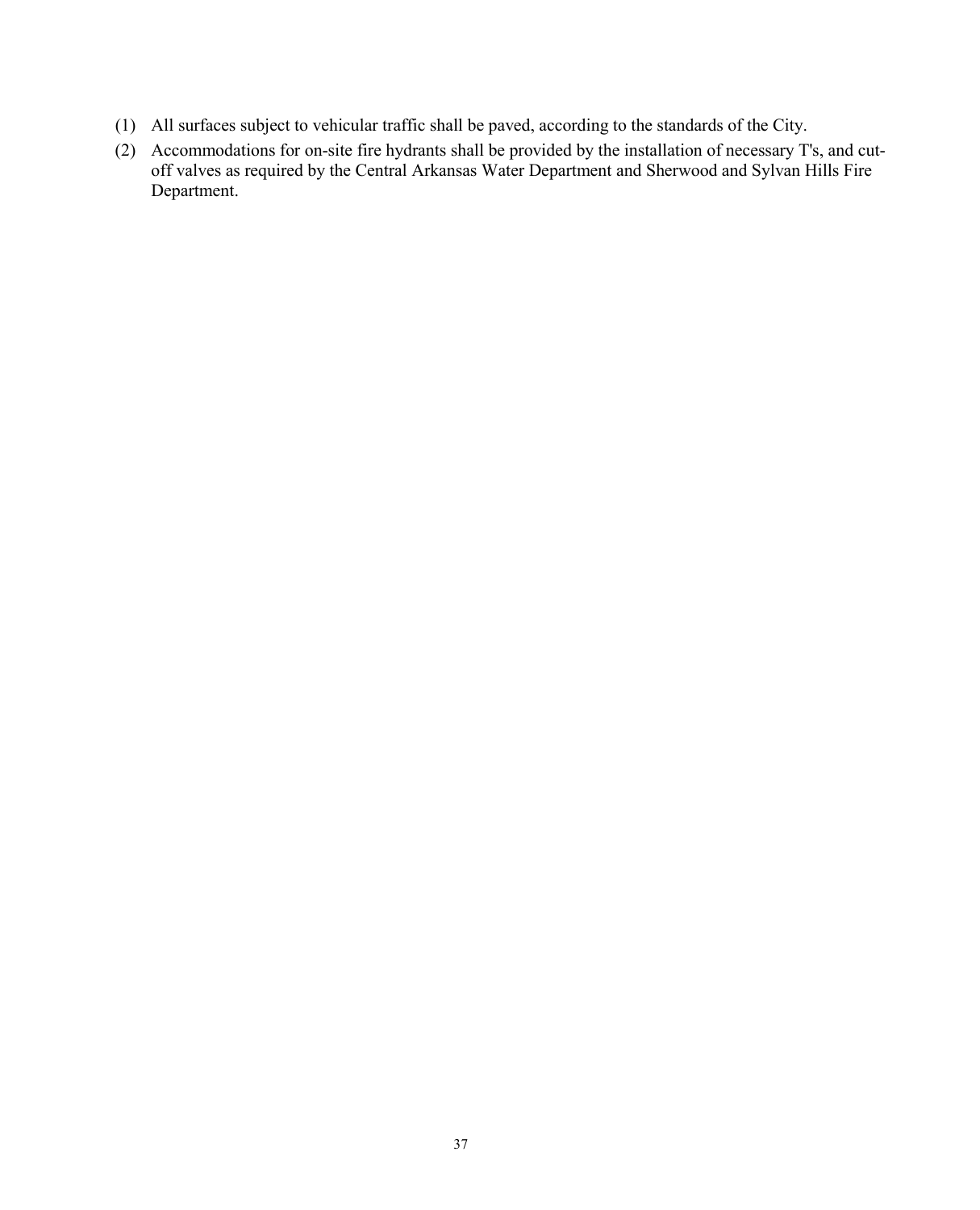## <span id="page-40-0"></span>**SECTION 8. Improvements**

## <span id="page-40-1"></span>**8.1. Required Improvements**

- A. Every subdivider shall be required to install, at his own expense, or to have installed by the appropriate public utility the following improvements. No street, drainage or utility construction work shall begin until receipt of a Certificate of Preliminary Plat Approval.
	- (1) Streets -All streets shall be graded and paved in accordance with applicable City of Sherwood standards and specifications as adopted by the City Council.
	- (2) Curbs and Gutters -Curb and gutters shall be installed on all streets in accordance with standards adopted by the City Council.
	- (3) Sidewalks -Construction plans shall show the location of all sidewalks. Installation shall be in accordance with these plans, but shall be the responsibility of the builder. No building permit shall be issued for any lot where a required sidewalk is shown unless the site development plan indicated the required sidewalk; and no Certificate of Occupancy shall be issued for any property wl1il the sidewalk is constructed.
	- (4) Utility Lines
		- (a) Water Supply
			- 1.) Where a public water supply is within a reasonable distance, the subdivider shall install or have installed a system of water mains and connect to such supply. A connection to each lot shall be installed prior to the paving of the street, if possible.
			- 2.) Where a public water supply is not available, each lot in a subdivision shall be furnished with a water supply system approved by the Arkansas Department of Health.
		- (b) Sanitary Sewage Disposal
			- 1.) Where a public sanitary sewer is within a reasonable distance and elevation of any point of subdivision, the subdivider shall connect with such sewer and provide a connection on each lot.
			- 2.) Such sanitary sewage system shall be installed prior to the installation of the street pavement.
			- 3.) Where a public sanitary sewer is not accessible, an alternate method of sewage disposal for each lot, or a community sewage disposal system may be used when in compliance with the Standards of the Arkansas Department of Health and Arkansas Pollution Control and Ecology.
			- 4.) In the preceding paragraph Section 8.I.A: the phrase "Every subdivider shall be required to install..." shall be interpreted to mean that the subdivider shall require, as a condition of the sale of each lot or parcel in the subdivision, that those facilities shall be installed in accordance with these rules and regulations.
		- (c) Storm Drainage
			- 1.) Every subdivision shall be served by storm drainage facilities including drains, storm sewers, catch basins, culverts and other facilities.
			- 2.) All drainage facilities shall be so designed to serve the entire drainage area.
			- 3.) All surface water drainage shall be transported to existing storm sewers or to drainage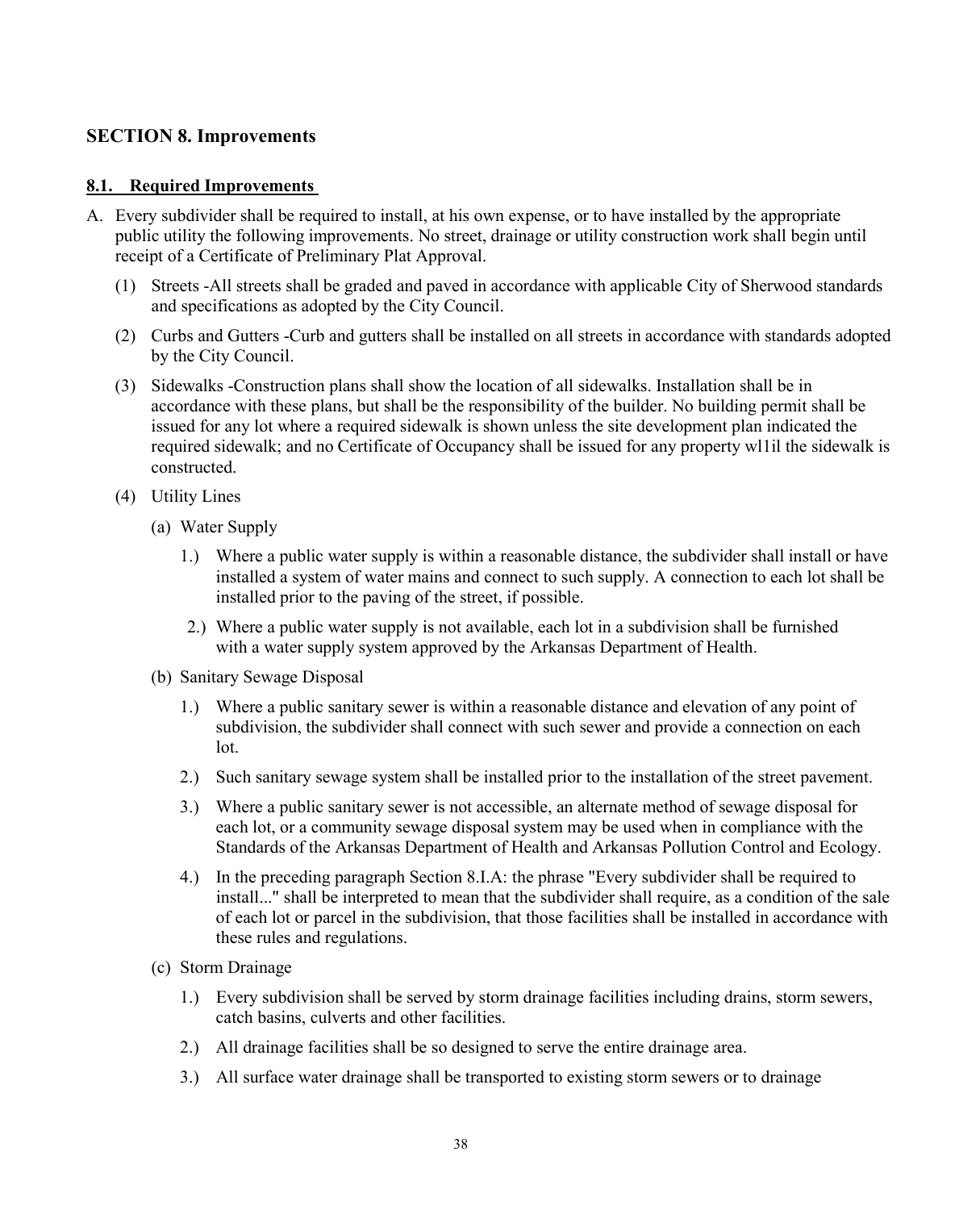facilities approved by the staff.

- 4.) Said improvements shall be installed in accordance with regulations adopted by the City Council, but in no case shall be designed to accommodate less than a one  $(1)$  in ten  $(10)$  year rainfall.
- 5.) Whenever drainage ditches are used, such ditches shall retain "original" design (slope and alignment) characteristics and be so designed that they do not present a hazard to life, safety and improved property.
- (d) Other Utilities
	- 1.) Other utilities to be installed in a subdivision, including water, sewer, electricity, gas and telephone shall be located within the public right-of-way and outside curb lines or dedicated easements. If stubs to the property lines are not installed then connections between the lots and the utility shall be made without breaking into the wearing surface of the street. When street cuts are necessary the cut specifications shall be approved by the City Engineer and accompanied by a permit issued by the City of Sherwood.
- (5) Monuments
	- (a) Permanent reference monuments shall be required on all outside lines of the subdivision at angle points and points of curve or as required by the City Engineer. Such monuments shall be of steel one (l) inch in diameter, twenty-four (24) inches in length, or other approved monument. The top of monuments shall have an identified apron or metal pin to identify properly the location of the point and shall be set flush with the ground.
	- (b) All lot comers shall be marked with metal pins not less than one-half  $(1/2)$  inch in diameter and fifteen (15) inches long and driven so as to be flush with the finished grade.
- (6) Fire hydrants shall be placed so that no lot in a residential subdivision is more than five hundred (500) feet from a fire hydrant, the distance to be measured along street lines. In multi-family residential subdivisions hydrant placement shall be based on the density and value of the property as determined by the City Engineer. The Commission may require special spacing in commercial and industrial subdivisions.
- (7) Street name signs shall be placed on diagonally opposite corners of each street intersection according to standards adopted by the Public Works Director.
- (8) Where required, street lighting plans shall be designed by appropriate public utility companies serving the Sherwood area. Subdividers wishing to provide street lights shall notify the Public Works Director of their intent to install lighting. The Public Works Director will then request the appropriate utility company to prepare the construction plans.
	- (a) Street lights may be installed during development construction or installation of lights may be deferred until a later date if recommended by the Planning Commission and approved by the City Council. [28](#page-41-0)
	- (b) Street lights as needed and/or required in any subdivision shall be provided at the expense of the developer and/or the subdivider. [29](#page-41-1)
- B. The Commission, upon request of the subdivider, may permit special exceptions to be made to the

 $\overline{a}$ 

<span id="page-41-0"></span><sup>28</sup> Section 2.B. of Ordinance 475, adopted 9/28/1981

<span id="page-41-1"></span><sup>&</sup>lt;sup>29</sup> Section 2.C. of Ordinance 475, adopted 9/28/1981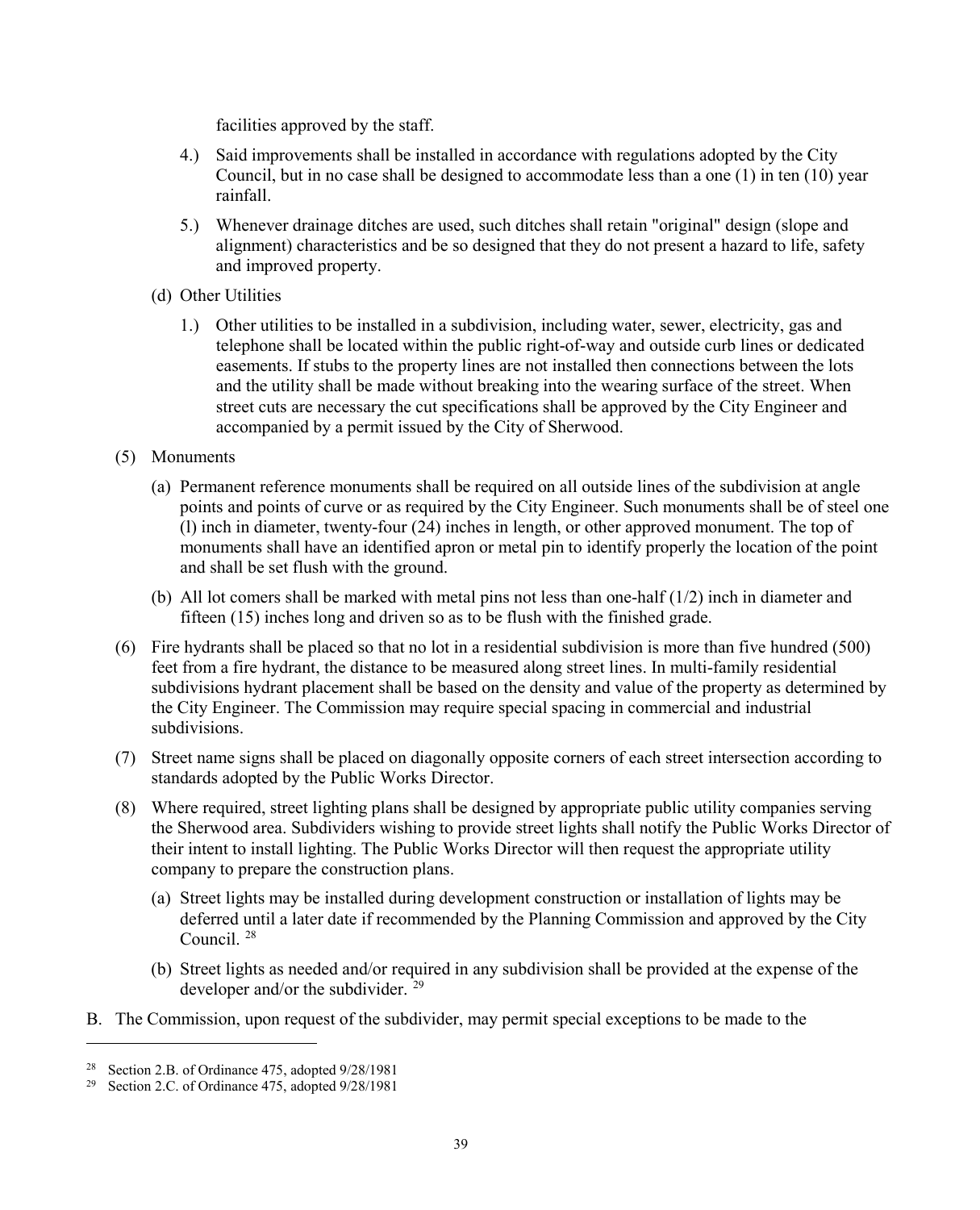improvements required by these rules and regulations, when in the opinion of the Commission such exceptions are in keeping with the intent of these rules and regulations, and when exceptions will provide for a development, the character of which will be in conformance with existing platting and development in the general neighborhood of the proposed subdivision. The subdivider may be required to furnish special information in order to aid the Commission in its determinations.

## <span id="page-42-0"></span>**8.2. Recommended Improvements**

- A. Street trees that may be planted shall be placed or retained so as not to obstruct sight distances.
- B. In order to protect the surrounding environment, as many trees and as much of the ground cover as possible should be retained.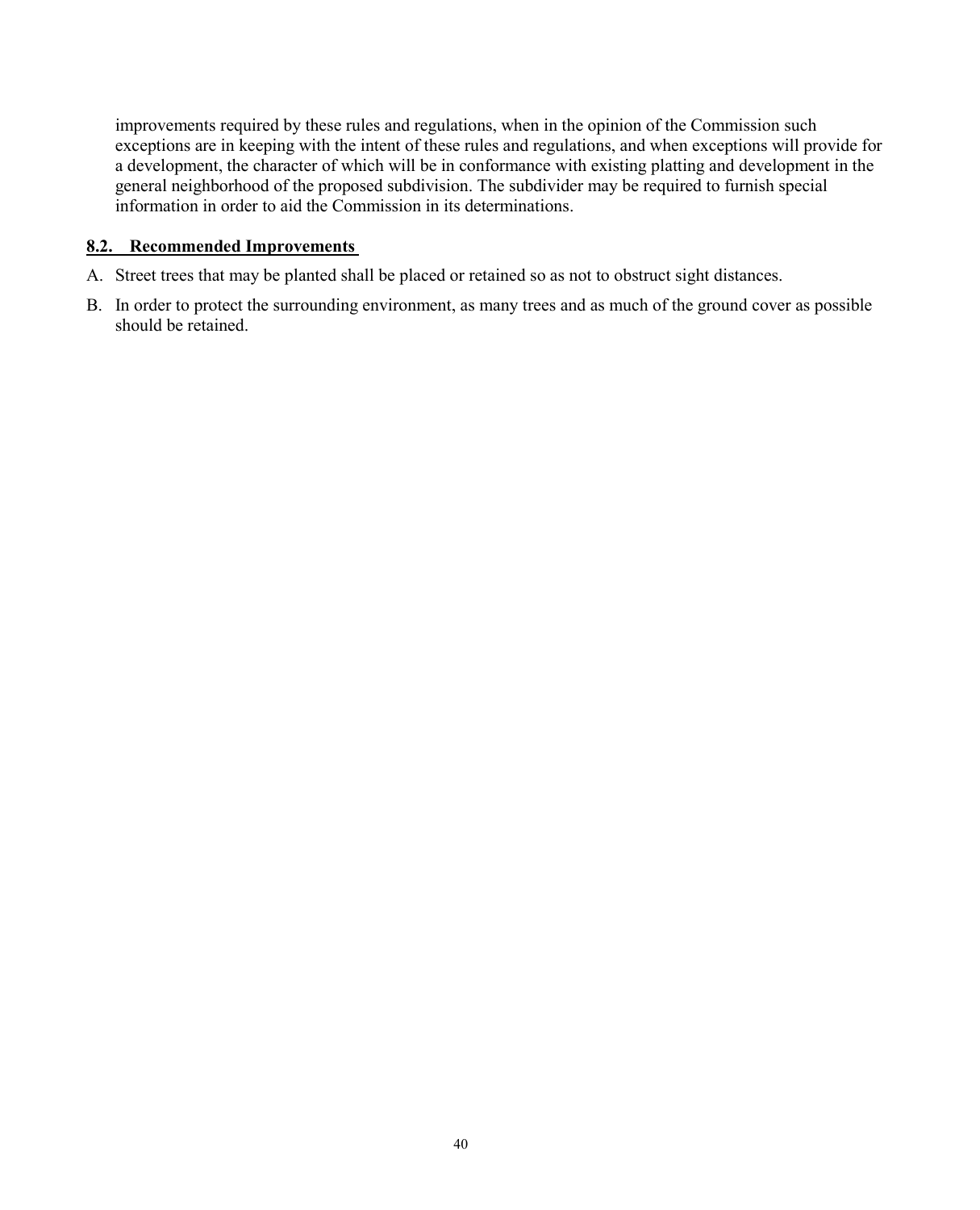# <span id="page-43-0"></span>**SECTION 9 Assurance for Completion and Maintenance of Improvements**

# <span id="page-43-1"></span>**9.1. Enforcement** [30](#page-43-5)

- A. No plat of any tract of land within the planning area jurisdiction of the City of Sherwood shall be accepted by the County recorder for filing of record until the plat has been approved by the Sherwood Planning Commission.
- B. It shall be the duty of the City Engineer to enforce these regulations and to bring to the attention of the City Attorney any violations or lack of compliance herewith.
- C. No building permit shall be issued for construction of any building or structure located on a lot or plat subdivided or sold in violation of the provisions of these regulations; nor shall any building permit be issued for the final ten percent (10%) of lots in a subdivision, or if ten percent (10%) be less than four (4), for the final four (4) lots of a subdivision until all required public improvements have been completed.
- D. Appropriate actions and proceedings may be taken at law or in equity to prevent any violation of these regulations, to prevent unlawful constructions, to recover damages, to restrain, correct, or abate a violation, to prevent illegal occupancy of a building, structure or premises.

# <span id="page-43-2"></span>**9.2. Completion of Improvements**

Before final plat approval is granted by the Commission, all applicants shall be required to complete, in accordance with all the applicable rules and regulations of Sherwood and to the satisfaction of the City Engineer, all the street, sanitary, and other improvements on the individual lots of the subdivision as required in these regulations, specified in the final subdivision plat, and as approved by the Commission, and to dedicate same to the City, free and clear of all liens and encumbrances on the property and public improvements thus dedicated.

# <span id="page-43-3"></span>**9.3. Performance Guarantee**

- A. If the subdivider cannot certify that all improvements and installations in the subdivision have been completed, a performance bond may be posted in favor of the City of Sherwood. Such performance bond shall specify the time for the completion of the improvements and be of sufficient amount to ensure to the city the satisfactory construction, installation and dedication of the uncompleted portion of the required improvements.
- B. The bond shall also secure all lot improvements on the individual lots of the subdivisions as required in these regulations. The surety company issuing the bond must be authorized to do business within the State of Arkansas.

# <span id="page-43-4"></span>**9.4. Cash Deposit**

 $\overline{a}$ 

The subdivider may elect to deposit in escrow the full amount of funds, or as specified by the staff, to complete the required improvements and installations. Such cash deposit may be withdrawn in direct proportion to the amount of work completed and approved by the staff.

<span id="page-43-5"></span><sup>30</sup> Added as 9A. by Ordinance 1047, adopted May 26, 1992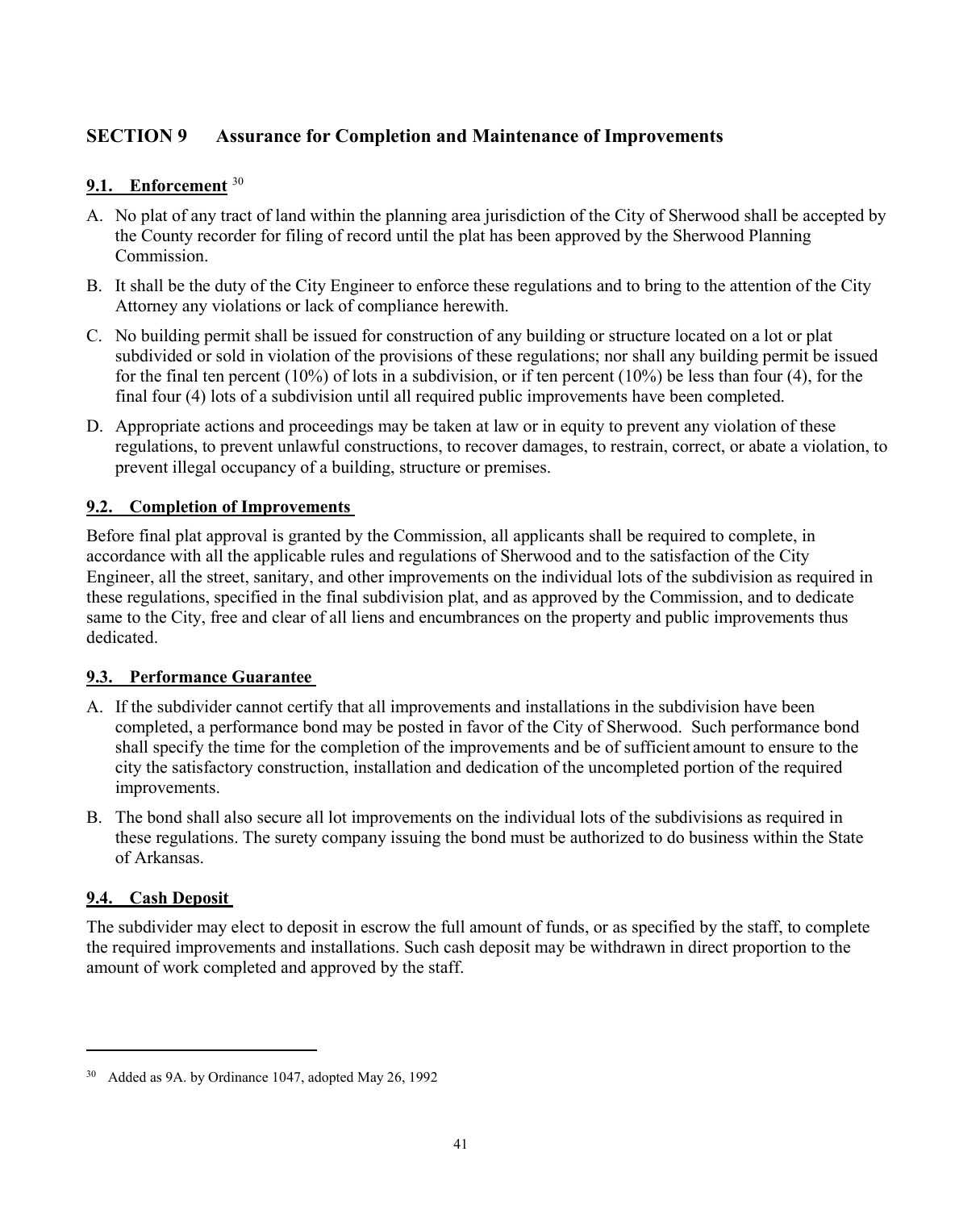## <span id="page-44-0"></span>**9.5. Maintenance Bond** [31](#page-44-2)

Henceforth, a maintenance bond, the amount to be determined by the City Engineer, and in a form approved by the City Attorney, shall be required of any developer or builder for a twenty-four (24) month period following acceptance of any improvements by the City, and is to be used for any deficiencies in the improvements in said subdivision.

## <span id="page-44-1"></span>**9.6. Inspection of Improvements** [32](#page-44-3)

A. Inspection of Improvements

All projects shall be constructed according to the approved plans and specifications of a Registered Professional Engineer. When the improvements required by these rules and regulations have been completed and installed, the Registered Professional Engineer shall submit a letter to the City certifying improvements and installations have been made in accordance with approved construction plans, specifications, drawings and the standards established by the City or the County and are functioning properly. The City shall then inspect or cause to be inspected those facilities, in1provements and installations for conformance with plans and specifications. Additional inspections shall be made in accordance with other applicable ordinances.

B. Issuance of Building Permits

Once the City has inspected the subdivision and has determined that the majority of the required improvements and installations have been completed and has approved the fire hydrants and the water distribution/sanitary sewer systems, the City may then begin issuing building permits on a lot-per-lot basis for a period of six (6) months. The City Engineer shall prepare and maintain a list of the required improvements that must be completed before building permits shall be issued.

If any inspection reveals any defects or deficiencies in such improvements as installed or that the improvements differ from the final engineering plans and specifications, the City shall notify the subdivision engineer, in writing, of such defects, deficiencies, or deviations within the six (6) month period above. When such defects, deficiencies or deviations have been corrected, the subdivider shall notify the City, in writing, that the in1provements are again ready for final inspection.

At the end of the six (6) month period, if all required improvements are completed and the improvements are offered to and accepted by the City for dedication purposes, the City will continue to issue building permits for all lots in the subdivision. However, if the subdivision is not completed or is not acceptable for dedication purposes at that time, the City may discontinue issuing building permits in the subdivision until such time as the subdivision is acceptable to the City.

<span id="page-44-2"></span><sup>&</sup>lt;sup>31</sup> Ordinance 1011, adopted September 23, 1991, appears to have amended this entire section.

<span id="page-44-3"></span><sup>&</sup>lt;sup>32</sup> Added by Ordinance 1047, adopted May 26, 1992